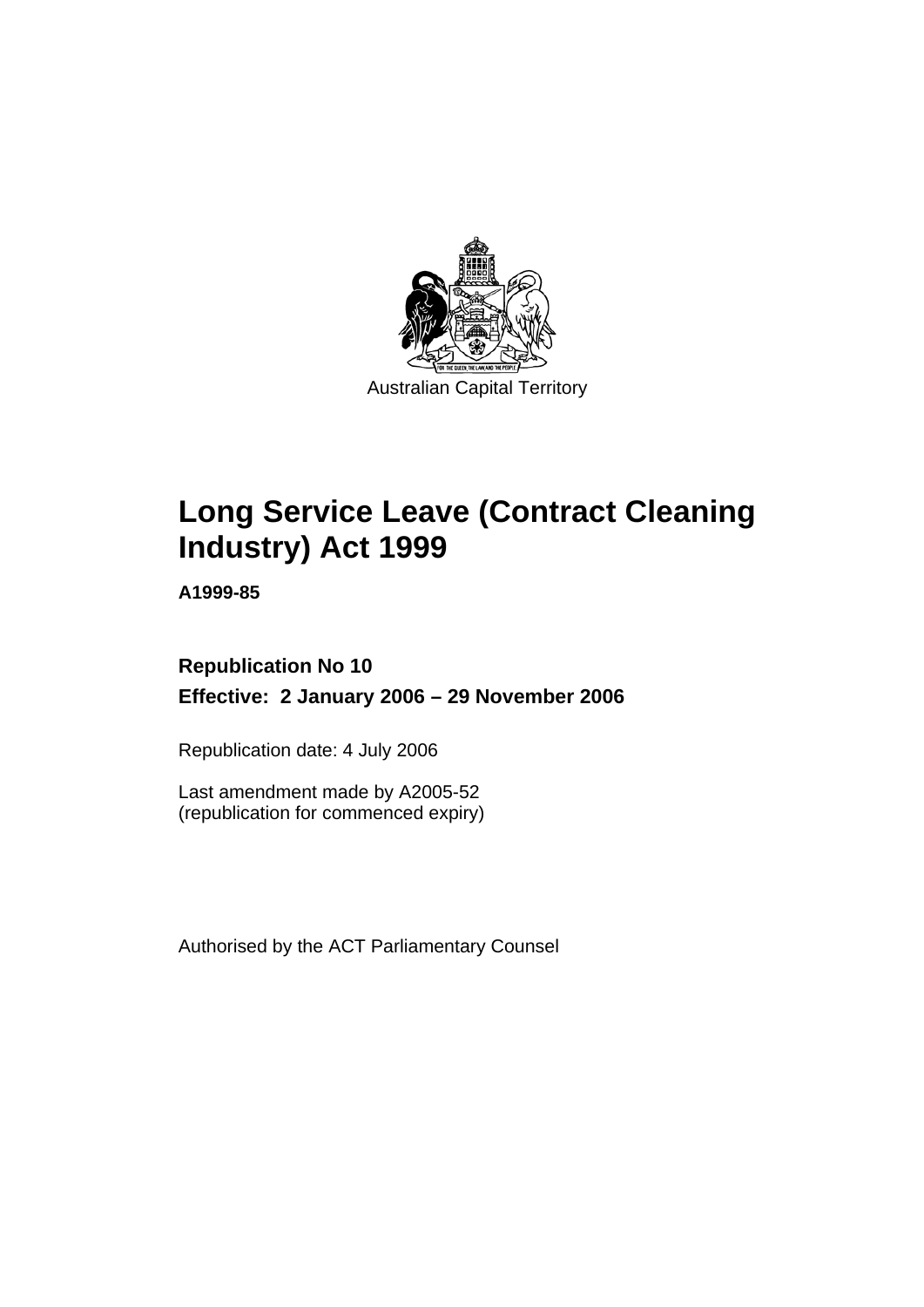### **About this republication**

### **The republished law**

This is a republication of the *Long Service Leave (Contract Cleaning Industry) Act 1999* (including any amendment made under the *Legislation Act 2001*, part 11.3 (Editorial changes)) as in force on 4 July 2006*.* It also includes any amendment, repeal or expiry affecting the republished law to 2 January 2006.

The legislation history and amendment history of the republished law are set out in endnotes 3 and 4.

### **Kinds of republications**

The Parliamentary Counsel's Office prepares 2 kinds of republications of ACT laws (see the ACT legislation register at www.legislation.act.gov.au):

- authorised republications to which the *Legislation Act 2001* applies
- unauthorised republications.

The status of this republication appears on the bottom of each page.

### **Editorial changes**

The *Legislation Act 2001*, part 11.3 authorises the Parliamentary Counsel to make editorial amendments and other changes of a formal nature when preparing a law for republication. Editorial changes do not change the effect of the law, but have effect as if they had been made by an Act commencing on the republication date (see *Legislation Act 2001*, s 115 and s 117). The changes are made if the Parliamentary Counsel considers they are desirable to bring the law into line, or more closely into line, with current legislative drafting practice.

This republication does not include amendments made under part 11.3 (see endnote 1).

### **Uncommenced provisions and amendments**

If a provision of the republished law has not commenced or is affected by an uncommenced amendment, the symbol  $\mathbf{U}$  appears immediately before the provision heading. The text of the uncommenced provision or amendment appears only in the last endnote.

### **Modifications**

If a provision of the republished law is affected by a current modification, the symbol  $\mathbf{M}$ appears immediately before the provision heading. The text of the modifying provision appears in the endnotes. For the legal status of modifications, see *Legislation Act 2001*, section 95.

### **Penalties**

The value of a penalty unit for an offence against this republished law at the republication date is—

- (a) if the person charged is an individual—\$100; or
- (b) if the person charged is a corporation—\$500.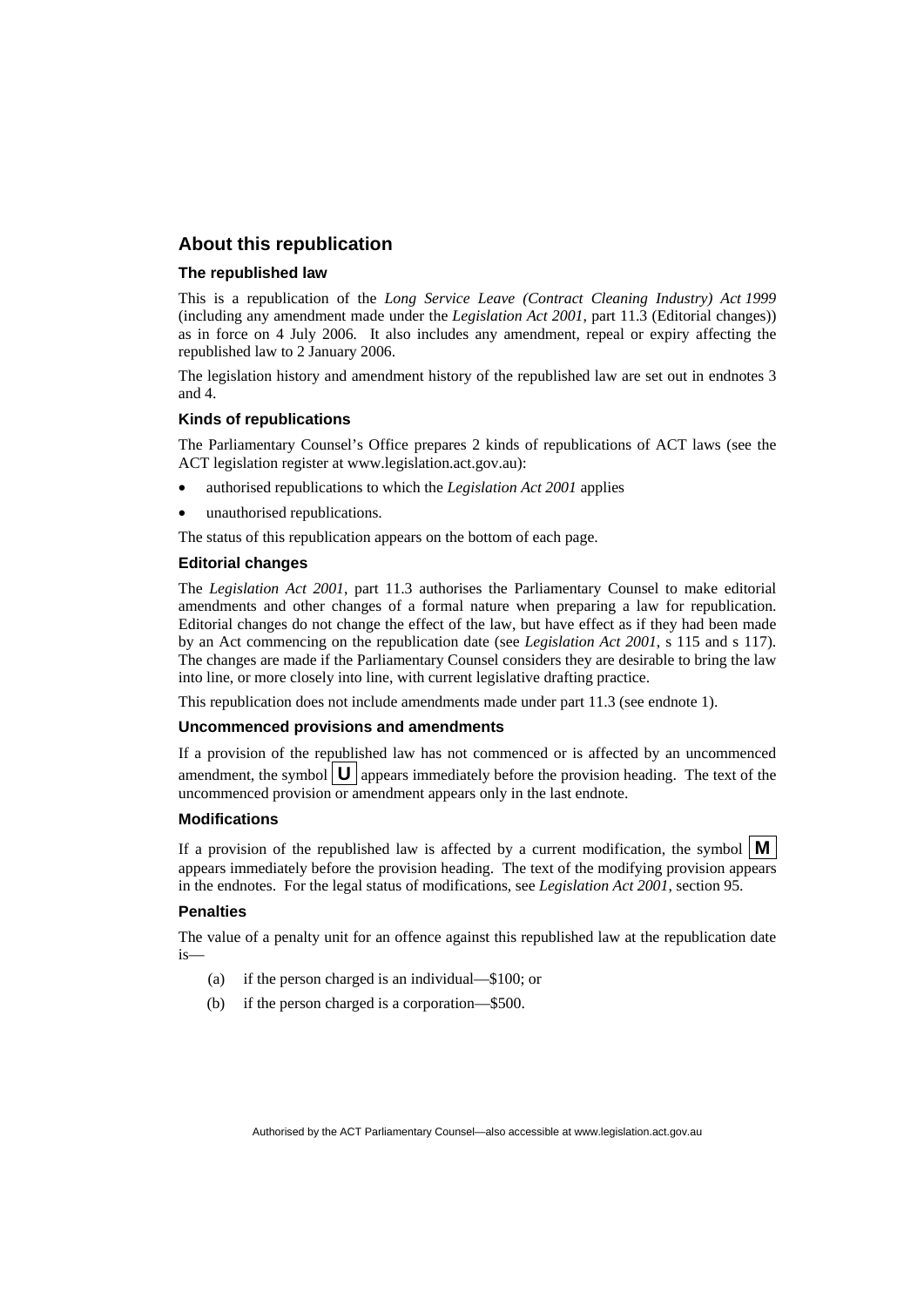

# **Long Service Leave (Contract Cleaning Industry) Act 1999**

## **Contents**

Page

| Part 1 | <b>Preliminary</b>                                        |   |
|--------|-----------------------------------------------------------|---|
|        | Name of Act                                               | 2 |
| 2      | Dictionary                                                | 2 |
| 2A     | <b>Notes</b>                                              | 2 |
| 3      | What are cleaning work and the contract cleaning industry | 2 |
| 3A     | Who is an employer                                        | 3 |
| 3B     | Who is an employee                                        | 3 |
| 3C     | Declarations by Minister about coverage of Act            | 4 |
| 3D     | What is an employment period                              | 4 |
| 4      | Work outside the ACT                                      | 6 |
|        |                                                           |   |

| R10      | Long Service Leave (Contract Cleaning Industry) Act 1999 | contents 1 |
|----------|----------------------------------------------------------|------------|
| 04/07/06 | Effective: 02/01/06-29/11/06                             |            |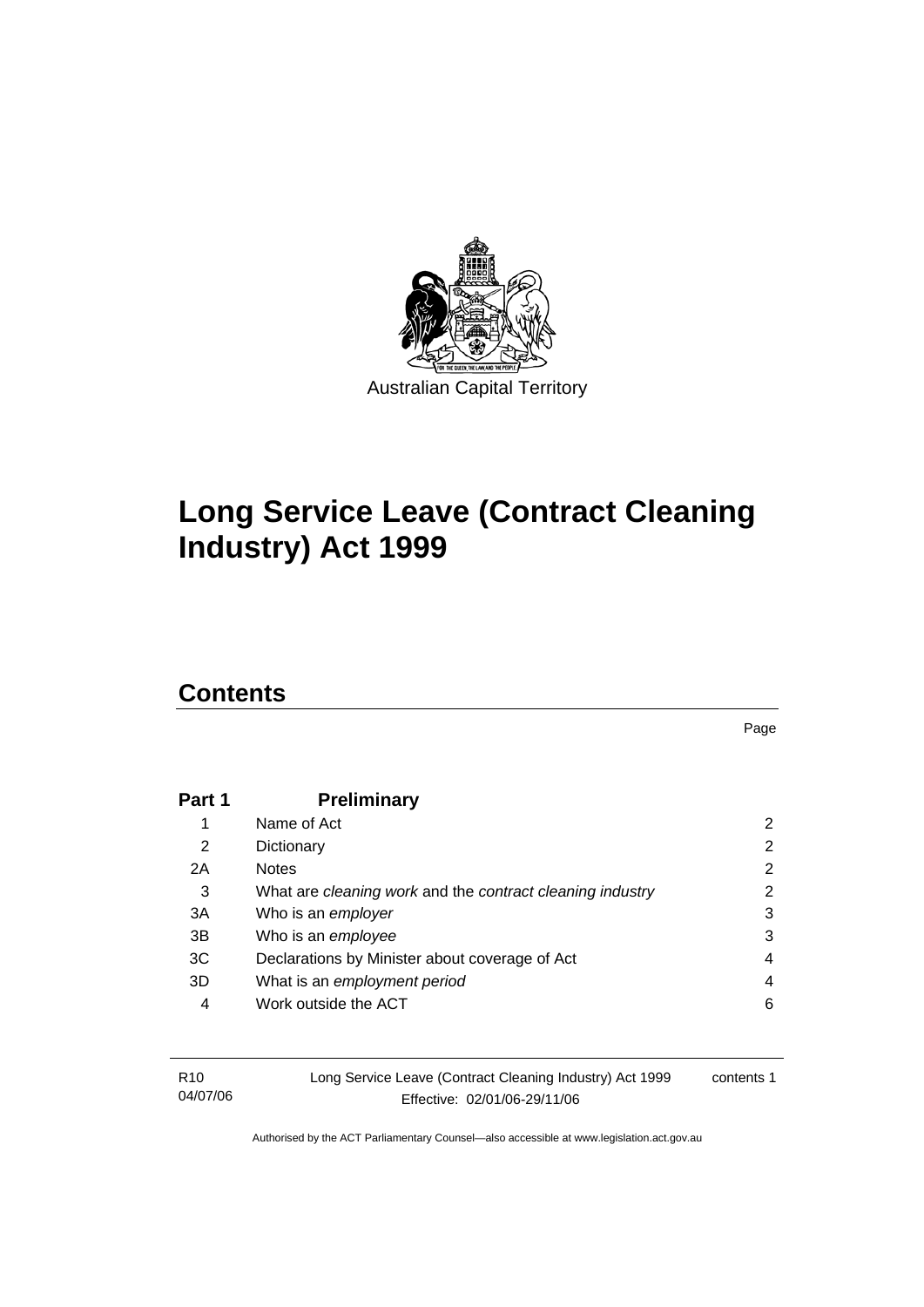### **Contents**

|                     |                                                                                          | Page                        |
|---------------------|------------------------------------------------------------------------------------------|-----------------------------|
| Part 2              | <b>Administration</b>                                                                    |                             |
| <b>Division 2.1</b> | The authority, governing board and staff                                                 |                             |
| 5                   | Establishment of authority                                                               | 7                           |
| 6                   | Authority not territory instrumentality etc                                              | $\overline{7}$              |
| 7                   | Functions of authority                                                                   | 7                           |
| 8                   | Delegation by authority                                                                  | 8                           |
| 9                   | Establishment of governing board                                                         | 8                           |
| 10                  | Governing board members                                                                  | 8                           |
| 11                  | No deputy chair                                                                          | 9                           |
| 12                  | Deputy registrar                                                                         | 9                           |
| 13                  | Functions of governing board                                                             | 9                           |
| 14                  | Arrangements for staff                                                                   | 10                          |
| <b>Division 2.2</b> | Inspectors and their powers                                                              |                             |
| 15                  | Inspectors                                                                               | 10                          |
| 16                  | Identity cards                                                                           | 10                          |
| 17                  | Powers in relation to premises                                                           | 11                          |
| 18                  | Production of identity card by inspectors                                                | 12                          |
| 19                  | Consent to entry by inspectors                                                           | 12                          |
| 20                  | General powers of inspectors for premises                                                | 13                          |
| 21                  | Contravention of requirement by inspector                                                | 14                          |
| 22                  | Duty to give information or documents                                                    | 14                          |
| <b>Division 2.3</b> | <b>Finances</b>                                                                          |                             |
| 23                  | Money of authority                                                                       | 14                          |
| 24                  | Application of authority money                                                           | 15                          |
| 25                  | Three-yearly investigation by actuary                                                    | 15                          |
| Part 3              | <b>Registration of employers</b>                                                         |                             |
| 29                  | Section 29 register                                                                      | 17                          |
| 30                  | Application for registration by employers                                                | 17                          |
| 31                  | Order to apply for registration                                                          | 17                          |
| 32                  | How applications under s 30 (1) are dealt with                                           | 18                          |
| 33                  | How applications under s 30 (3) are dealt with                                           | 18                          |
| 34                  | Registration as an employer                                                              | 19                          |
| contents 2          | Long Service Leave (Contract Cleaning Industry) Act 1999<br>Effective: 02/01/06-29/11/06 | R <sub>10</sub><br>04/07/06 |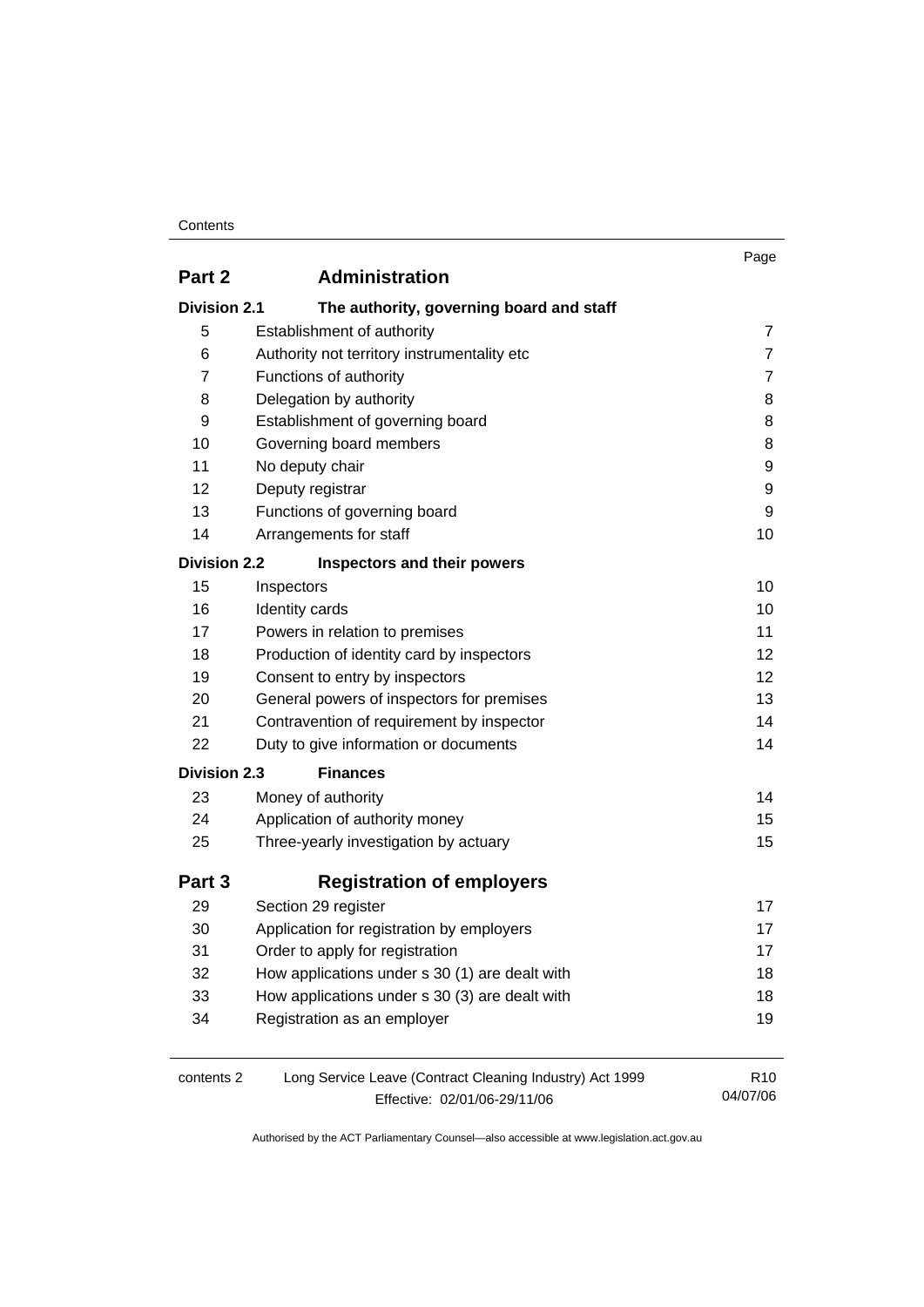|                             |                                                                                          | Contents   |
|-----------------------------|------------------------------------------------------------------------------------------|------------|
| 35                          | Certificate of registration                                                              | Page<br>20 |
| Part 4                      | <b>Registration of employees</b>                                                         |            |
| 36                          | Section 36 register                                                                      | 21         |
| 37                          | Application for registration by employees                                                | 21         |
| 37A                         | How applications under s 37 are dealt with                                               | 21         |
| 38                          | Registration as an employee                                                              | 22         |
| 38A                         | Appeals against refusal of registrar to register                                         | 23         |
| Part 5                      | <b>Periodic notices and payments</b>                                                     |            |
| 39                          | Quarterly returns                                                                        | 24         |
| 39A                         | Levy payments                                                                            | 24         |
| 39B                         | Determination of levy                                                                    | 25         |
| 40                          | Failure to give quarterly returns or make quarterly payments                             | 25         |
| 41                          | Exemption from payments for working directors                                            | 26         |
| 42                          | Employers to keep records                                                                | 27         |
| Part 6                      | <b>Entries in section 36 register</b>                                                    |            |
| 43                          | Particulars to be entered in section 36 register                                         | 29         |
| 44                          | Decisions about ordinary wages by governing board                                        | 29         |
| 45                          | <b>Employment credits</b>                                                                | 31         |
| 46                          | Removing names from section 36 register                                                  | 31         |
| Part 7                      | <b>Annual certificates</b>                                                               |            |
| 47                          | Annual certificates for employees                                                        | 33         |
| 48                          | Annual certificates for employers                                                        | 33         |
| 49                          | Objection to matter stated in annual certificate                                         | 34         |
| Part 8                      | Long service leave and payments                                                          |            |
| 50                          | Years of recognised service                                                              | 35         |
| 51                          | Long service leave formula                                                               | 35         |
| 52                          | Amount of leave                                                                          | 35         |
| 53                          | Grant of leave                                                                           | 36         |
| 54                          | Entitlement to payment instead of leave                                                  | 36         |
| 55                          | Payment for leave                                                                        | 37         |
| R <sub>10</sub><br>04/07/06 | Long Service Leave (Contract Cleaning Industry) Act 1999<br>Effective: 02/01/06-29/11/06 | contents 3 |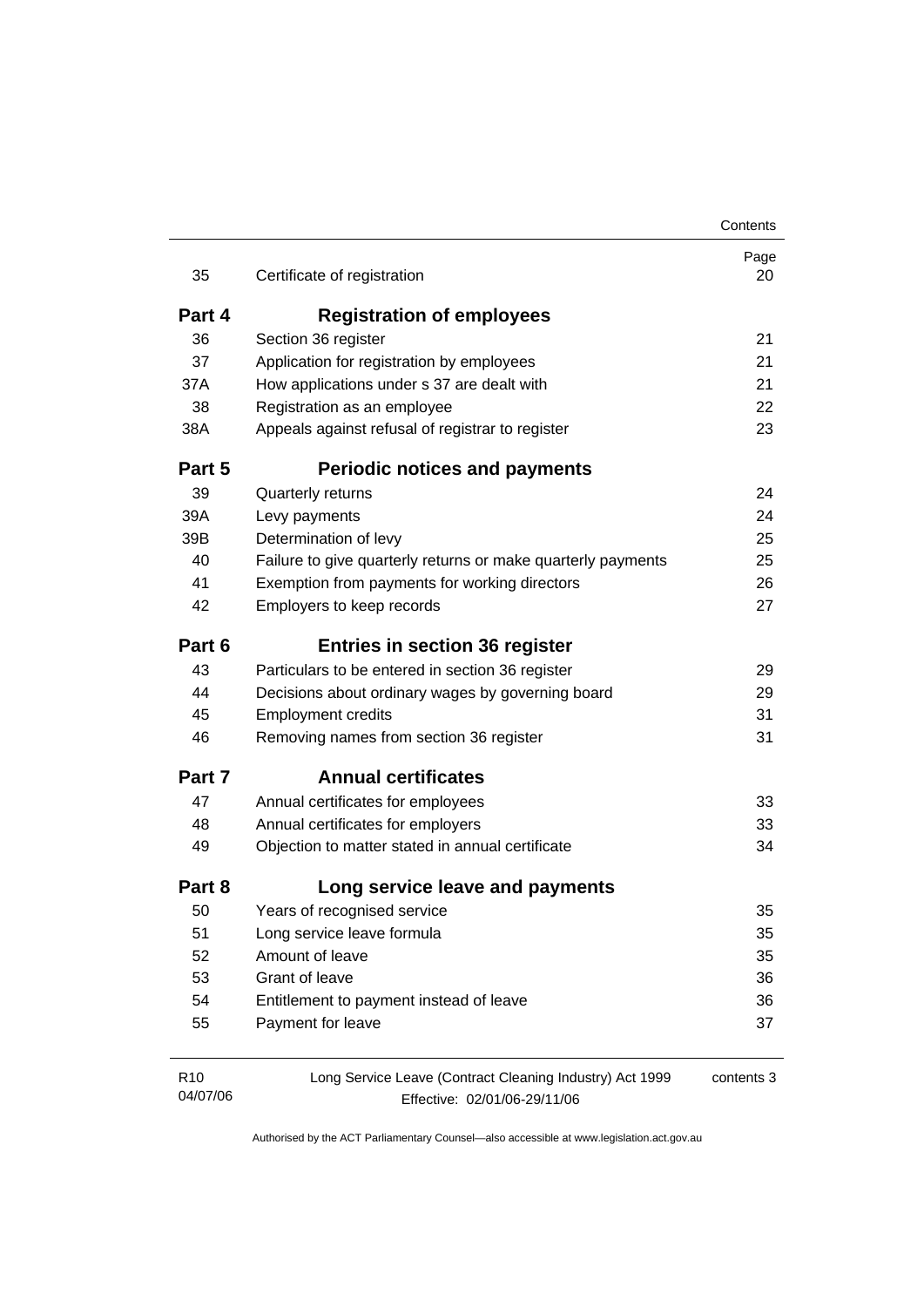|        |                                                      | Page |
|--------|------------------------------------------------------|------|
| 56     | Payment instead of leave                             | 38   |
| 57     | Calculation of leave payments                        | 39   |
| 58     | Records of payments and employment                   | 40   |
| 59     | Public holidays not to count as leave                | 41   |
| Part 9 | <b>Miscellaneous</b>                                 |      |
| 60     | Review of decisions of governing board and registrar | 42   |
| 61     | Notification of decisions                            | 43   |
| 62     | Evidentiary certificates                             | 43   |
| 63     | Inspection of register                               | 44   |
| 64     | Benefits under other laws                            | 44   |
| 64A    | Approved forms                                       | 45   |
| 65     | Regulation-making power                              | 46   |
|        |                                                      |      |

| <b>Schedule 1</b> | <b>Examples of calculation of leave payments</b> | 47 |
|-------------------|--------------------------------------------------|----|
| <b>Dictionary</b> |                                                  | 51 |

| <b>Endnotes</b> |                        |    |
|-----------------|------------------------|----|
| 1               | About the endnotes     | 53 |
| 2               | Abbreviation key       | 53 |
| 3               | Legislation history    | 54 |
| 4               | Amendment history      | 55 |
| 5               | Earlier republications | 62 |

| contents 4 | Long Service Leave (Contract Cleaning Industry) Act 1999 | R10      |
|------------|----------------------------------------------------------|----------|
|            | Effective: 02/01/06-29/11/06                             | 04/07/06 |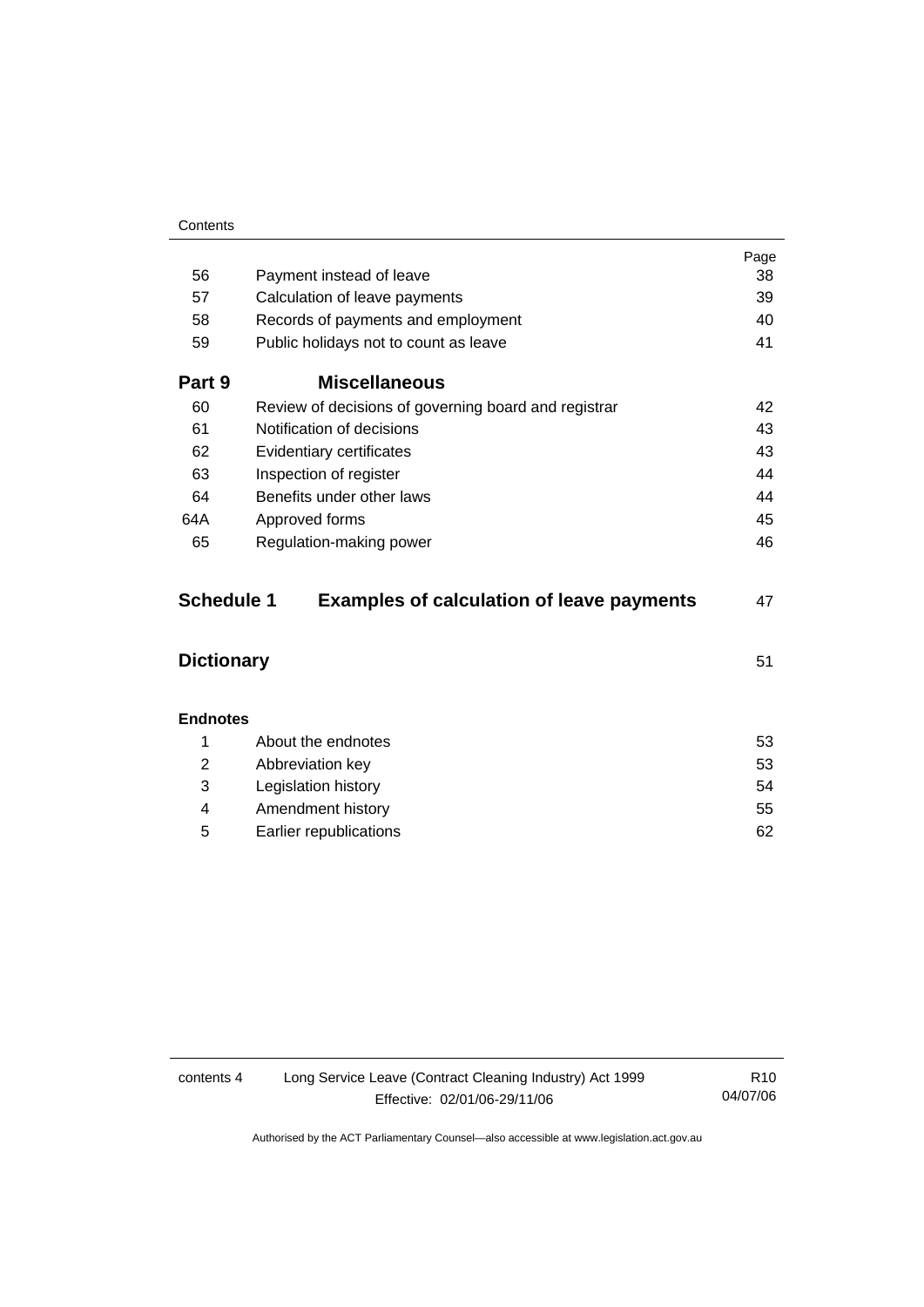

# **Long Service Leave (Contract Cleaning Industry) Act 1999**

An Act to provide for long service leave for employees in the contract cleaning industry, and for related purposes

R10 04/07/06

l

Long Service Leave (Contract Cleaning Industry) Act 1999 Effective: 02/01/06-29/11/06

page 1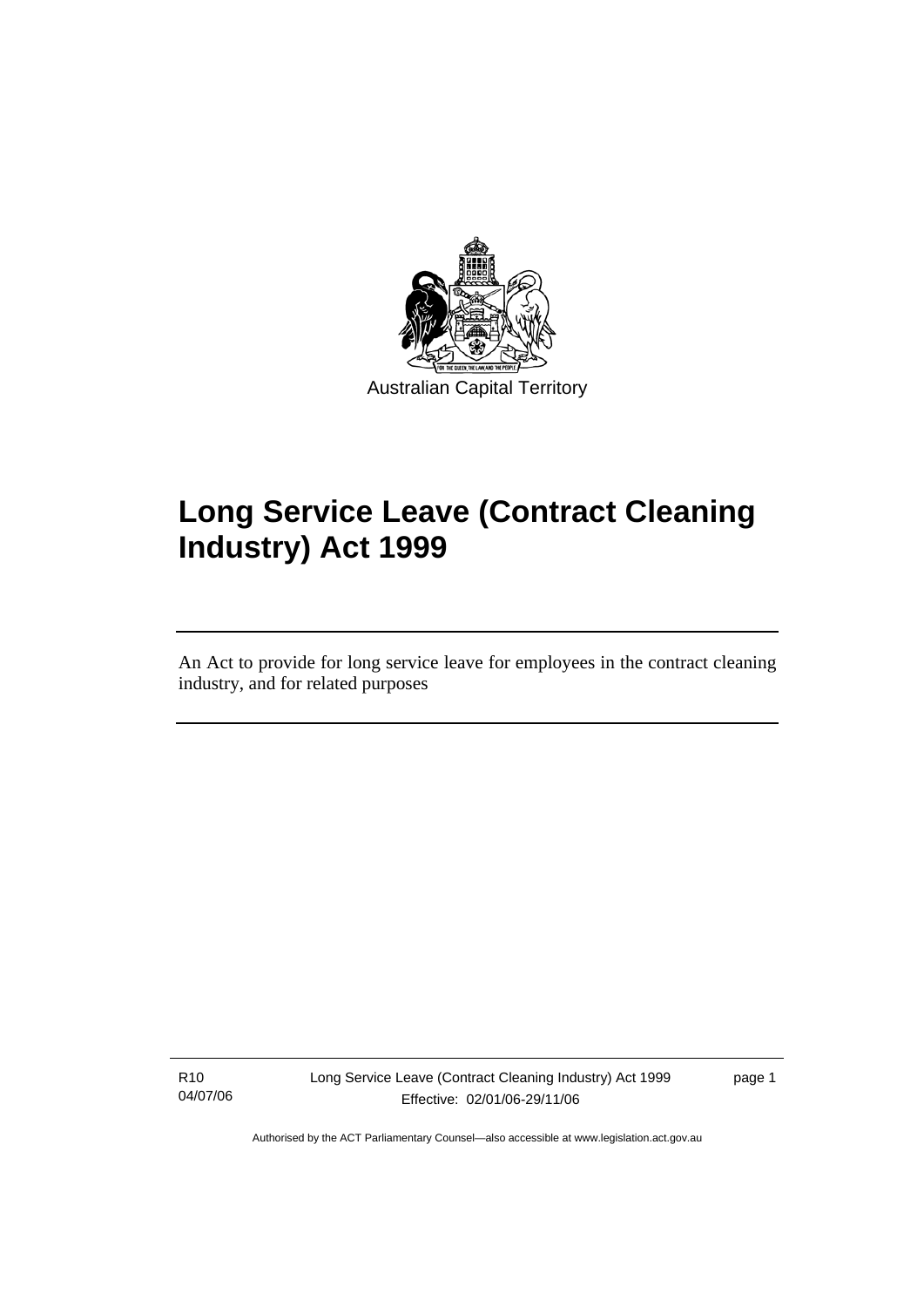#### Part 1 **Preliminary**

Section 1

## **Part 1** Preliminary

### **1 Name of Act**

This Act is the *Long Service Leave (Contract Cleaning Industry) Act 1999*.

### **2 Dictionary**

The dictionary at the end of this Act is part of this Act.

*Note 1* The dictionary at the end of this Act defines certain words and expressions used in this Act, and includes references (*signpost definitions*) to other words and expressions defined elsewhere in this Act.

> For example, the signpost definition '*section 29 register*—see section 29.' means that the expression 'section 29 register' is defined in that section 29.

*Note 2* A definition in the dictionary applies to the entire Act unless the definition, or another provision of the Act, provides otherwise or the contrary intention appears (see *Legislation Act 2001*, s 155 and s 156 (1)).

### **2A Notes**

A note included in this Act is explanatory and is not part of this Act.

*Note* See Legislation Act, s 127 (1), (4) and (5) for the legal status of notes.

### **3 What are** *cleaning work* **and the** *contract cleaning industry*

- (1) For this Act, *cleaning work* is—
	- (a) work carried out in the ACT that has, as its sole or main component, the bringing of premises into, or maintaining premises in, a clean condition; or

R10 04/07/06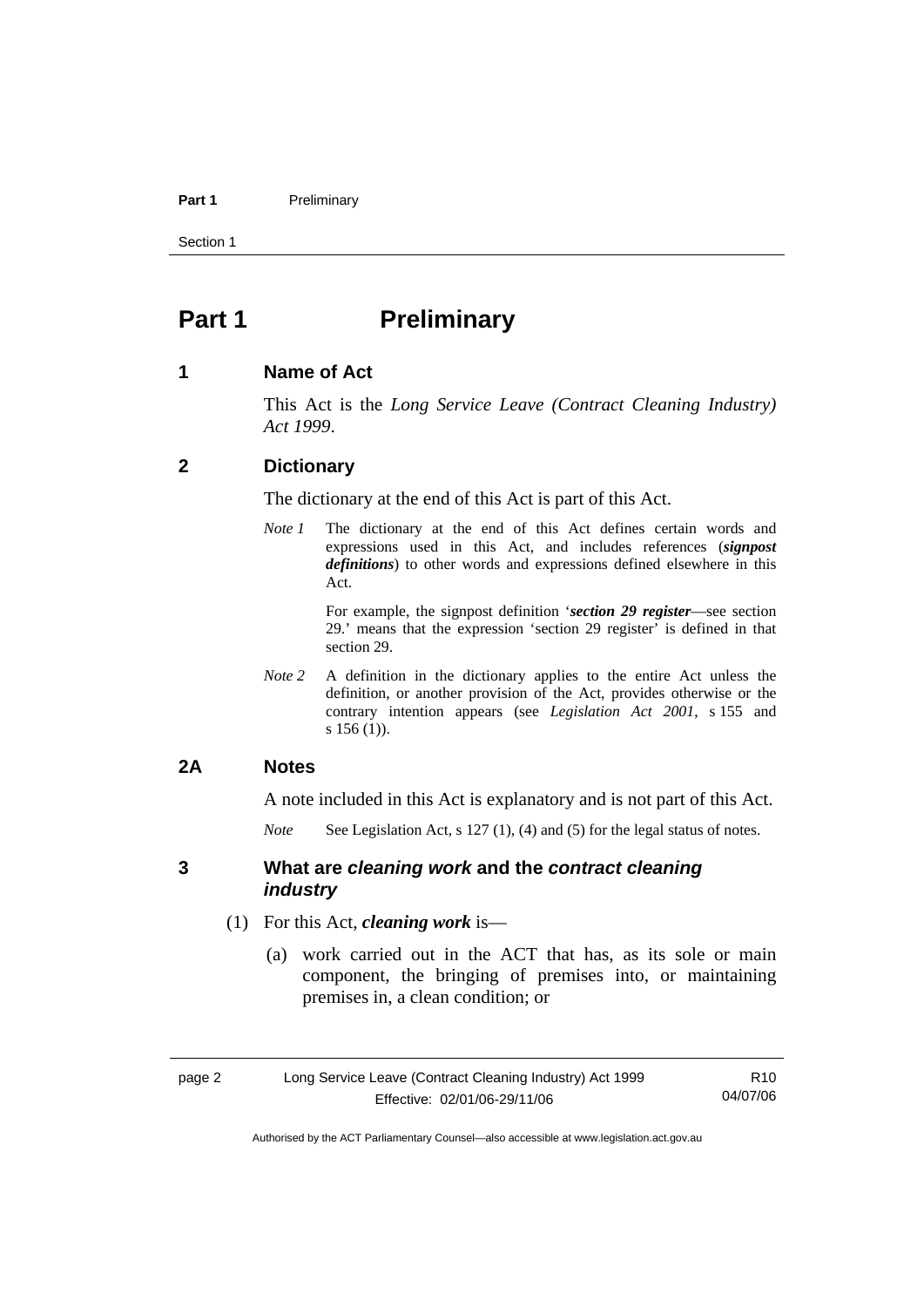- (b) work carried out by an employee outside the ACT that is taken to be cleaning work under section 4 (Work outside the ACT); or
- (c) work declared by the Minister under section 3C (1) (c) to be cleaning work.
- (2) For this Act, the *contract cleaning industry* is the industry in which employers provide cleaning work to other people through the provision of employees' services.

### **3A Who is an** *employer*

- (1) For this Act, a person is an *employer*
	- (a) if the person—
		- (i) is engaged in the contract cleaning industry in the ACT; and
		- (ii) employs (whether in the ACT or elsewhere) 1 or more people to carry out cleaning work; and
		- (iii) is not a person mentioned in subsection (2); or
	- (b) if the person is declared to be an employer by the Minister under section 3C (Declarations by Minister about coverage of Act).
- (2) The following are not employers for this Act:
	- (a) the Territory;
	- (b) the Commonwealth;
	- (c) the Australian National University;
	- (d) the University of Canberra.

**3B Who is an** *employee*

For this Act, a person is an *employee* if—

| R <sub>10</sub> | Long Service Leave (Contract Cleaning Industry) Act 1999 | page 3 |
|-----------------|----------------------------------------------------------|--------|
| 04/07/06        | Effective: 02/01/06-29/11/06                             |        |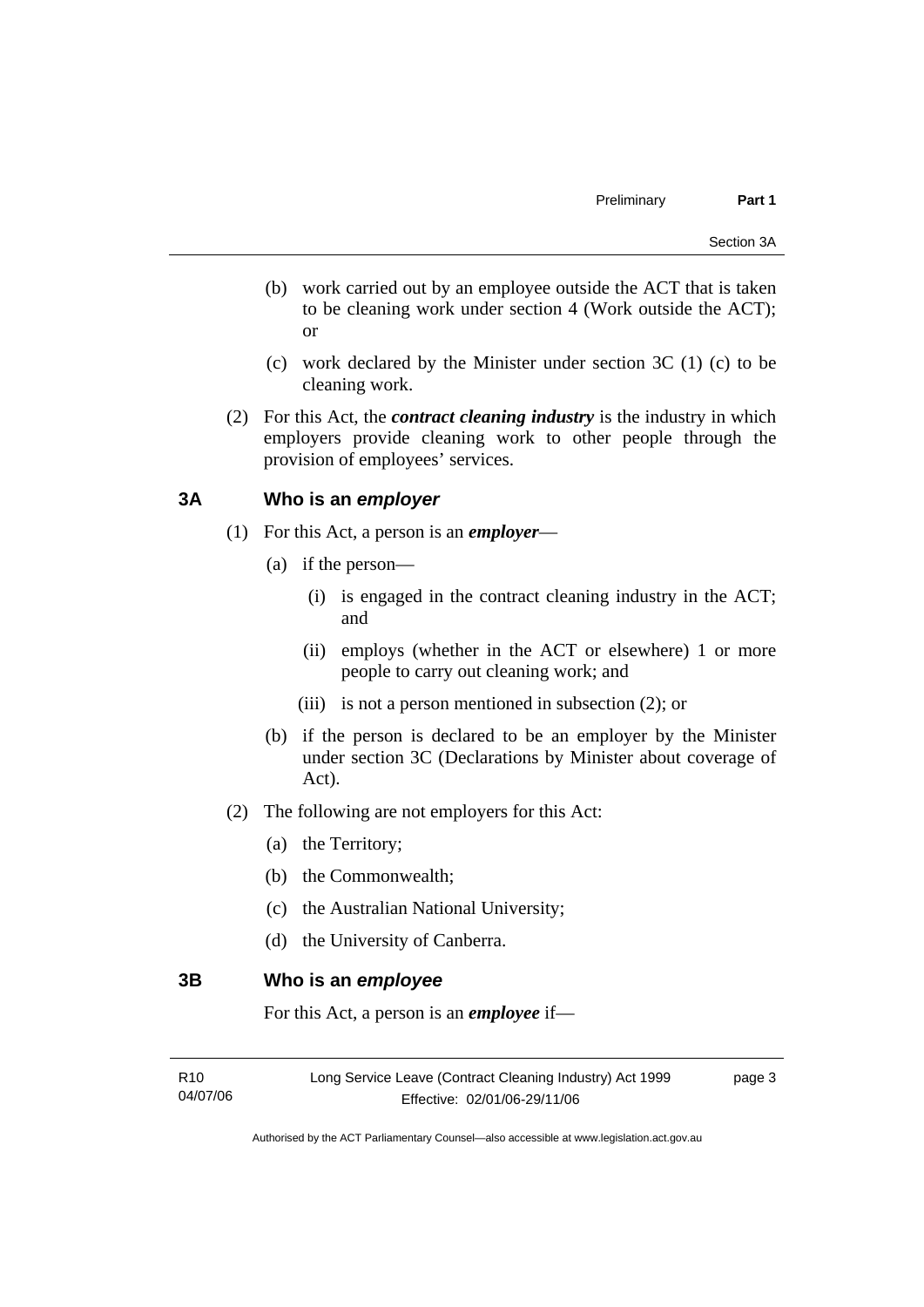#### **Part 1** Preliminary

Section 3C

- (a) the person is employed (whether in the ACT or elsewhere) by an employer to carry out cleaning work; or
- (b) if the person is declared to be an employee by the Minister under section 3C.

### **3C Declarations by Minister about coverage of Act**

- (1) The Minister may, in writing, declare—
	- (a) a person to be an employer; or
	- (b) a person to be an employee or an employee of a particular employer; or
	- (c) a kind of work to be cleaning work.
- (2) The Minister may not declare under subsection (1) (a) a person mentioned in section 3 (2).
- (3) A person declared to be an employer by the Minister under subsection (1) (a) is taken, for this Act, to be engaged in the contract cleaning industry.
- (4) A person declared to be an employee of a particular employer is taken, for this Act, to be employed by the person who is declared to be the person's employer.
- (5) A declaration under subsection (1) is a disallowable instrument.
	- *Note* A disallowable instrument must be notified, and presented to the Legislative Assembly, under the *Legislation Act 2001*.

### **3D What is an** *employment period*

- (1) An *employment period* of a registered employee is a period—
	- (a) beginning on a day when the person becomes an employee of an employer (and is not already an employee of another employer); and

R10 04/07/06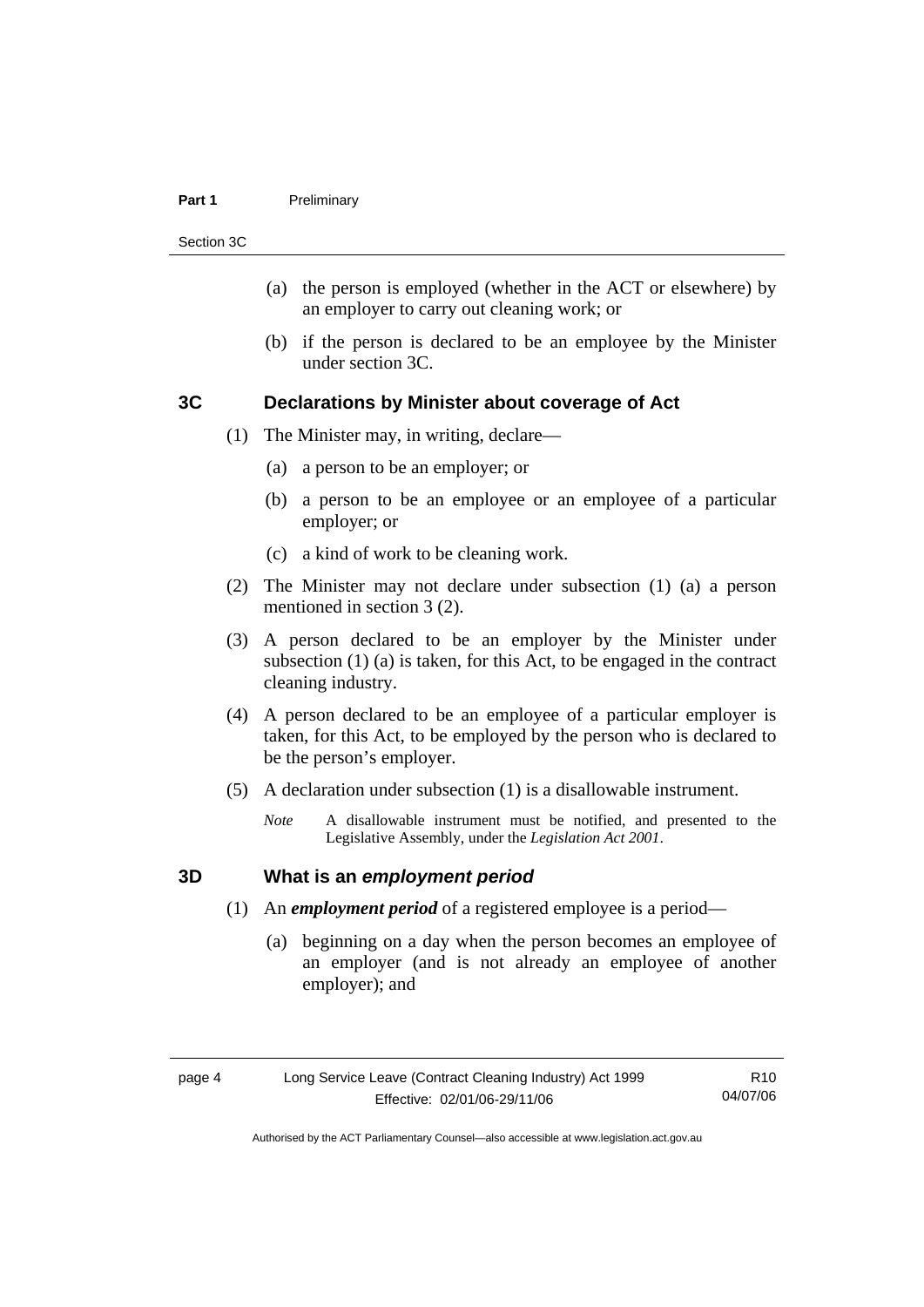- (b) ending on the day when the person next ceases to be an employee of an employer (and is not already an employee of another employer).
- (2) For subsection (1), the continuity of the employment period of a registered employee who ceases to be the employee of an employer but on the next day becomes the employee of another employer is not interrupted by the change in employment.
- (3) For subsection (1), an employment period of a registered employee is taken to end on the last day of the employment period if, for the next employment period (the *later period*)—
	- (a) the employer of the employee gives to the authority a return under section 39 (Quarterly returns) showing that the employer made no payment of ordinary wages to the employee in the later period; or
	- (b) if the employee had 2 or more employers for the later period each of the employers gives a return to the authority showing that the employer made no payment of ordinary wages to the employee in the later period.
- (4) Despite subsection (1), a registered employee's employment period is taken to include any days when the employee does not carry out cleaning work because—
	- (a) of incapacity for an injury for which the employee is entitled to be paid compensation under the *Workers Compensation Act 1951* by an employer; or
	- (b) the employee has been dismissed by an employer to ensure that the employee does not take long service leave while in the employer's employment.
- (5) For this section, a person is taken to have become an employee on the later of—
	- (a) 23 June 2000; and

page 5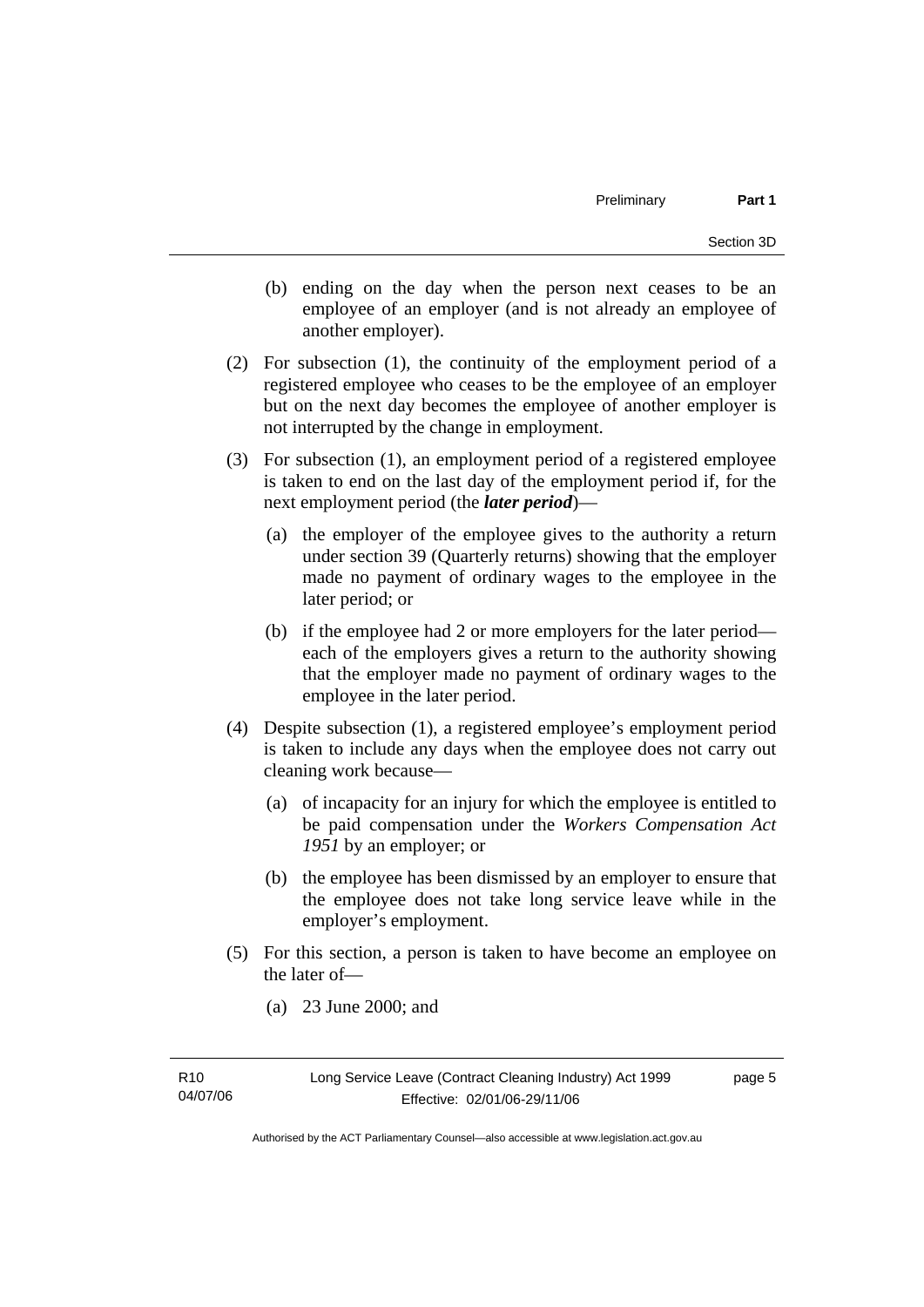### Part 1 **Preliminary**

Section 4

(b) the date when the person became an employee.

### **4 Work outside the ACT**

Work carried out by an employee outside the ACT is taken to be cleaning work if—

- (a) that work would, if it were carried out in the ACT, be cleaning work; and
- (b) the employer of the employee give to the authority a return under section 39 (Quarterly returns) and pays to the authority the amount payable under section 39A (Levy payments) for the employment of the employee.

page 6 Long Service Leave (Contract Cleaning Industry) Act 1999 Effective: 02/01/06-29/11/06

R10 04/07/06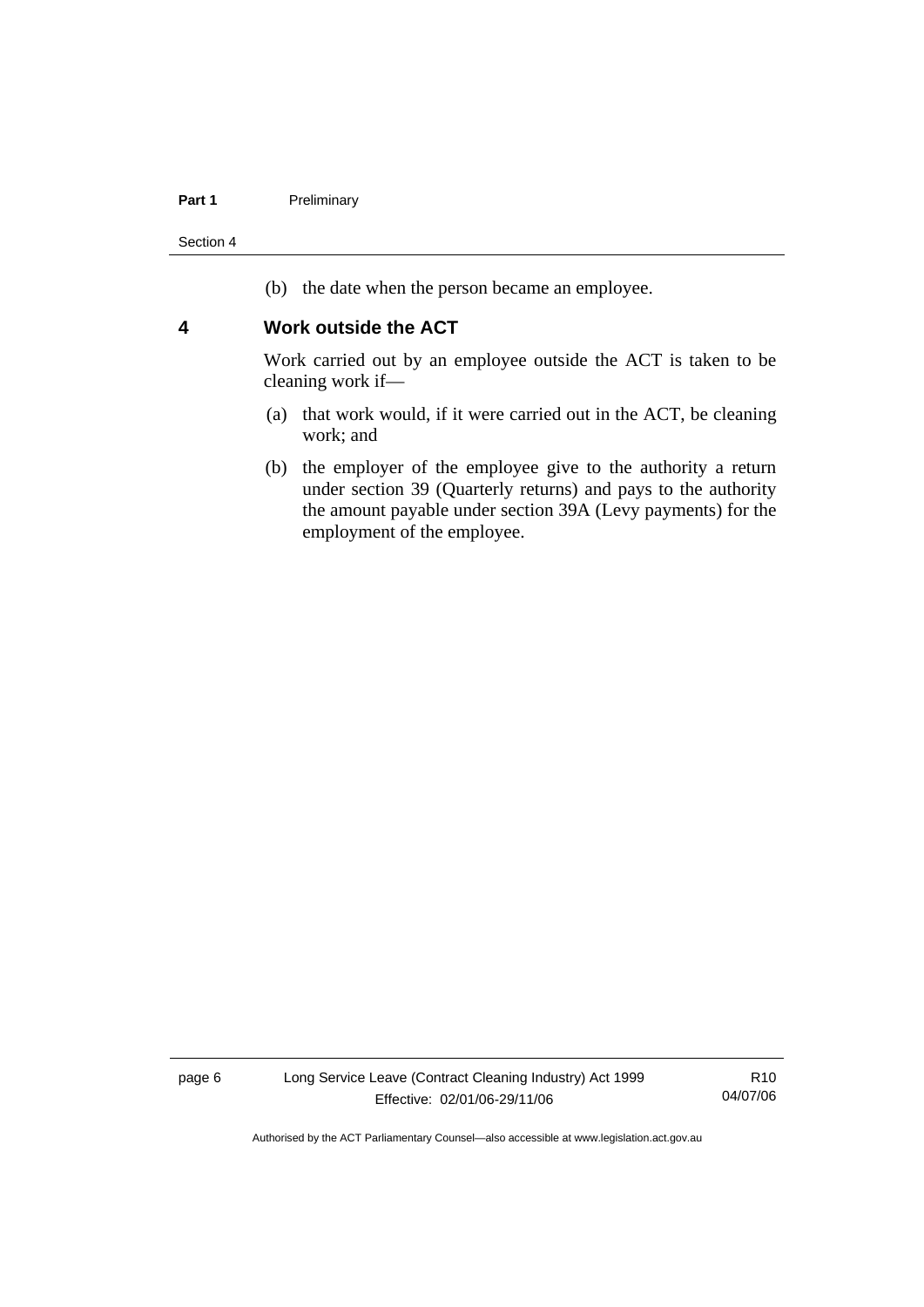## **Part 2 Administration**

## **Division 2.1 The authority, governing board and staff**

 *Note for div 2.1* 

The governance of territory authorities, including the Cleaning Industry Long Service Leave Authority, is regulated by the *Financial Management Act 1996* (the *FMA*), pt 9 as well as the Act that establishes them.

 The FMA, pt 9 deals, for example, with the corporate status of territory authorities and their powers, the make-up of governing boards, the responsibilities of the governing board and board members, how governing board positions can be ended, meetings of governing boards and conflicts of interest.

**5 Establishment of authority** 

The Cleaning Industry Long Service Leave Authority (the *authority*) is established.

*Note* If a law changes a name of an entity (like the Cleaning Industry Long Service Leave Board), the entity continues in existence under the new name (the Cleaning Industry Long Service Leave Authority) and its identity is not affected by the change (see Legislation Act, s 183).

### **6 Authority not territory instrumentality etc**

The authority is not a territory instrumentality and does not represent the Territory.

**7 Functions of authority** 

The authority has the following functions:

- (a) administering the scheme of long service leave benefits established under this Act;
- (b) making payments under this Act;

| R <sub>10</sub> | Long Service Leave (Contract Cleaning Industry) Act 1999 | page 7 |
|-----------------|----------------------------------------------------------|--------|
| 04/07/06        | Effective: 02/01/06-29/11/06                             |        |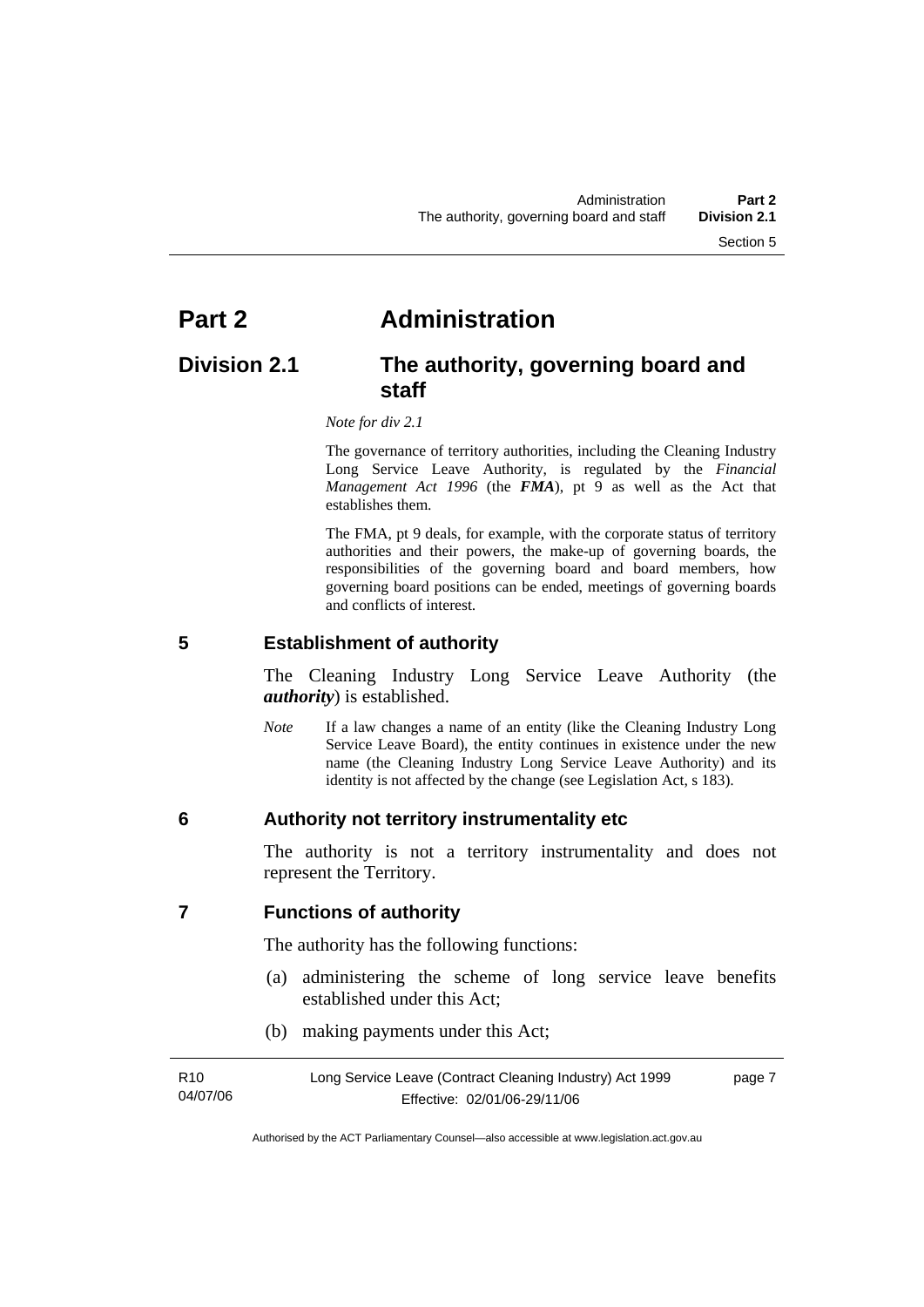- (c) keeping the section 29 register and section 36 register;
- (d) exercising any other function given to the authority under this Act or any other territory law.

### **8 Delegation by authority**

The authority may delegate its functions to the registrar or a public servant.

*Note* For the making of delegations and the exercise of delegated functions, see the Legislation Act, pt 19.4.

### **9 Establishment of governing board**

The authority has a governing board.

### **10 Governing board members**

- (1) The governing board has 4 members.
	- *Note 1* The chair of the governing board must be appointed under the *Financial Management Act 1996*, s 79.
	- *Note 2* The registrar is a member of the governing board (see dict, def *registrar* and *Financial Management Act 1996*, s 80 (4)).
- (2) One member of the governing board must be appointed to represent employer organisations.
- (3) One member of the governing board must be appointed to represent employee organisations.
- (4) The chair of the governing board must not be the member mentioned in subsection (2) or (3).
- (5) A member of the governing board must not be appointed for a term of longer than 5 years.
	- *Note* A person may be reappointed to a position if the person is eligible to be appointed to the position (see Legislation Act, s 208 and dict, pt 1, def *appoint*).

|--|

R10 04/07/06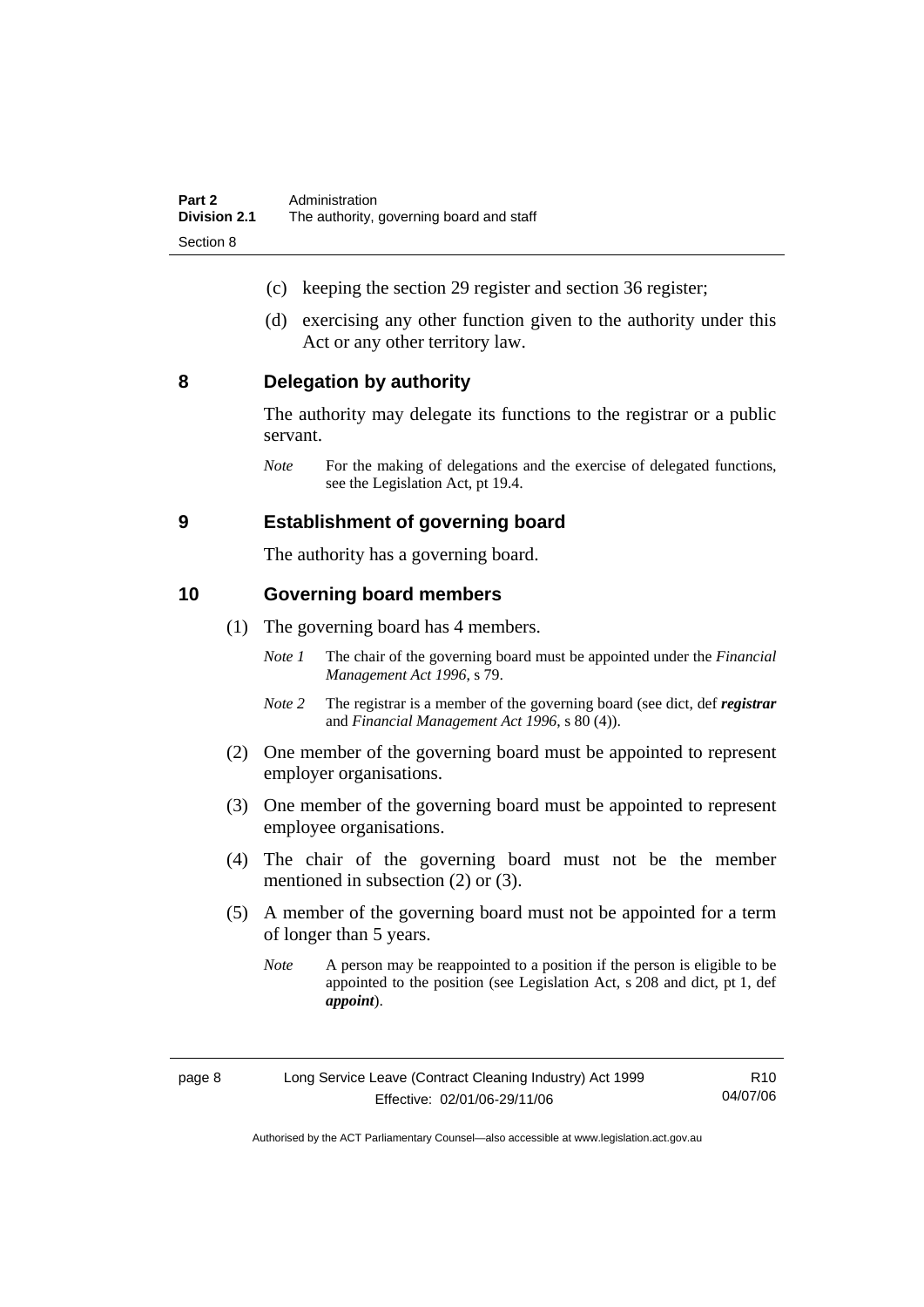- (6) The Minister may, under the Legislation Act, section 209, appoint a person to act as a member.
- (7) The registrar is a non-voting member of the governing board.
	- *Note* The *Financial Management Act 1996*, s 95 (2) and s 96 (1) deal with non-voting members of governing boards.

### **11 No deputy chair**

The Minister must not appoint a deputy chair for the governing board.

- *Note 1* This section ensures that a deputy chair cannot be appointed for the governing board under the *Financial Management Act 1996*, s 79 (1).
- *Note* 2 The Minister may appoint an acting chair (see Legislation Act, s 209).

## **12 Deputy registrar**

- (1) The chief executive must appoint a public servant to be deputy registrar for the authority.
	- *Note 1* For the making of appointments (including acting appointments), see the Legislation Act, pt 19.3.
	- *Note 2* In particular, an appointment may be made by naming a person or nominating the occupant of a position (see s 207).
- (2) If the registrar is absent or cannot for any reason exercise the functions of the registrar, the deputy registrar must act as registrar.
	- *Note* The Legislation Act, div 19.3.2A deals with standing acting arrangements.

### **13 Functions of governing board**

The governing board has the following functions:

 (a) making recommendations to the Minister under section 39B (1) (Determination of levy);

page 9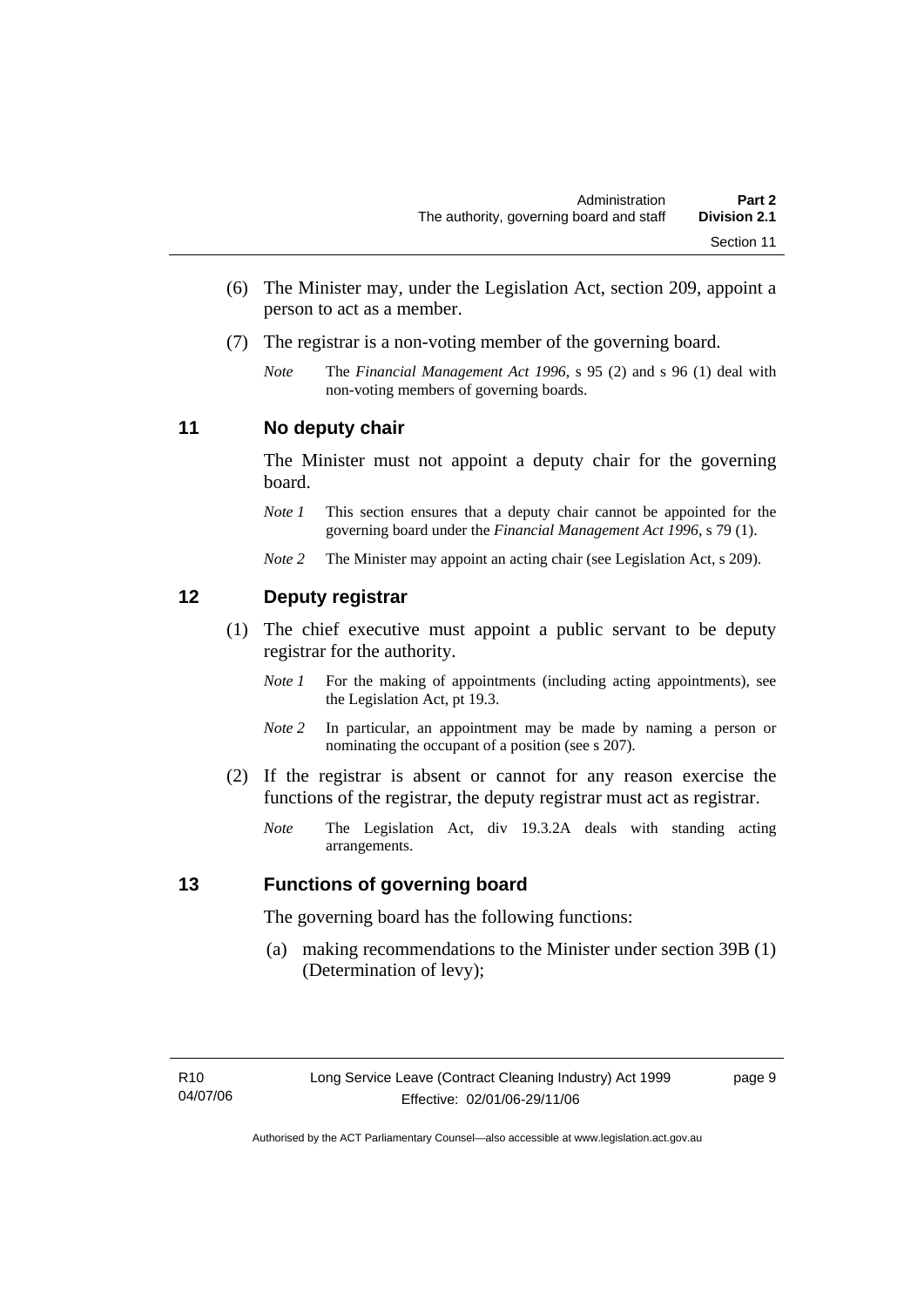- (b) exercising any other function given to the board under this Act or any other territory law.
- *Note* The governing board also has functions under the *Financial Management Act 1996*.

### **14 Arrangements for staff**

- (1) The authority may arrange with the chief executive to use public servants in the administrative unit under the chief executive's control.
- (2) The *Public Sector Management Act 1994* applies to the management by the authority of public servants who are the subject of an arrangement under subsection (1).

## **Division 2.2 Inspectors and their powers**

### **15 Inspectors**

The registrar may appoint a public servant as an inspector for this Act.

- *Note 1* For the making of appointments (including acting appointments), see the Legislation Act, pt 19.3.
- *Note 2* In particular, a person may be appointed for a particular provision of a law (see Legislation Act, s 7 (3)) and an appointment may be made by naming a person or nominating the occupant of a position (see s 207).
- *Note 3* Words in the singular in a provision include words in the plural (see Legislation Act, s 145).

### **16 Identity cards**

- (1) The registrar must give an inspector an identity card stating the person's name and that the person is an inspector.
- (2) The identity card must show—
	- (a) a recent photograph of the person; and
	- (b) the card's date of issue and expiry; and

| page 10 | Long Service Leave (Contract Cleaning Industry) Act 1999 | R10      |
|---------|----------------------------------------------------------|----------|
|         | Effective: 02/01/06-29/11/06                             | 04/07/06 |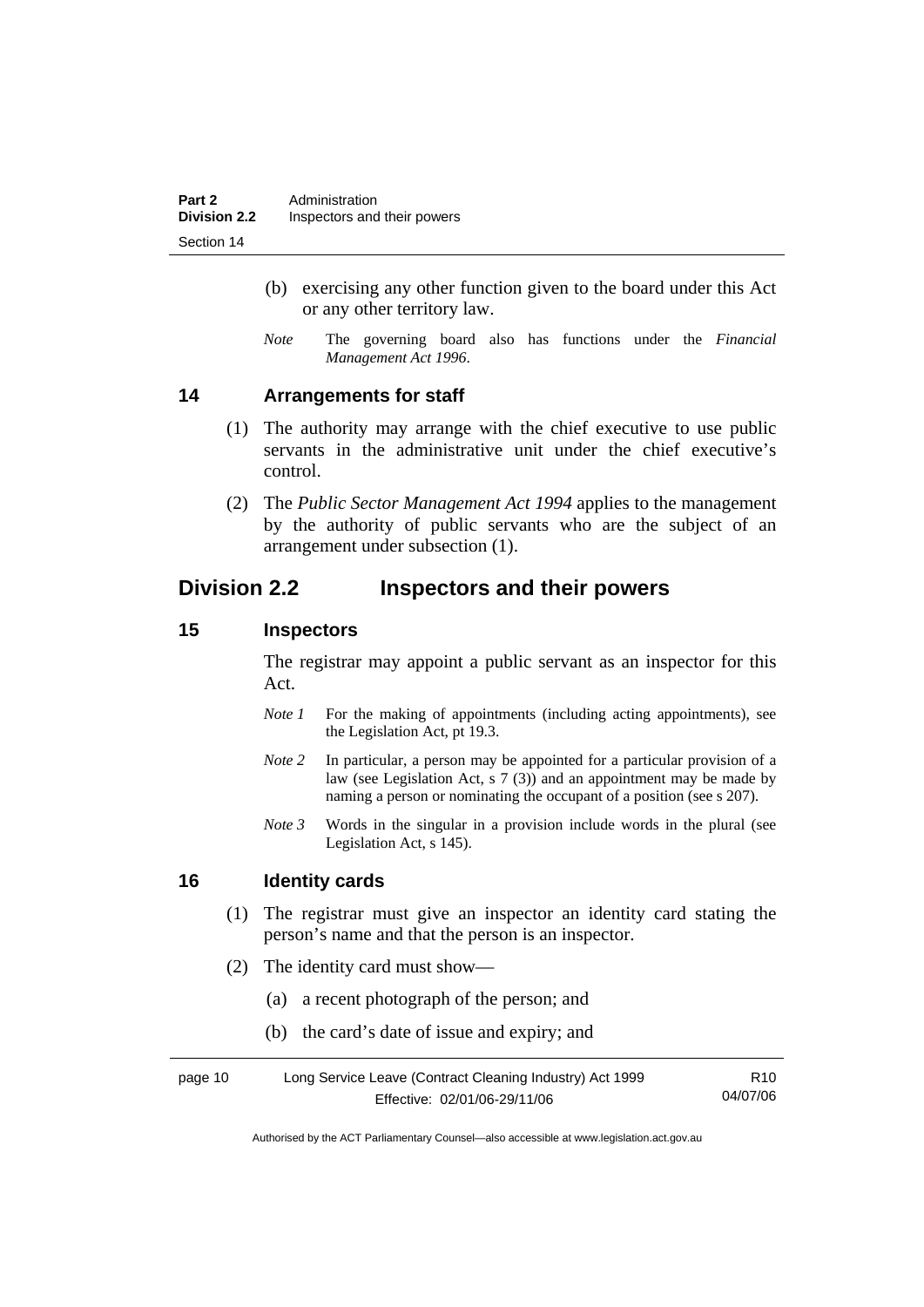- (c) anything else prescribed by regulation.
- (3) A person commits an offence if—
	- (a) the person stops being an inspector; and
	- (b) the person does not return the person's identity card to the registrar as soon as practicable, but no later than 7 days after the day the person stops being an inspector.

Maximum penalty: 1 penalty unit.

(4) An offence against this section is a strict liability offence.

### **17 Powers in relation to premises**

- (1) This section applies if an inspector believes, on reasonable grounds, that premises are the premises of an employer.
- (2) The inspector may—
	- (a) at any reasonable time, enter the premises; or
	- (b) at any time, enter the premises with the occupier's consent.
- (3) However, subsection (2) (a) does not authorise entry into a part of premises that is being used only for residential purposes.
- (4) An inspector may, without the consent of the occupier of premises, enter land around the premises to ask for consent to enter the premises.
- (5) To remove any doubt, an inspector may enter premises under subsection (2) without payment of an entry fee or other charge.
- (6) In this section:

*at any reasonable time* means at any time during normal business hours or any other time when the premises are being used as a workplace.

page 11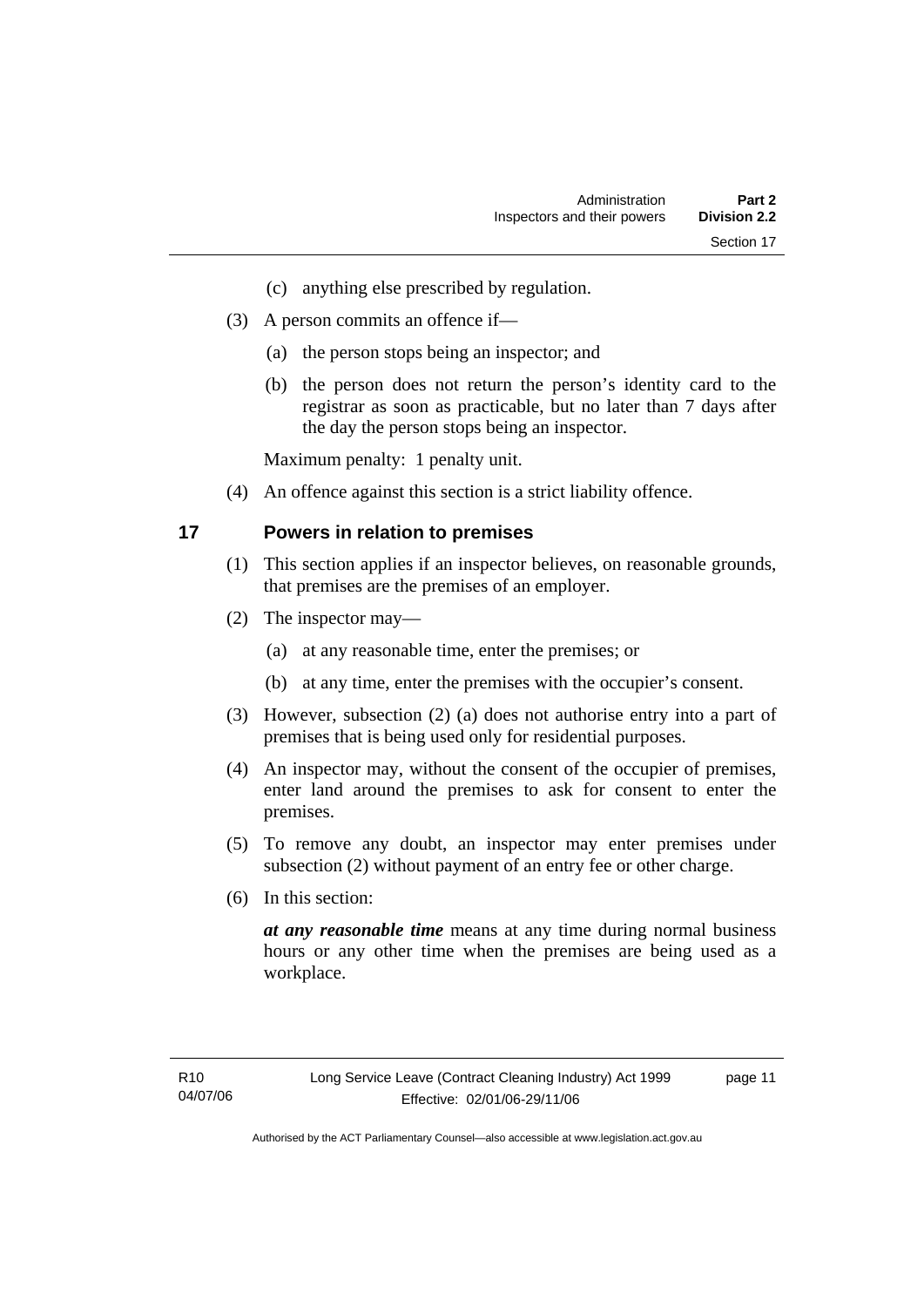*occupier*, of premises, includes—

- (a) a person believed, on reasonable grounds, to be an occupier of the premises; and
- (b) a person apparently in charge of the premises.

### **18 Production of identity card by inspectors**

An inspector must not remain at premises entered under this division if the inspector does not produce his or her identity card for inspection when asked by the occupier.

### **19 Consent to entry by inspectors**

- (1) When seeking the consent of an occupier to enter premises under section 17 (2) (b) (Powers in relation to premises), an inspector must—
	- (a) produce his or her identity card; and
	- (b) tell the occupier—
		- (i) the purpose of the entry; and
		- (ii) that anything found because of the entry may be used in evidence in court; and
		- (iii) that consent may be refused.
- (2) If the occupier consents, the inspector must ask the occupier to sign a written acknowledgment (an *acknowledgment of consent*)—
	- (a) that the occupier was told—
		- (i) the purpose of the entry; and
		- (ii) that anything found because of the entry may be used in evidence in court; and
		- (iii) that consent may be refused; and
	- (b) that the occupier consented to the entry; and

| page 12 | Long Service Leave (Contract Cleaning Industry) Act 1999 | R <sub>10</sub> |
|---------|----------------------------------------------------------|-----------------|
|         | Effective: 02/01/06-29/11/06                             | 04/07/06        |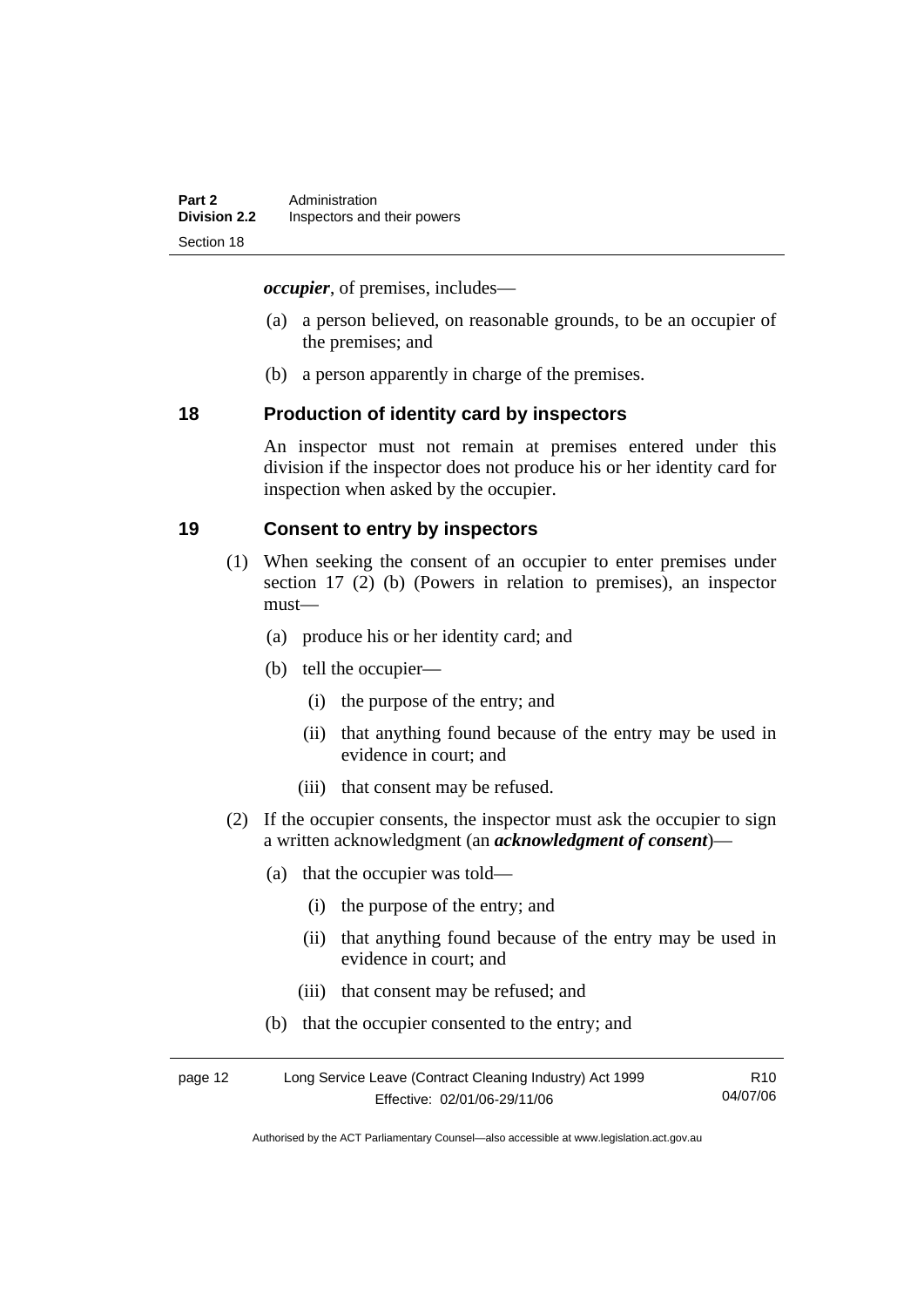- (c) stating the time and date when consent was given.
- (3) If the occupier signs an acknowledgment of consent, the inspector must immediately give a copy to the occupier.
- (4) A court must find that the occupier did not consent to entry to the premises by the inspector under this division if—
	- (a) the question whether the occupier consented to the entry arises in a proceeding in the court; and
	- (b) an acknowledgment of consent for the entry is not produced in evidence for the entry; and
	- (c) it is not proved that the occupier consented to the entry.

### **20 General powers of inspectors for premises**

An inspector who enters premises under this division may, for this Act, do 1 or more of the following in relation to the premises:

- (a) examine any records of the employer to check the accuracy of information given to, or held by, the authority;
- (b) require the occupier, or anyone at the premises, to give the inspector information relating to the rights and duties under this Act of an employer or someone employed by the employer;
- (c) require the occupier, or anyone at the premises, to give the inspector records, or copies of records that the person has or has access to that are reasonably required by the inspector to check the accuracy of information given to, or held by, the authority.
- *Note 1* The Legislation Act, s 170 and s 171 deal with the application of the privilege against selfincrimination and client legal privilege.
- *Note 2* A reference to an Act includes a reference to statutory instruments made or in force under the Act, including any regulation and any law or instrument applied, adopted or incorporated by the Act (see Legislation Act, s 104).

| R10      | Long Service Leave (Contract Cleaning Industry) Act 1999 | page 13 |
|----------|----------------------------------------------------------|---------|
| 04/07/06 | Effective: 02/01/06-29/11/06                             |         |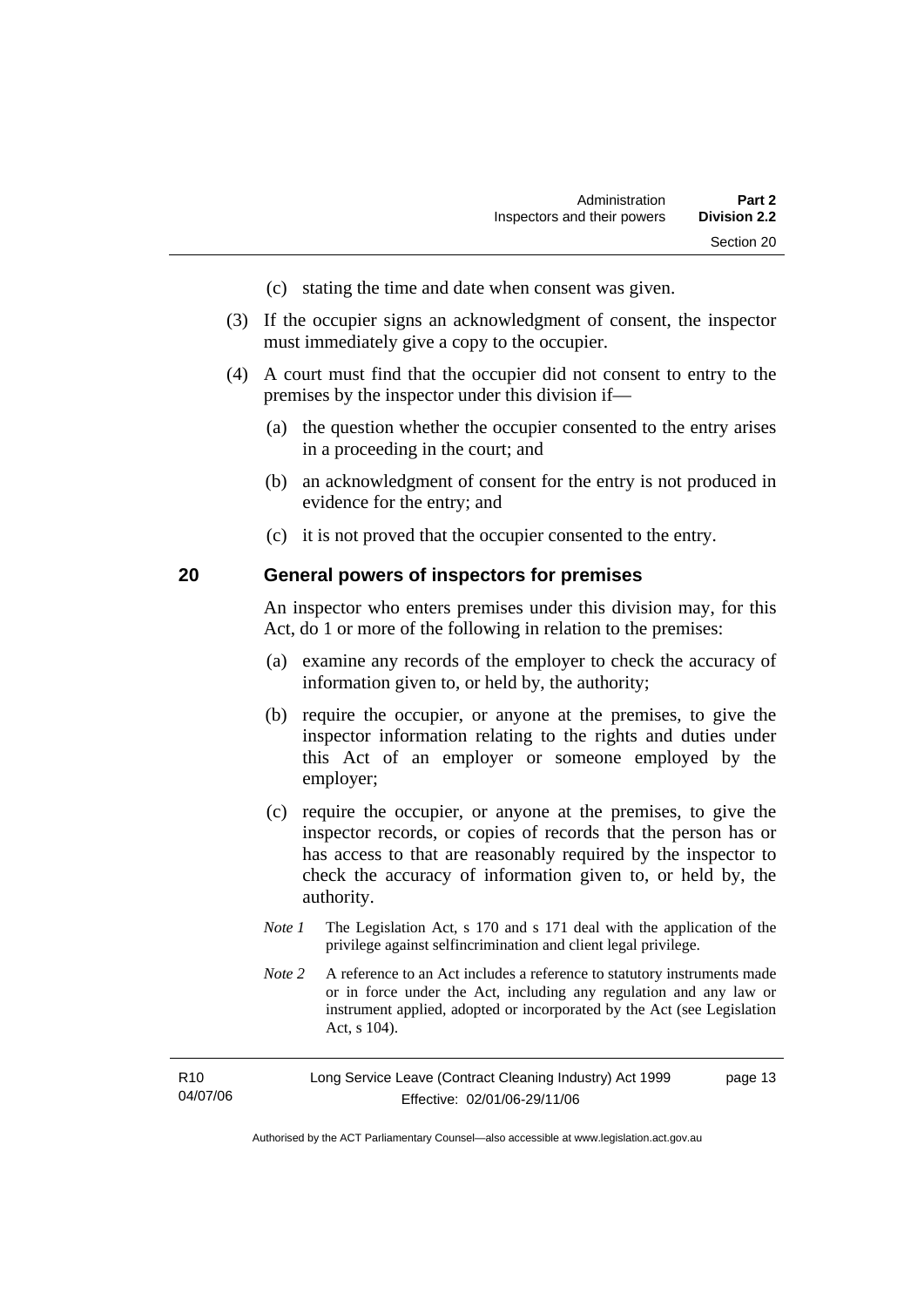## **21 Contravention of requirement by inspector**

A person must take all reasonable steps to comply with a requirement made of the person under section 20 (b) or (c).

Maximum penalty: 50 penalty units.

### **22 Duty to give information or documents**

- (1) An inspector may, by written notice given to a person, require the person to give to the inspector the stated information or document that the inspector reasonably needs for this Act.
- (2) The information or document must be given to the inspector within the period stated in the notice or, if an inspector allows a longer period, the longer period.
- (3) The period stated in the notice must be not less than 14 days after the day the notice is given to the person.
- (4) A person commits an offence if—
	- (a) the person is required to give information or a document to an inspector under subsection (1); and
	- (b) the person does not take all reasonable steps to comply with the requirement within the period applying under subsection (2).

Maximum penalty: 50 penalty units.

*Note* The Legislation Act, s 170 and s 171 deal with the application of the privilege against selfincrimination and client legal privilege.

## **Division 2.3 Finances**

### **23 Money of authority**

The money of the authority consists of—

 (a) amounts received by the authority under section 39A (Levy payments); and

| page 14 | Long Service Leave (Contract Cleaning Industry) Act 1999 | R <sub>10</sub> |
|---------|----------------------------------------------------------|-----------------|
|         | Effective: 02/01/06-29/11/06                             | 04/07/06        |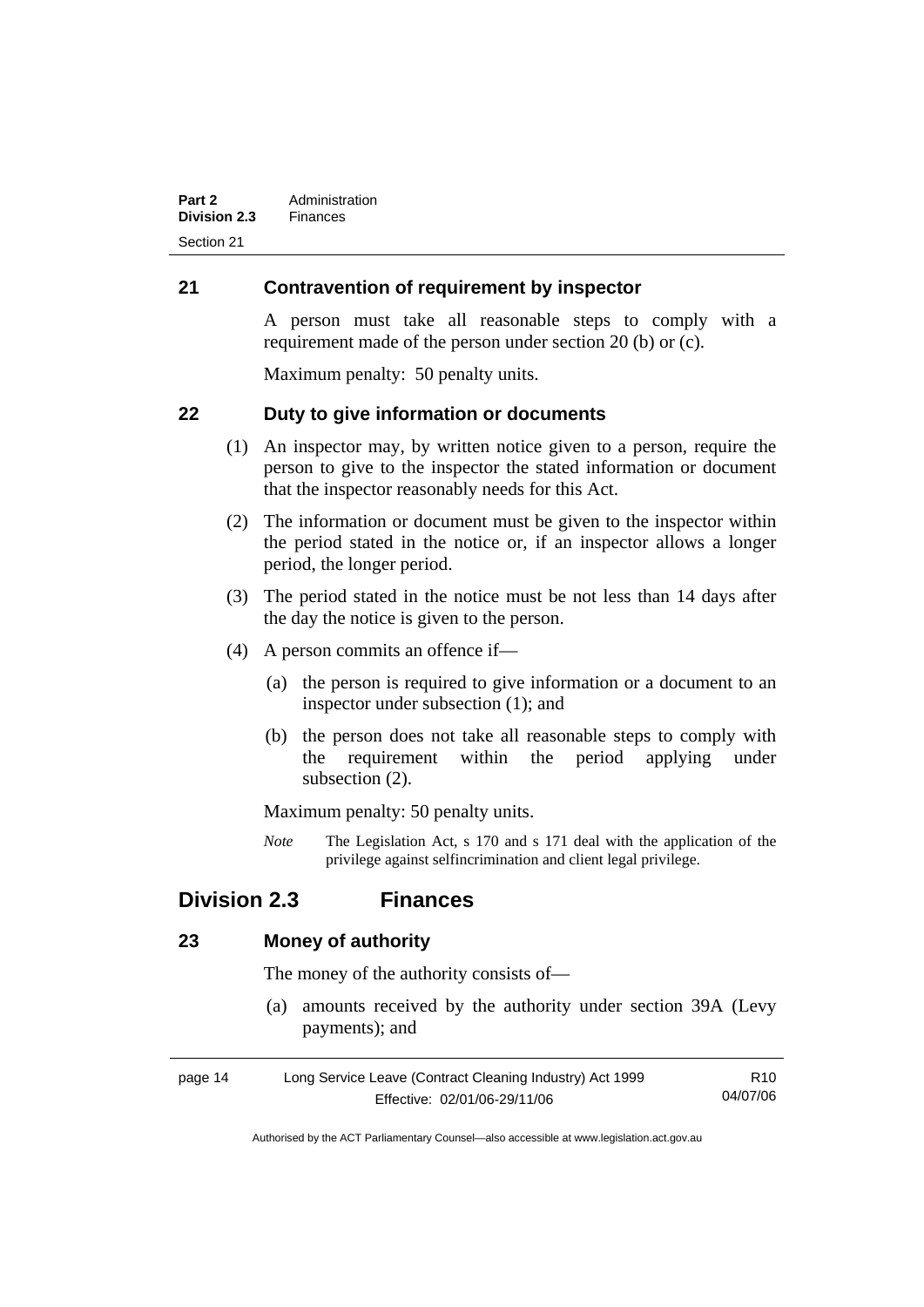- (b) income derived from the investment of money of the authority; and
- (c) amounts borrowed by the authority; and
- (d) any other amounts paid to the authority under this Act.

## **24 Application of authority money**

The money of the authority must be applied only—

- (a) in payment or discharge of the costs, expenses or other obligations of the authority under this Act; and
- (b) in payment of remuneration and allowances payable to anyone appointed or employed under this Act.

## **25 Three-yearly investigation by actuary**

- (1) The Treasurer must, in writing, appoint an actuary for this Act.
	- *Note 1* For the making of appointments (including acting appointments), see the Legislation Act, pt 19.3.
	- *Note 2* For example, an appointment may be made by naming a person or nominating the occupant of a position (see s 207).
	- *Note 3* Certain Ministerial appointments require consultation with an Assembly committee and are disallowable (see Legislation Act, div 19.3.3).
- (2) The actuary must conduct an investigation of the state and adequacy of the money of the authority—
	- (a) when asked by the governing board; and
	- (b) in any event, at least once every 3 years.
- (3) The actuary must report the results of the investigation to the governing board and state whether, in the actuary's opinion, any reduction or increase is necessary in the rates of periodic payments payable to the authority by employers under this Act.

page 15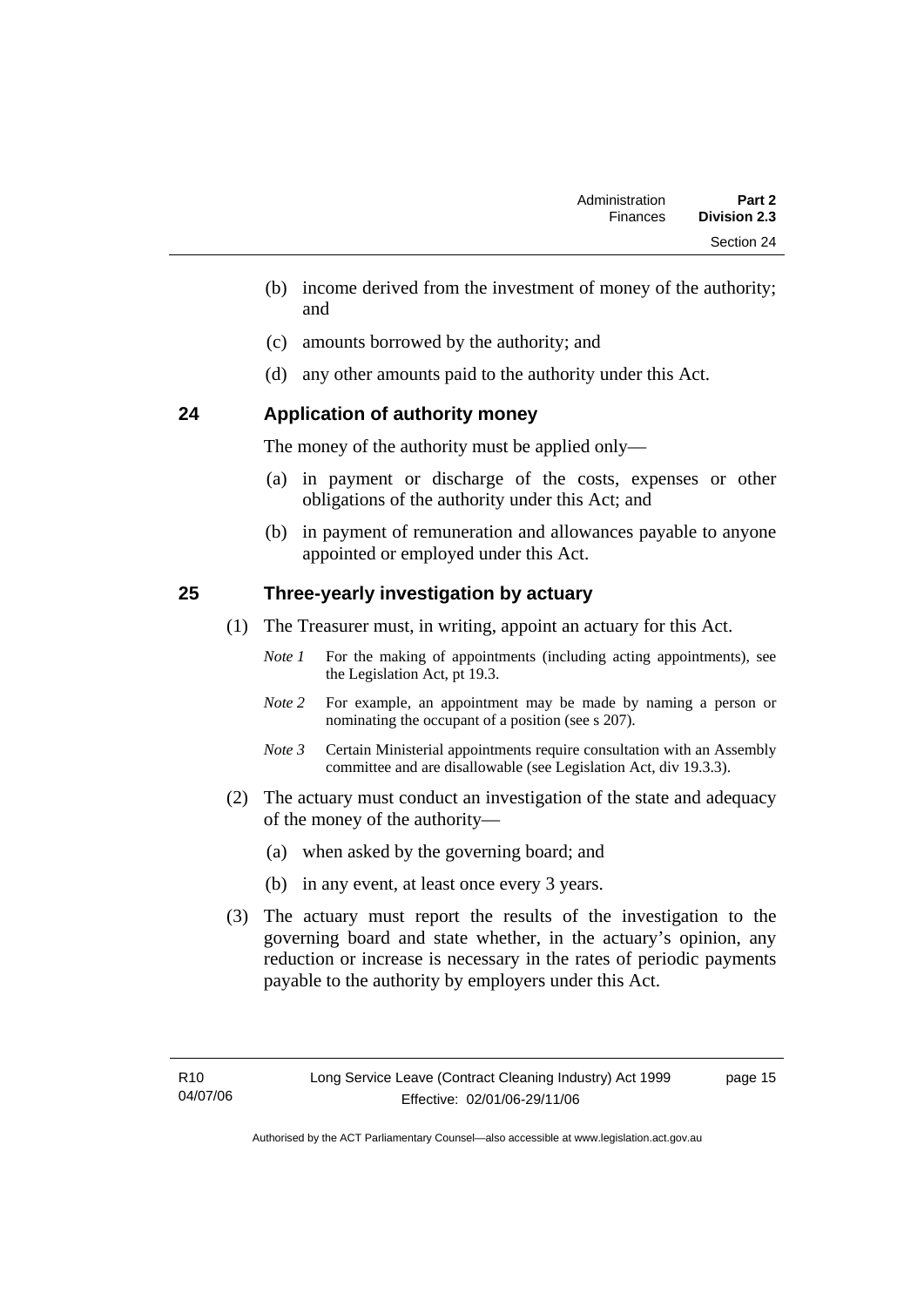| Part 2              | Administration |
|---------------------|----------------|
| <b>Division 2.3</b> | Finances       |
| Section 25          |                |

 (4) The actuary must give the Minister a copy of each report made under this section.

page 16 Long Service Leave (Contract Cleaning Industry) Act 1999 Effective: 02/01/06-29/11/06

R10 04/07/06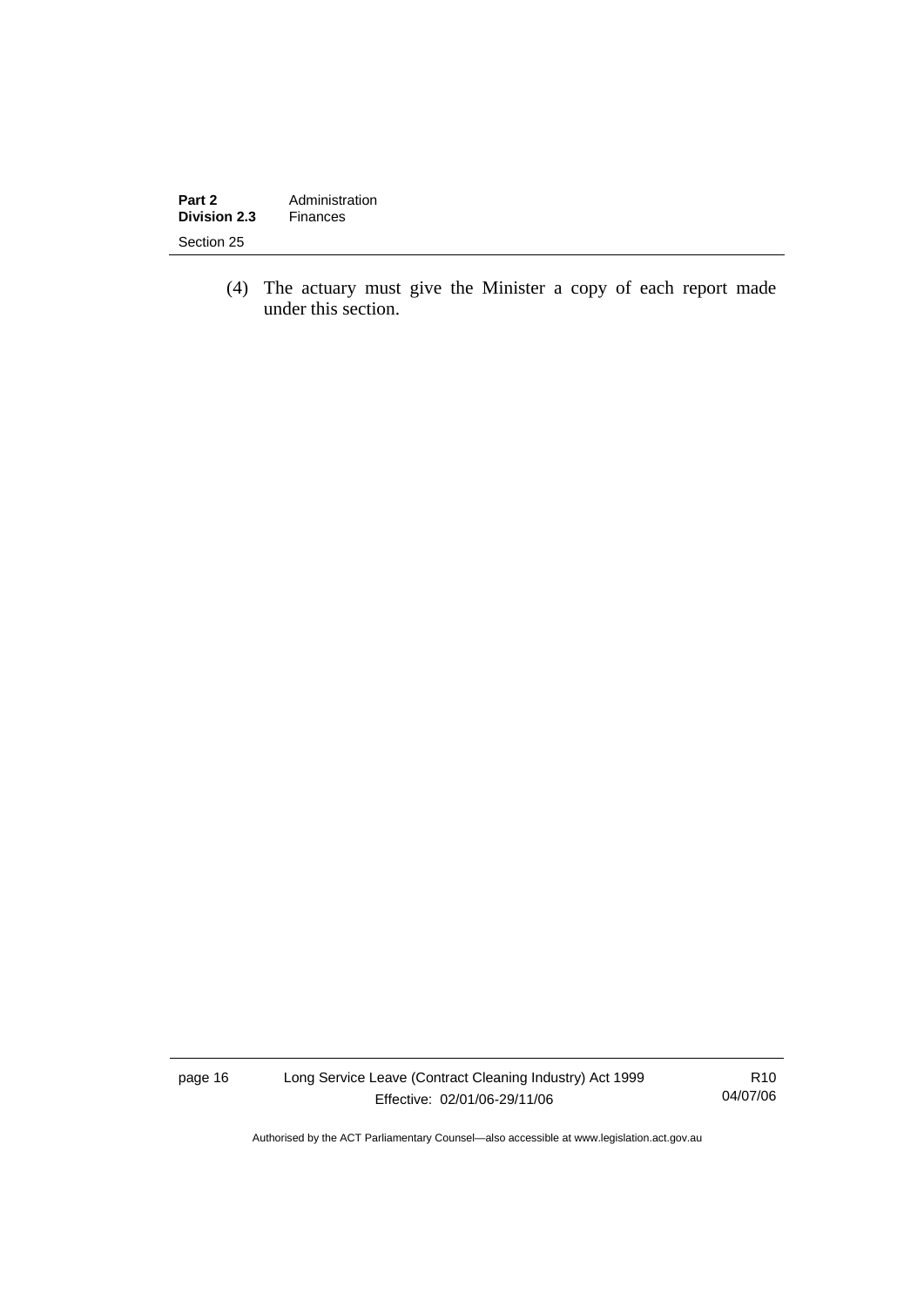## **Part 3 Registration of employers**

### **29 Section 29 register**

The authority must keep a register of registered employers (the *section 29 register*).

## **30 Application for registration by employers**

- (1) An employer must apply to the registrar for registration as an employer within—
	- (a) 1 month after becoming an employer; or
	- (b) any additional time that the registrar allows.

Maximum penalty: 50 penalty units.

- *Note* If a form is approved under s 64A (Approved forms) for an application, the form must be used.
- (2) The registrar may allow additional time for subsection (1) (b) before or after the end of the period of 1 month mentioned in subsection (1) (a).
- (3) A person who is in contravention of subsection (1) may apply to the registrar for registration as an employer.

## **31 Order to apply for registration**

- (1) If a court finds a person guilty of an offence against section 30 (1) or subsection (2) of this section (whether or not it convicts the person), the court may, in addition to imposing a penalty on the person—
	- (a) order that the person apply to the registrar under section 30 for registration as an employer within a stated time; and

page 17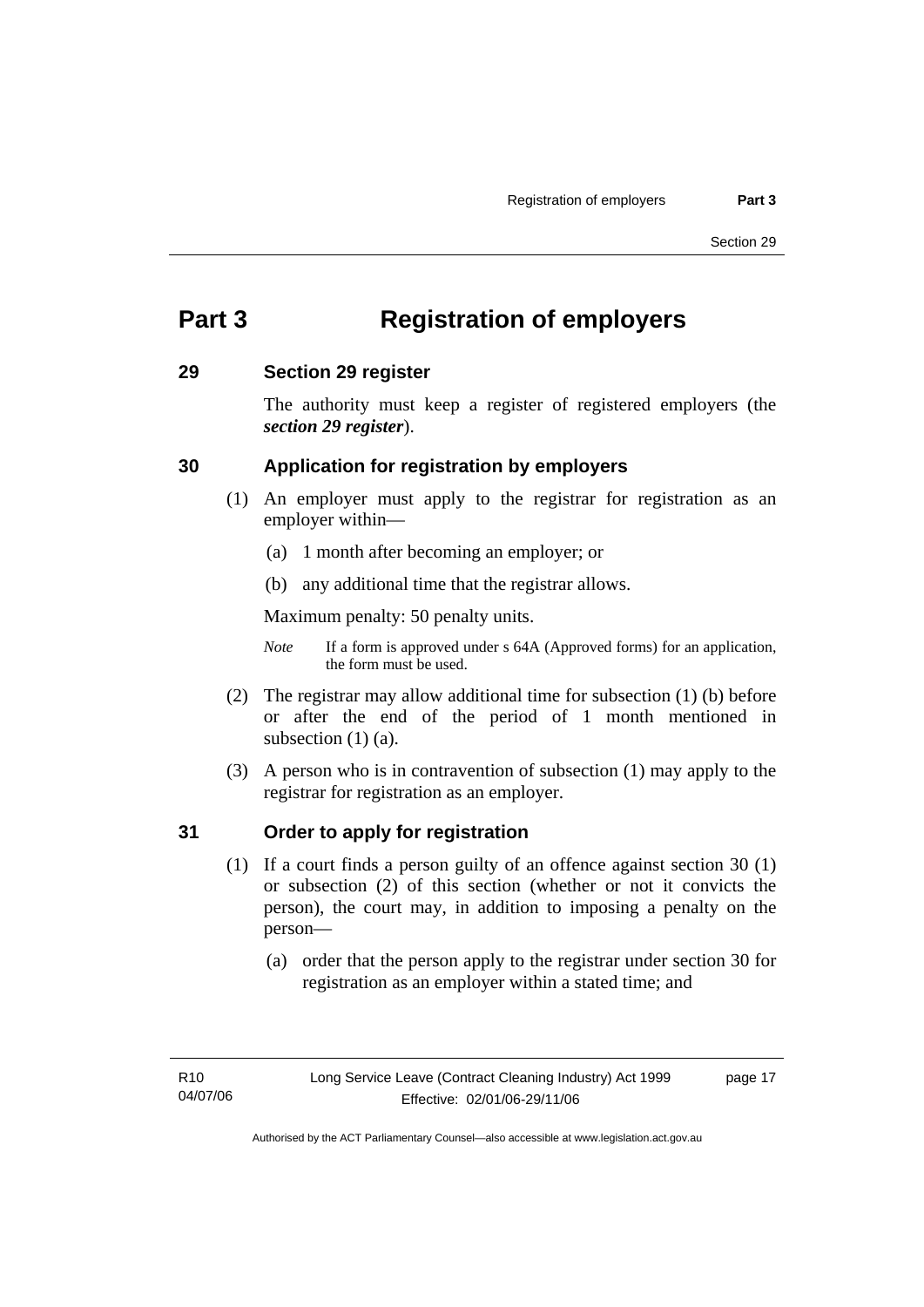### **Part 3 Registration of employers**

Section 32

- (b) order that the person pay to the authority all amounts that would have been payable by the person under section 39A (Levy payments) if the person had complied with this Act since becoming an employer.
- (2) A person against whom an order under subsection (1) (a) has been made must comply with the order.

Maximum penalty: 100 penalty units, imprisonment for 1 year or both.

 (3) A certified copy of an order under subsection (1) (b) may be filed in a court having civil jurisdiction to the extent of the amount stated in the order and, if so filed, has effect in all respects as if it were a judgment of the court.

### **32 How applications under s 30 (1) are dealt with**

- (1) This section applies if a person applies to the registrar under section 30 (1) for registration as an employer.
- (2) If the registrar is satisfied that the person is an employer, the registrar must register the person as an employer.
- (3) If the registrar is not satisfied that the person is an employer, the registrar must refuse to register the person as an employer.

### **33 How applications under s 30 (3) are dealt with**

- (1) This section applies if a person applies to the registrar for registration as an employer later than 1 month after becoming an employer and after the end of any additional time allowed by the registrar under section 30 (1) (b).
- (2) The registrar must refer the application to the governing board.
- (3) The governing board must direct the registrar to register the person as an employer if satisfied that—
	- (a) the person is an employer; and

| page 18 | Long Service Leave (Contract Cleaning Industry) Act 1999 | R <sub>10</sub> |
|---------|----------------------------------------------------------|-----------------|
|         | Effective: 02/01/06-29/11/06                             | 04/07/06        |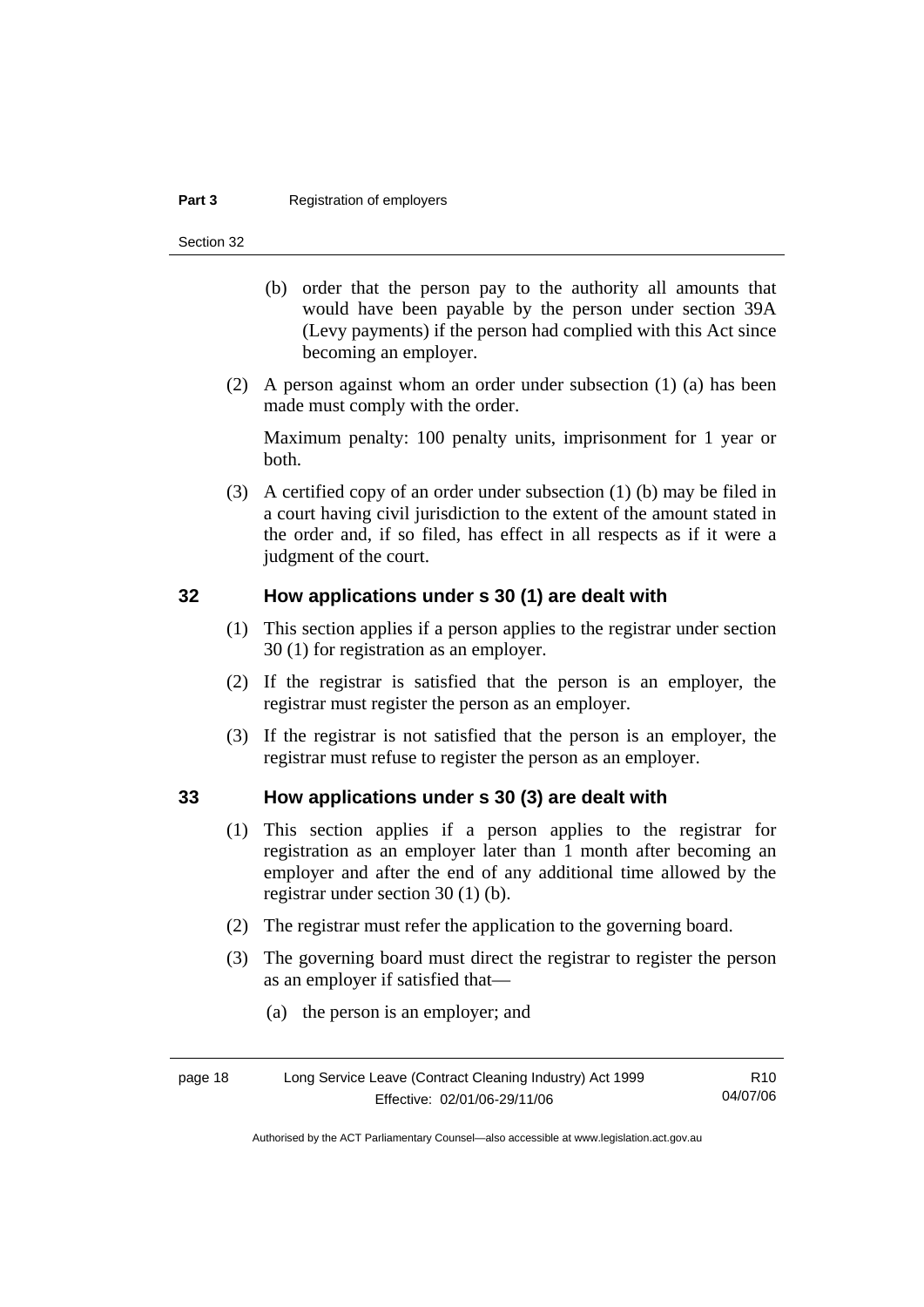- (b) the person has paid to the authority all the amounts that would have been payable by the person under section 39A if the person had complied with this Act since becoming an employer.
- (4) The governing board must direct the registrar to refuse to register the person as an employer if not satisfied of a matter mentioned in subsection (3).
- (5) The registrar must give effect to a direction under subsection (3) or  $(4)$ .

### **34 Registration as an employer**

- (1) The registrar registers a person as an employer by entering in the section 29 register—
	- (a) the person's name and address; and
	- (b) the name and address of the principal place of business of the person; and
	- (c) if the person is a corporation—the address of its registered office; and
	- (d) the date when the registration takes effect; and
	- (e) any other particulars that the governing board directs the registrar to enter in the register.
- (2) A person's registration as an employer takes effect on the later of—
	- (a) 23 June 2000; and
	- (b) the date when the person became an employer.

page 19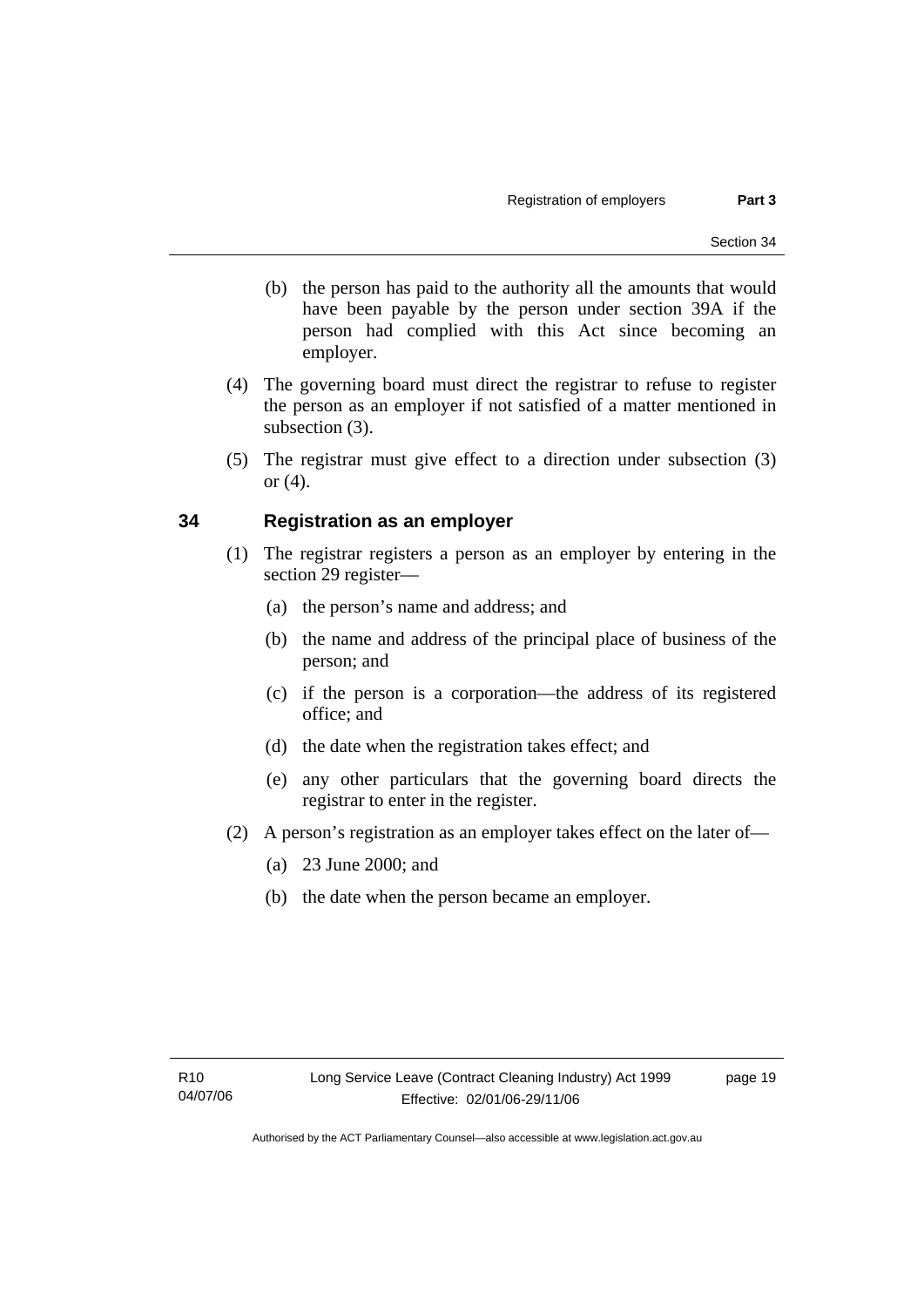### **Part 3 Registration of employers**

Section 35

### **35 Certificate of registration**

- (1) As soon as practicable after registering a person as an employer under section 34 (Registration as an employer), the registrar must give to the person a certificate of registration that states the date when the person's registration took effect.
	- *Note* If a form is approved under s 64A (Approved forms) for a certificate, the form must be used.
- (2) If satisfied that a certificate of registration has been stolen, lost or destroyed, the registrar may give to the person a replacement certificate of registration.
- (3) A certificate of registration is evidence of the particulars stated in the certificate.

page 20 Long Service Leave (Contract Cleaning Industry) Act 1999 Effective: 02/01/06-29/11/06

R10 04/07/06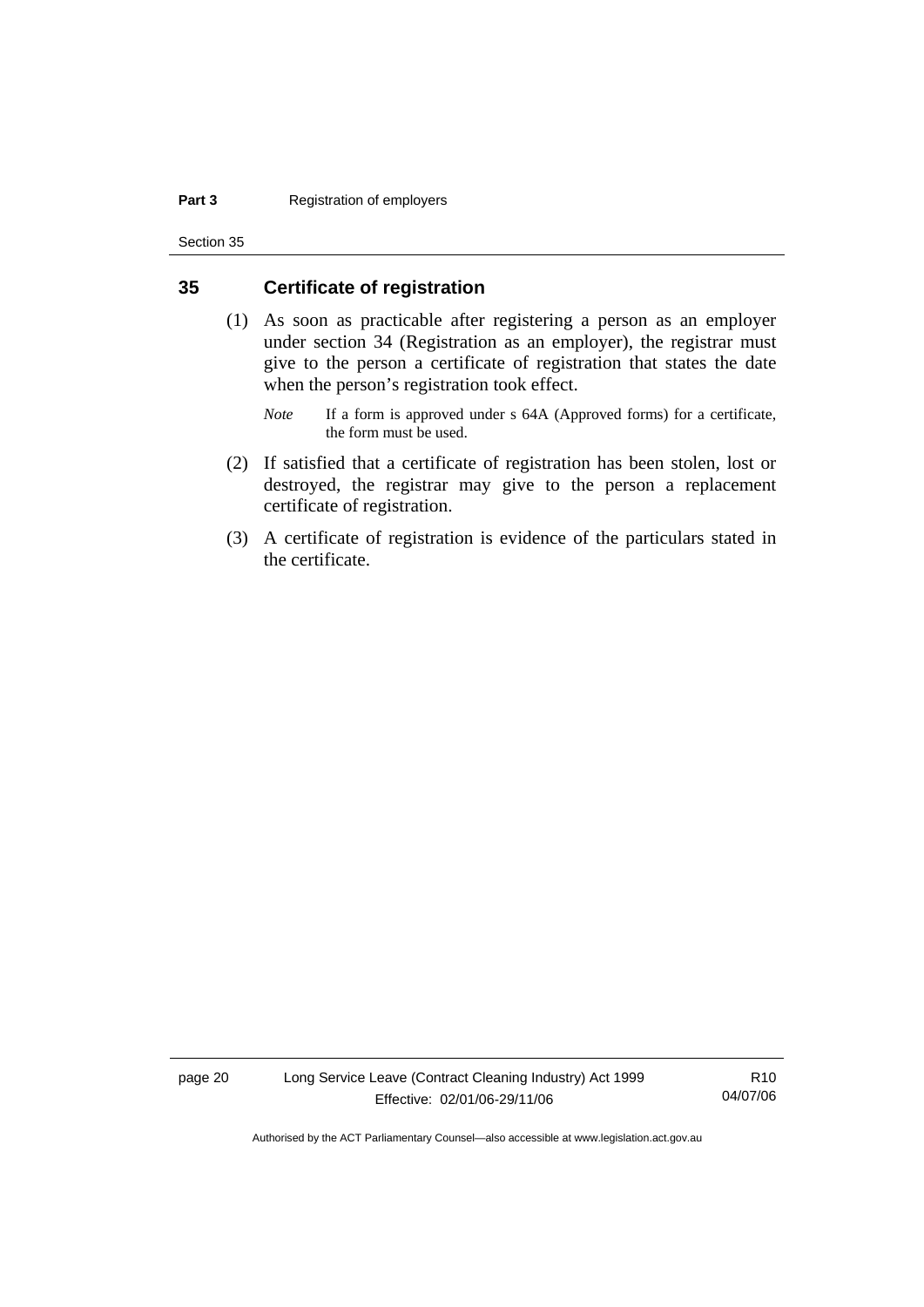## **Part 4 Registration of employees**

### **36 Section 36 register**

The authority must keep a register of registered employees (the *section 36 register*).

### **37 Application for registration by employees**

A person may apply to the registrar in writing for registration as an employee.

### **37A How applications under s 37 are dealt with**

- (1) This section applies if a person applies to the registrar under section 37 for registration as an employee.
- (2) The registrar must register the person if satisfied that—
	- (a) the person is an employee; and
	- (b) all employers of the person since the person became an employee are or have been registered.
- (3) The registrar must refuse to register a person if not satisfied that the person is an employee.
- (4) The registrar must refer a person's application to the governing board if the registrar—
	- (a) is satisfied that the person is an employee; but
	- (b) is not satisfied that all employers of the person since the person became an employee are or have been registered.
- (5) The governing board must—

page 21

*Note* If a form is approved under s 64A (Approved forms) for an application, the form must be used.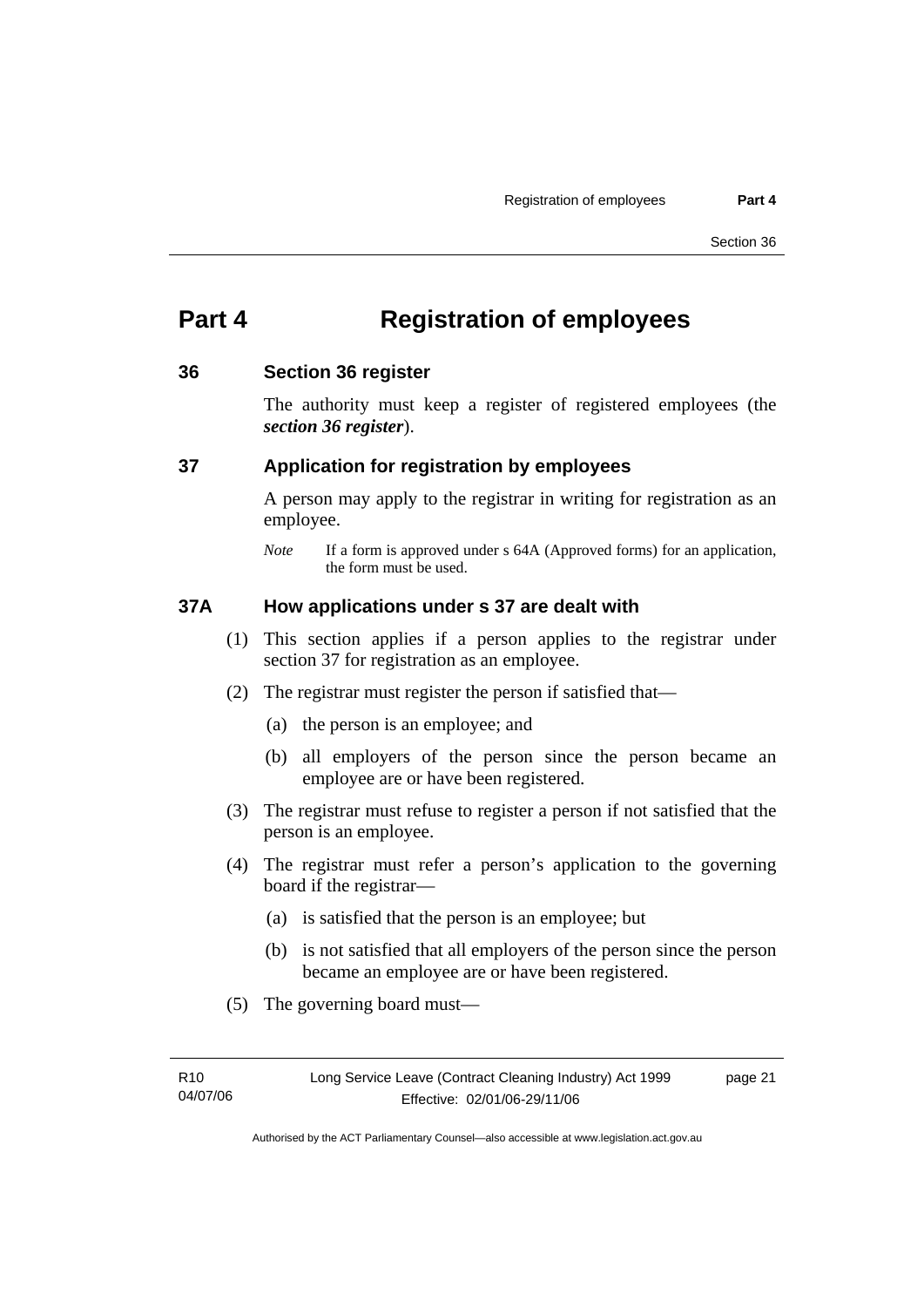#### **Part 4 Registration of employees**

Section 38

- (a) direct the registrar to register a person as an employee if the board is satisfied that all employers of the person since the person became an employee are or have been registered; or
- (b) direct the registrar to refuse to register a person if the board is not so satisfied.
- (6) The registrar must give effect to a direction under subsection (5).
- (7) For this section, a person is taken to have become an employee on the later of—
	- (a) 23 June 2000; and
	- (b) the date when the person became an employee.

### **38 Registration as an employee**

- (1) The registrar registers a person as an employee by entering in the section 36 register—
	- (a) the person's name, address and date of birth; and
	- (b) the name and address of the principal place of business of each employer of the person; and
	- (c) if any employer of the person is a corporation—the address of its registered office; and
	- (d) the date when the registration takes effect; and
	- (e) any other particulars that the governing board directs the registrar to enter in the register.
- (2) A person's registration as an employee takes effect on the later of—
	- (a) 23 June 2000; and
	- (b) the date when the person became an employee.

R10 04/07/06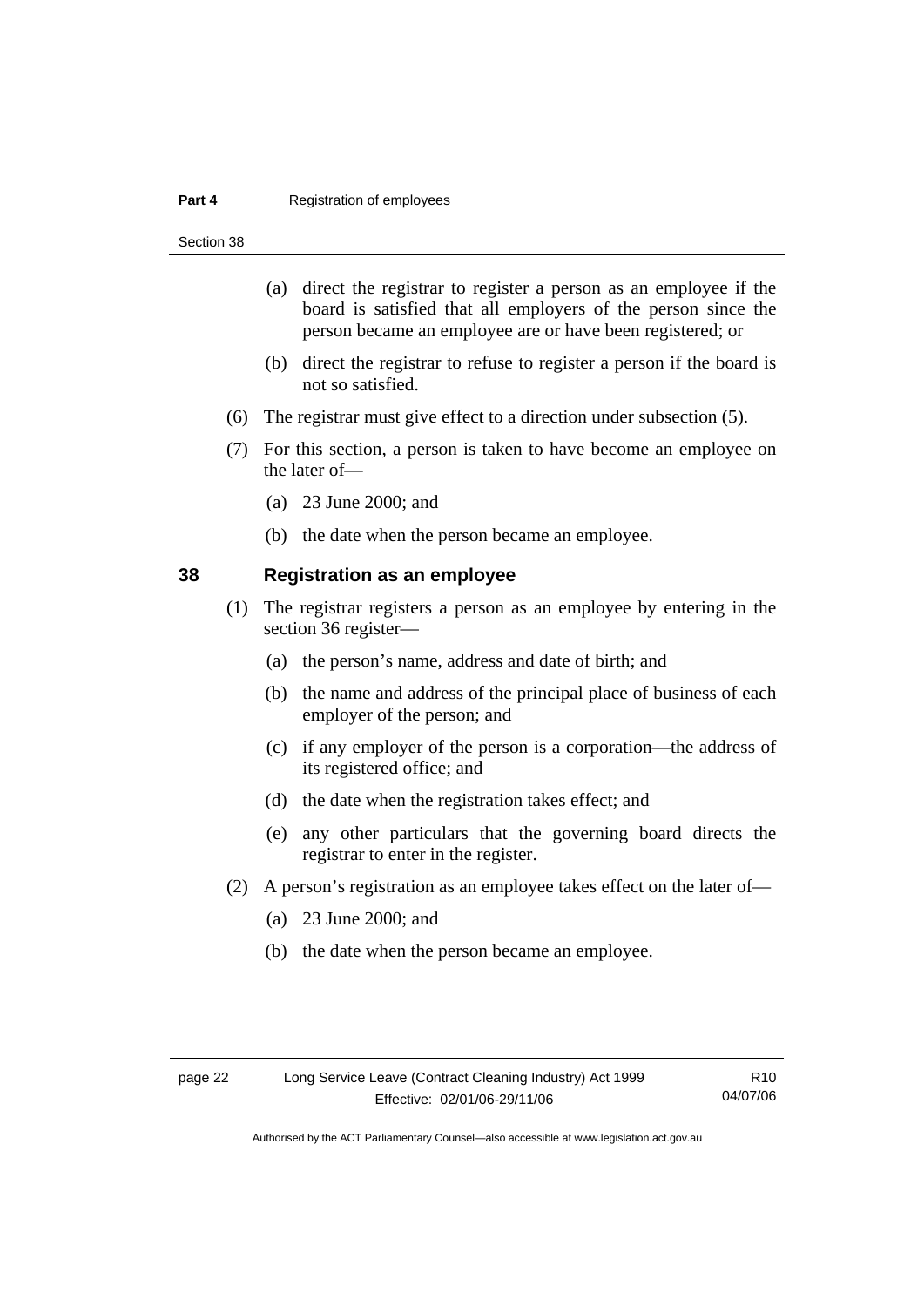### **38A Appeals against refusal of registrar to register**

- (1) If the registrar refuses, under section 37A (How applications under s 37 are dealt with), to register a person as an employee, the registrar must give to the person, within 7 days after making the decision, written notice of the decision and the reasons for the decision.
- (2) The person may apply to the governing board in writing for review of the registrar's decision within 2 months after receiving notice of the decision.
- (3) The governing board must—
	- (a) confirm the registrar's decision; or
	- (b) direct the registrar to register the person as an employee.
- (4) Within 7 days after making a decision under subsection (3), the governing board must give to the person written notice of the decision and the reasons for the decision.
	- *Note 1* The *Legislation Act 2001*, s 179 deals with the contents of a statement of reasons for a decision.
	- *Note 2* The *Legislation Act 2001*, pt 18.5 deals with service of documents.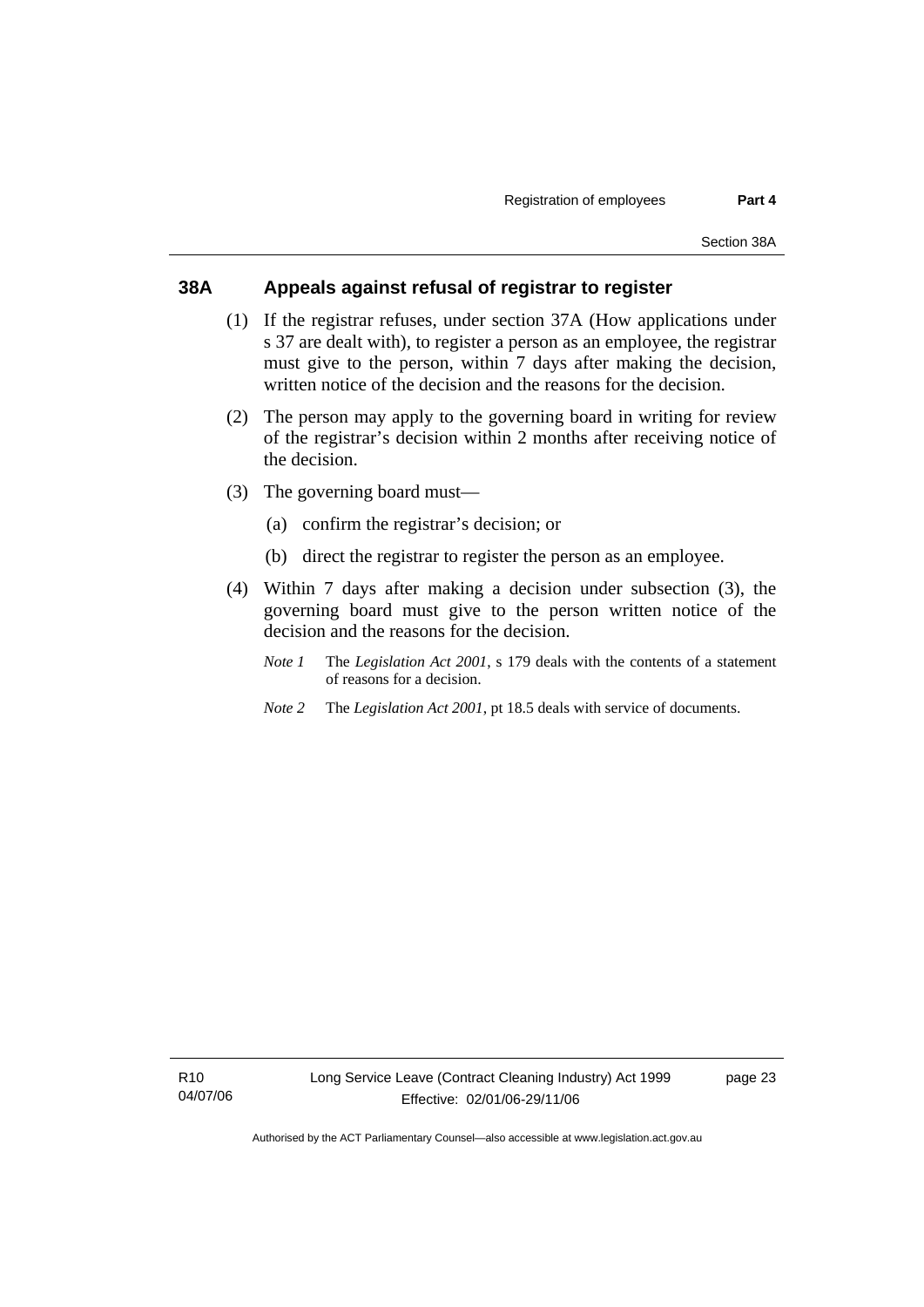### **Part 5** Periodic notices and payments

Section 39

## **Part 5 Periodic notices and payments**

### **39 Quarterly returns**

 (1) Within 15 days after the end of each quarter or any longer period allowed by the registrar, a person who is (or was at any time during the quarter) an employer must give to the authority a return for the quarter that complies with this Act.

Maximum penalty: 20 penalty units.

- *Note* If a form is approved under section 64A (Approved forms) for a return, the form must be used.
- (2) The return must set out, in relation to each person who was an employee of the person during the quarter—
	- (a) the total ordinary wages paid by the employer to the employee during the quarter for cleaning work carried out by the employee; and
	- (b) if the employee's employment as an employee of the person began or ended during the quarter—the date of the beginning or end (or both) of the employment during the quarter.

## **39A Levy payments**

 (1) If a person gives a return to the authority under section 39, the person must, at the same time, pay to the authority the amount of levy payable by the person for the quarter.

Maximum penalty: 20 penalty units.

 (2) The amount of levy payable by the person is the amount worked out in accordance with the determination under section 39B applying to the quarter.

R10 04/07/06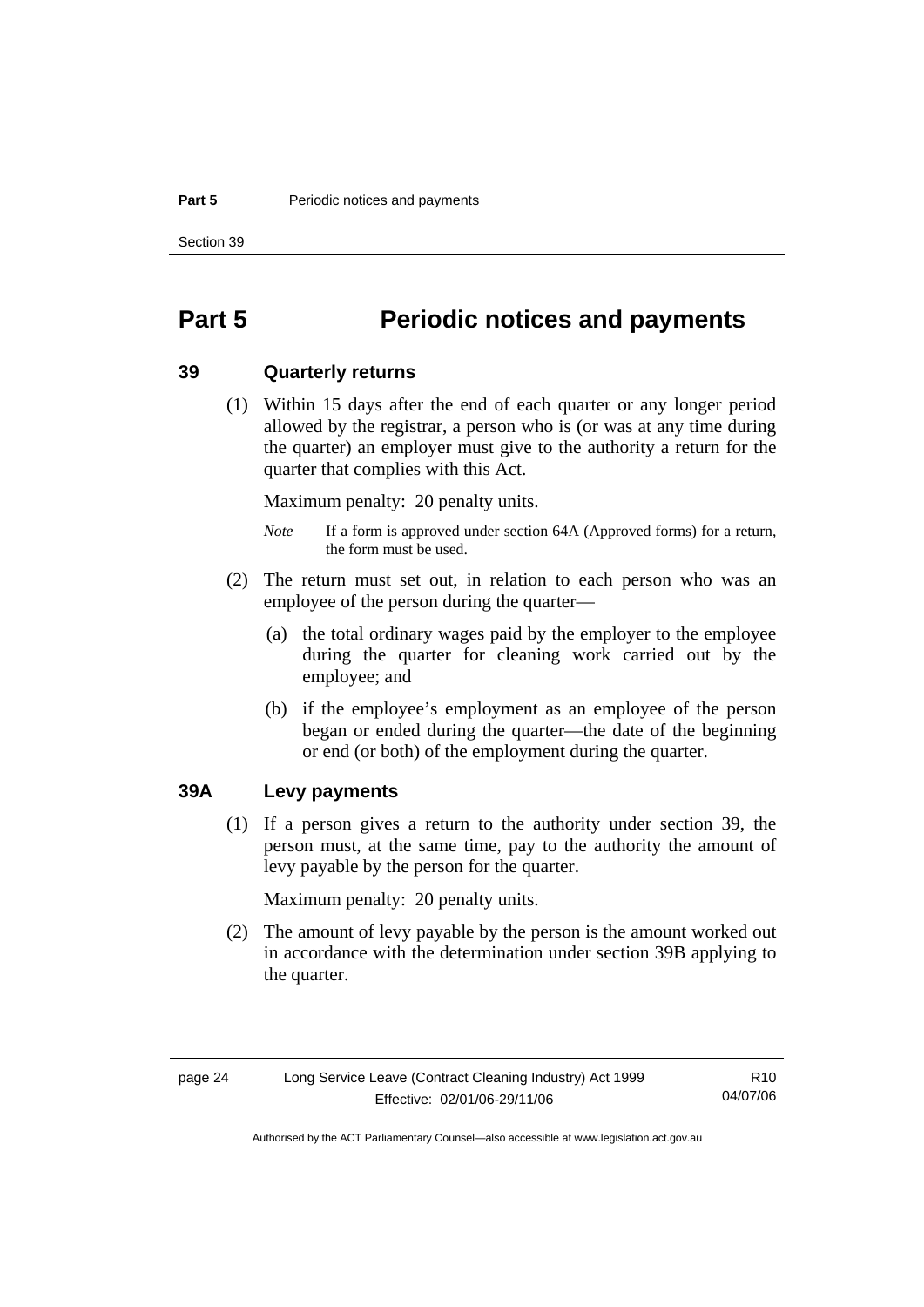### **39B Determination of levy**

- (1) The governing board must, from time to time, recommend in writing to the Minister the levy that should be payable by employers for a quarter.
- (2) The Minister may, in writing, determine the levy payable by employers for a quarter.
	- *Note* The *Legislation Act 2001*, s 48 provides that a power to make a statutory instrument includes the power to make an instrument about 1 or more of the matters and to make different provisions with respect to different matters.
- (3) Before making a determination in relation to a quarter, the Minister must have regard to the recommendation made under subsection (1) in relation to the quarter, but need not follow it.
- (4) A determination under subsection (2) is a disallowable instrument.
	- *Note* A disallowable instrument must be notified, and presented to the Legislative Assembly, under the *Legislation Act 2001*.

### **40 Failure to give quarterly returns or make quarterly payments**

- (1) If a person who is required to give the authority a return under section 39 (Quarterly returns) fails to give the return to the authority in accordance with that section, the person is liable to pay to the authority \$25 for each month or part of a month in the period from the day after the last day when the return should have been given in accordance with that section to the day when it is given.
- (2) If a person who is required to pay an amount to the authority under section 39A (Levy payments) fails to pay the amount to the authority in accordance with that section, the person is liable to pay to the authority, in addition to the amount, \$25 for each month or part of a month in the period from the day after the last day when the amount should have been paid in accordance with that section to the day when it is paid.

page 25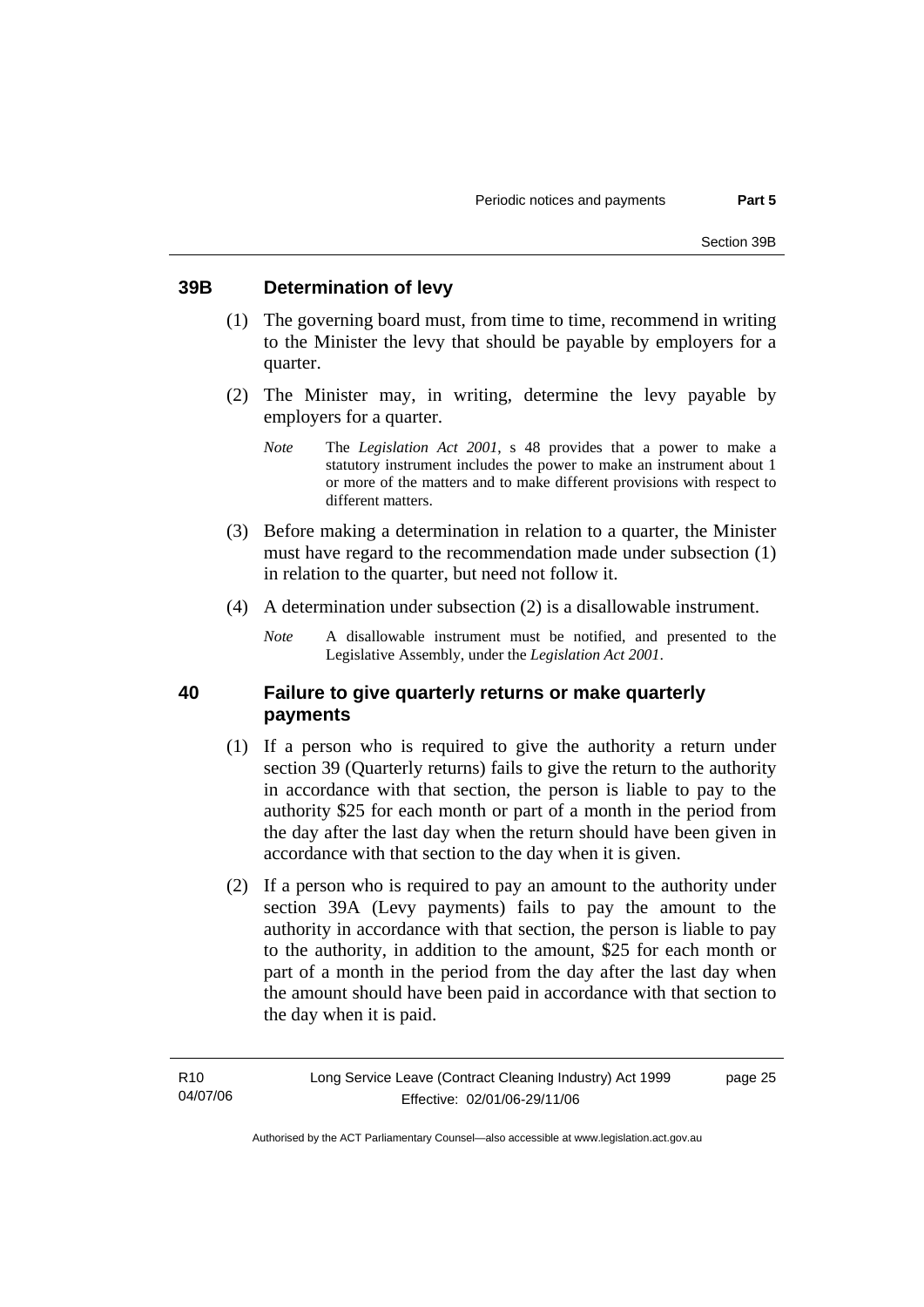### **Part 5 Periodic notices and payments**

Section 41

- (3) The registrar may, on the application of the person liable to pay an amount under subsection (1) or (2) or on the registrar's own initiative, remit all or part of the amount if satisfied that—
	- (a) the circumstances that gave rise to the contravention were not caused directly or indirectly by the person; or
	- (b) because of special circumstances, it would be fair and reasonable to make the remission.
- (4) If a court finds a person guilty of an offence against section 39 (1) (whether or not it convicts the person), the court may, in addition to imposing a penalty on the person, order the person to pay the authority any amount that is payable under subsection (1) to the date of the order.
- (5) If a court finds a person guilty of an offence against section 39A (1) (whether or not it convicts the person), the court may, in addition to imposing a penalty on the person, order the person to pay the authority—
	- (a) the amount that was the subject of the prosecution; and
	- (b) any amount that is payable under subsection (2) to the date of the order.
- (6) A certified copy of an order under subsection (4) or (5) may be filed in a court having civil jurisdiction to the extent of the amount stated in the order and, if so filed, has effect in all respects as if it were a judgment of the court.

## **41 Exemption from payments for working directors**

- (1) The authority must, on application, grant the employer of a working director an exemption from payment of an amount payable under section 39B (1) for cleaning work carried out by the working director.
	- *Note* If a form is approved under s 64A (Approved forms) for an application, the form must be used.

| page 26 | Long Service Leave (Contract Cleaning Industry) Act 1999 | R <sub>10</sub> |
|---------|----------------------------------------------------------|-----------------|
|         | Effective: 02/01/06-29/11/06                             | 04/07/06        |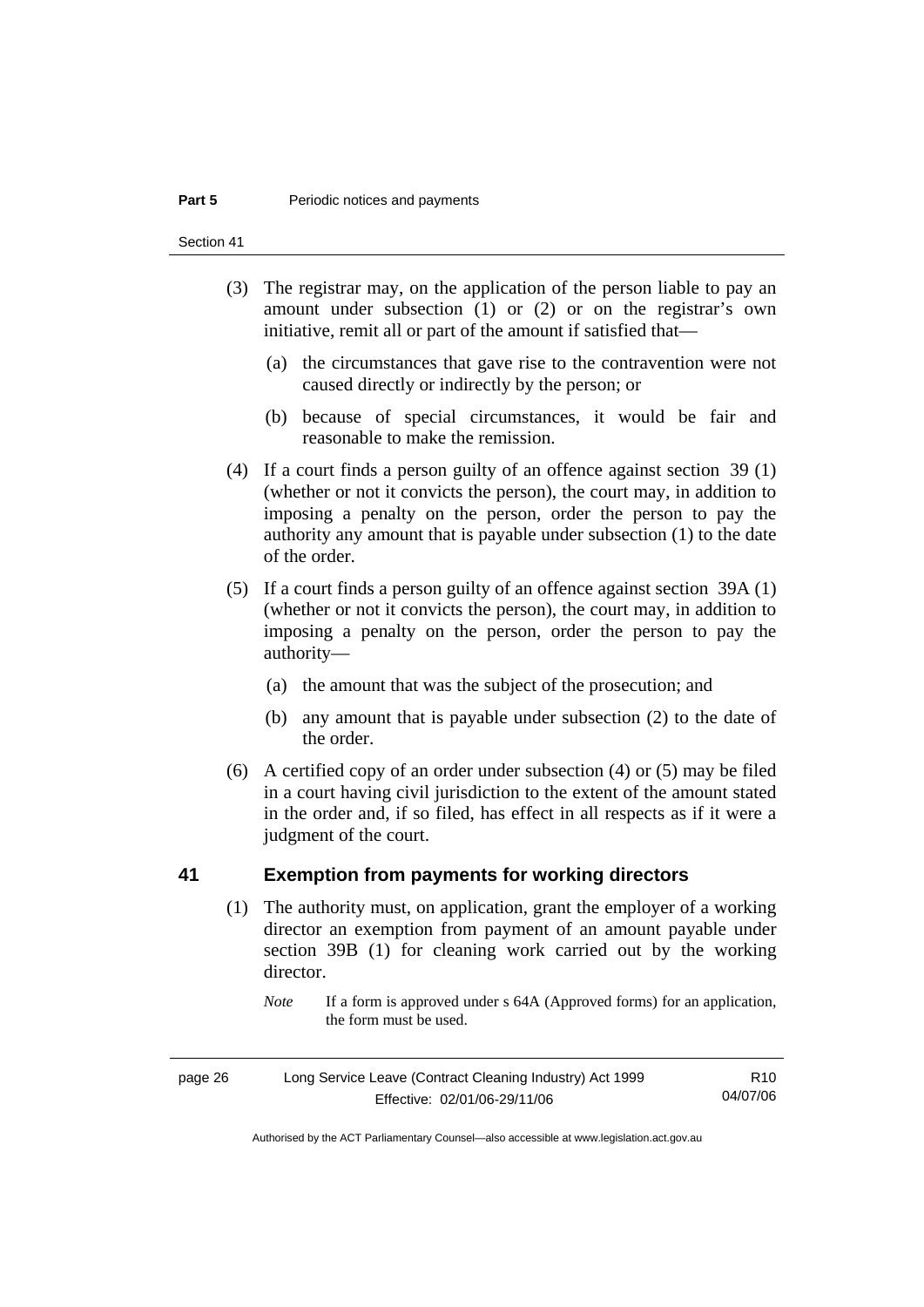- (2) The exemption is in force until whichever of the following first occurs:
	- (a) the working director ceases to be a working director other than because he or she ceases to carry out cleaning work;
	- (b) the working director notifies the authority in writing that he or she no longer wishes the exemption to apply to him or her.
- (3) The working director is taken not to be an employee under this Act while the exemption is in force.

## **42 Employers to keep records**

- (1) An employer must, for each employee employed by him or her, make a record showing particulars of—
	- (a) the name of the employee and his or her date of birth; and
	- (b) the nature of the cleaning work carried out by the employee; and
	- (c) the ordinary pay of the employee; and
	- (d) the number of days worked in each quarter by the employee; and
	- (e) the date when the employee began employment with the employer; and
	- (f) long service leave granted, or payment instead of leave made, to the employee; and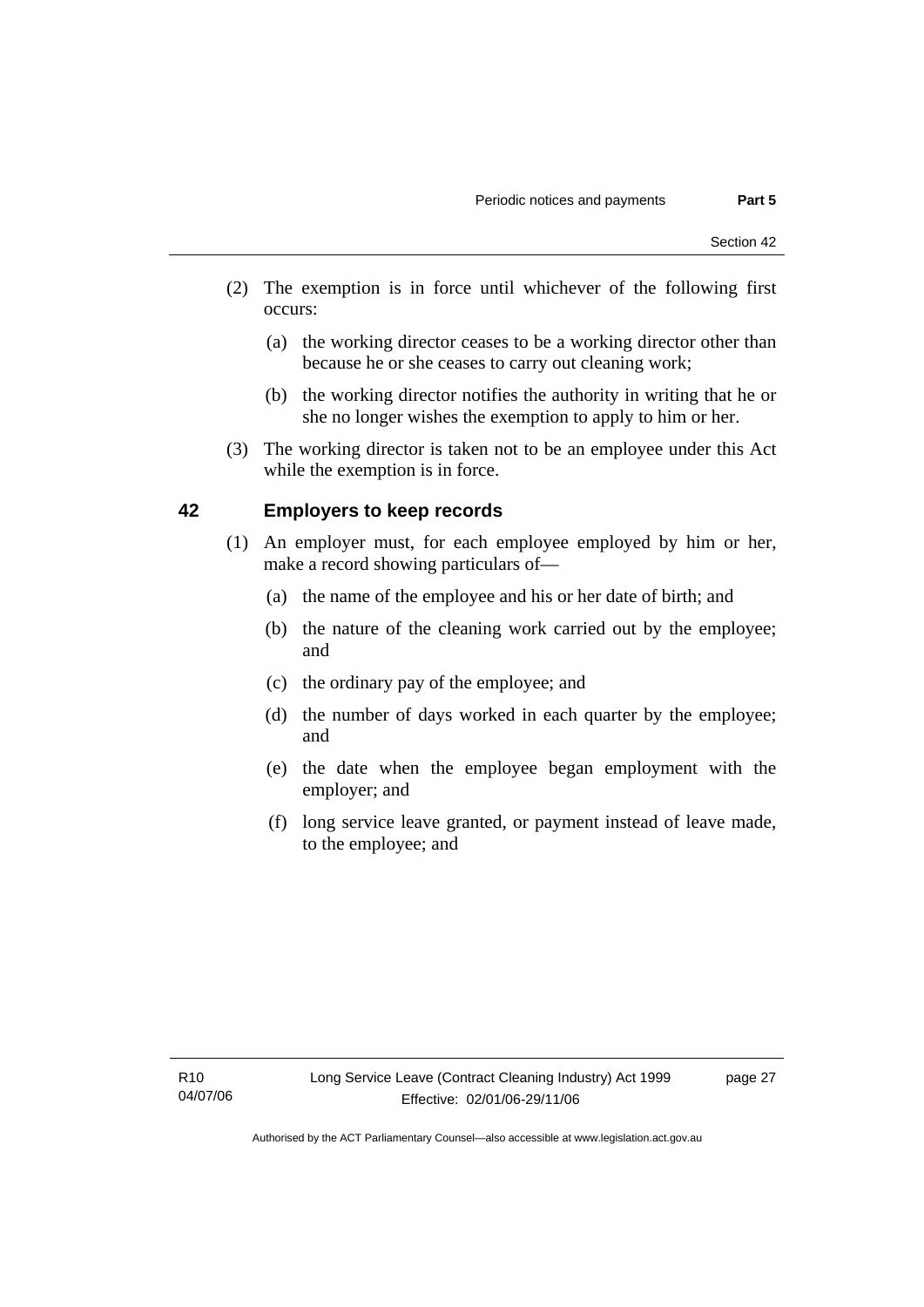Section 42

 (g) if the employee ceases to be employed by the employer—the date on which he or she ceased employment.

Maximum penalty: 20 penalty units.

 (2) The employer must keep the record for 6 years after the date the employee ceases employment in the contract cleaning industry with the employer.

Maximum penalty: 20 penalty units.

page 28 Long Service Leave (Contract Cleaning Industry) Act 1999 Effective: 02/01/06-29/11/06

R10 04/07/06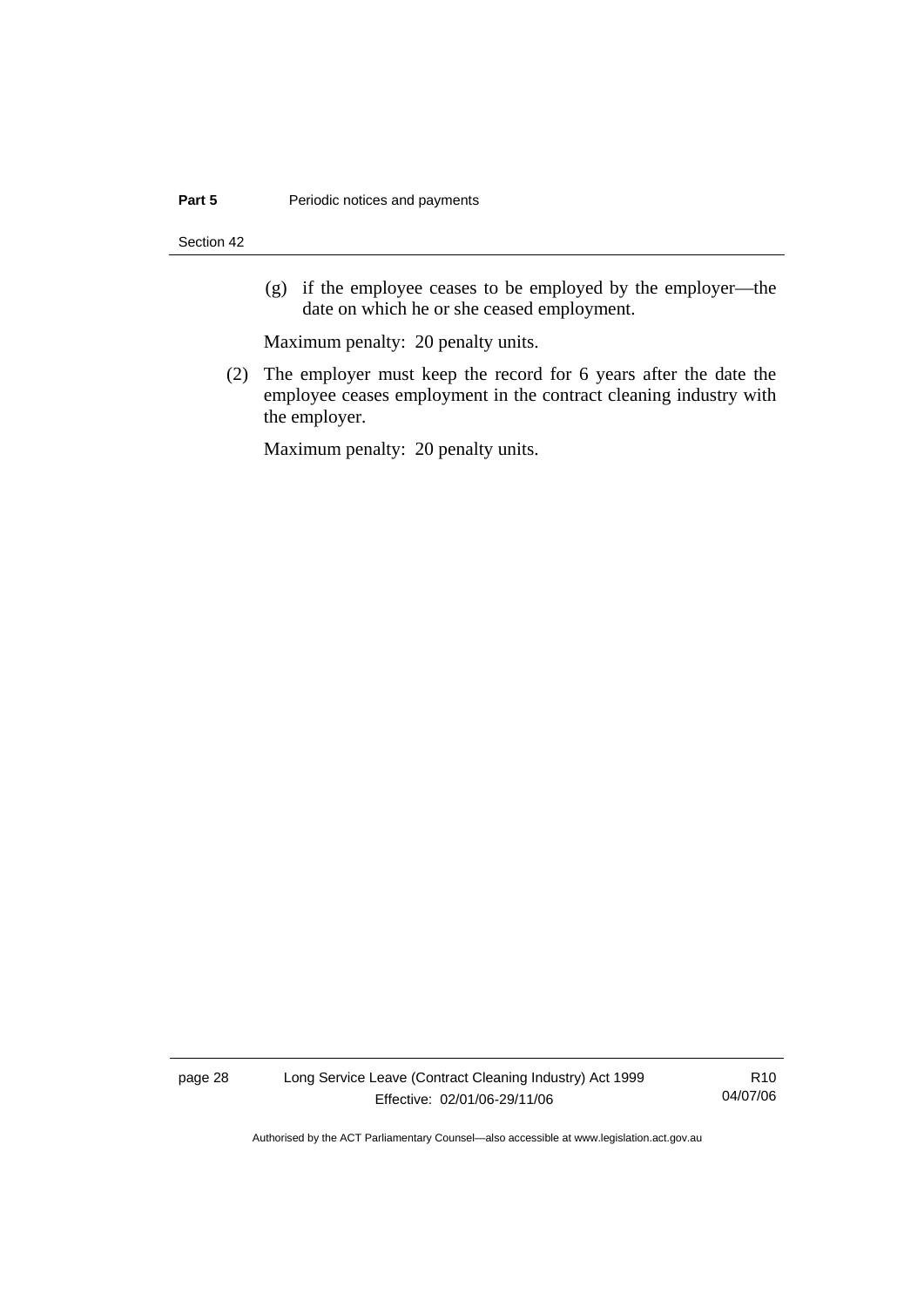## **Part 6 Entries in section 36 register**

### **43 Particulars to be entered in section 36 register**

The registrar must enter the following particulars in the section 36 register for a registered employee:

- (a) the number of days employment, with each employer of the employee, with which the employee is credited under this Act;
- (b) the total ordinary wages of the employee for cleaning work carried out by the employee;
- (c) the employee's entitlement to long service leave;
- (d) details of the long service leave granted to, or taken by, the employee, or payment instead of long service leave made to the employee (whether under this Act or the *Long Service Leave Act 1976*);
- (e) if the employee has ceased employment in the contract cleaning industry—the date when the employment ceased;
- (f) any other particulars that the governing board directs.

### **44 Decisions about ordinary wages by governing board**

- (1) This section applies if the governing board is of the opinion that the total ordinary wages stated in a return given to the authority under section 39 (Quarterly returns) for a quarter for an employee is insufficient or excessive because of the nature of the cleaning work carried out by the employee in the quarter.
- (2) The governing board must give to the employer and the employee a written notice that summarises their rights under subsection (3).
- (3) The employer or employee may, within 1 month of being given the notice—

page 29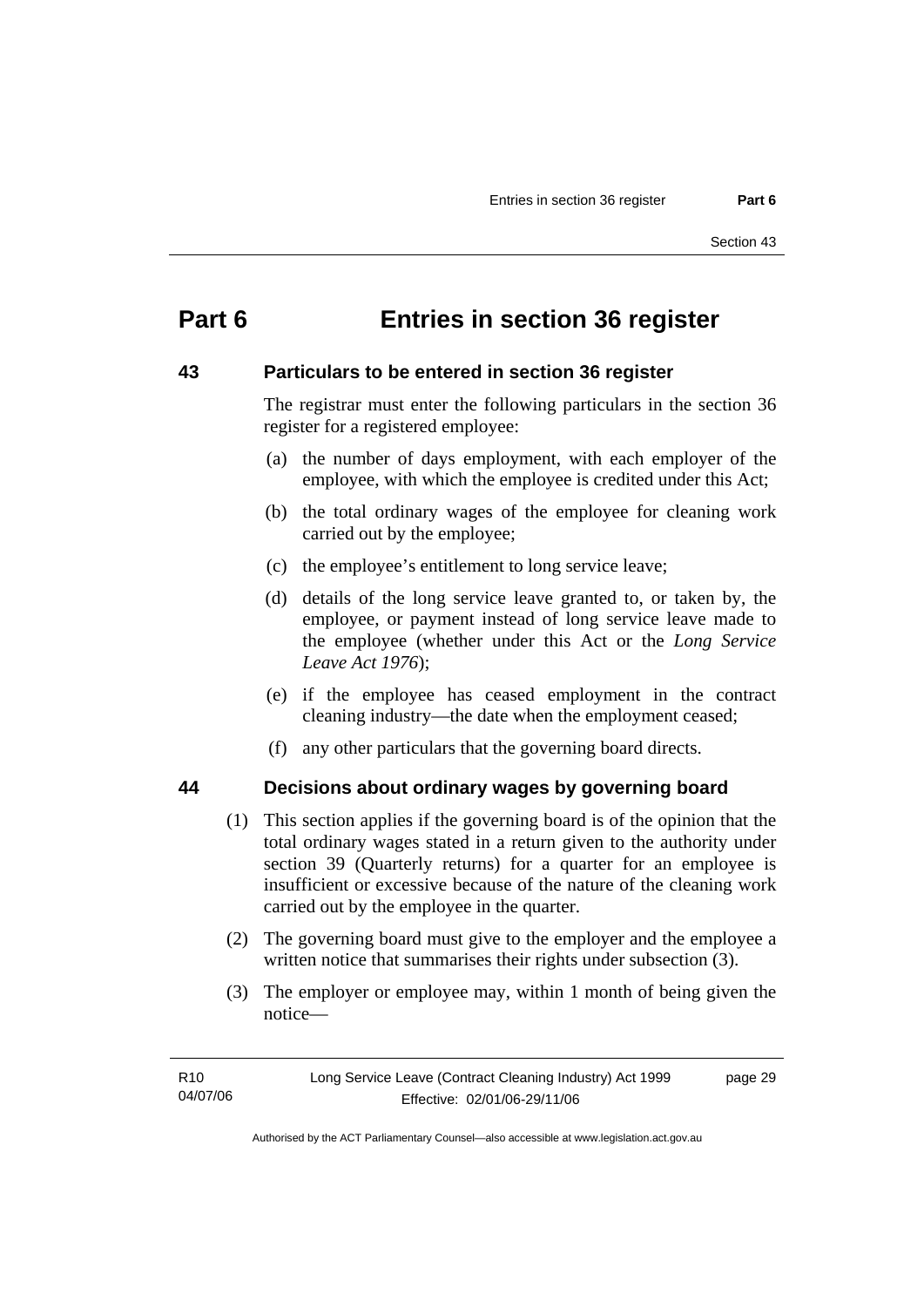#### **Part 6 Entries in section 36 register**

Section 44

- (a) by written statement to the governing board, ask the board to take into account any matters set out in the statement; and
- (b) ask the board to arrange for the employer or employee to appear before the board, either in person or by a representative, and make representations about the matter.
- (4) If asked under subsection (3) (b), the governing board must arrange for the employer or employee to appear before the governing board as soon as practicable.
- (5) After considering any statement and representations under subsection (3), the governing board may—
	- (a) agree that the total ordinary wages stated in the return for the quarter is reasonable; or
	- (b) fix another amount as the total ordinary wages of the employee for the quarter.
- (6) If the governing board fixes an amount under subsection (5) (b), the amount is taken, for this Act, to be the total ordinary wages paid by the employer to the employee during the quarter for cleaning work carried out by the employee.
- (7) If the amount fixed under subsection (5) (b) is more than the amount shown as the total ordinary wages of the employee in the return, the employer must pay to the authority the difference between the amount paid under section 39A (Levy payments) for the quarter and the amount that would have been payable if the amount fixed by the governing board had been shown in the return as the total ordinary wages of the employee for the quarter.
- (8) If the amount fixed under subsection (5) (b) is less than the amount shown as total ordinary wages of the employee in the return, the authority must pay to the employer the difference between the amount paid under section 39A for the quarter and the amount that would have been payable if the amount fixed by the governing

| page 30 | Long Service Leave (Contract Cleaning Industry) Act 1999 | R <sub>10</sub> |
|---------|----------------------------------------------------------|-----------------|
|         | Effective: 02/01/06-29/11/06                             | 04/07/06        |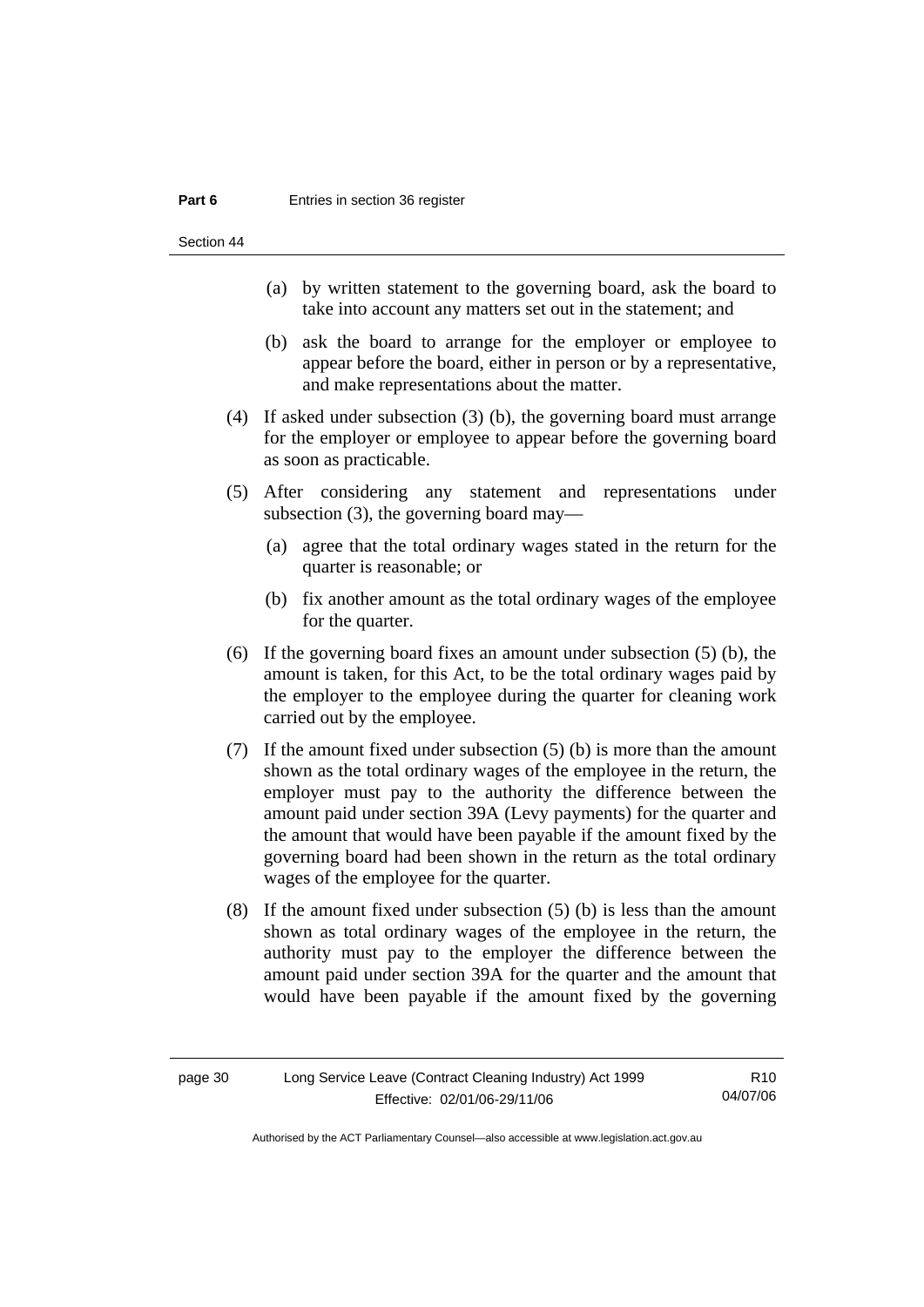board had been shown in the return as the total ordinary wages of the employee for the quarter.

## **45 Employment credits**

 (1) A registered employee is to be credited in the section 36 register with 1 day's employment for each day (including a day when the employee does not carry out cleaning duties) in each employment period of the employee.

### **Example**

A day when an employee attends a court in accordance with a summons to serve as a juror or a subpoena to give evidence or produce documents is a day in the employee's employment period when the employee does not carry out cleaning duties.

 (2) A registered employee must not be credited with more than 365 days in a financial year.

### **46 Removing names from section 36 register**

- (1) The authority must remove from the section 36 register the name of, and particulars relating to, a registered employee if the employee has not been credited with any day's employment for 4 consecutive years.
- (2) If an employee's name and particulars are removed under subsection  $(1)$ —
	- (a) the employee ceases to be a registered employee on the date they are removed; and
	- (b) the employee is not entitled to apply for, or be paid an amount for or instead of, long service leave for any employment days entered in the register before the day the employee's registration ceased.
- (3) However, an employee to whom subsection (2) (b) applies is entitled to be paid an amount instead of long service leave for the employment days entered in the register before the employee's

page 31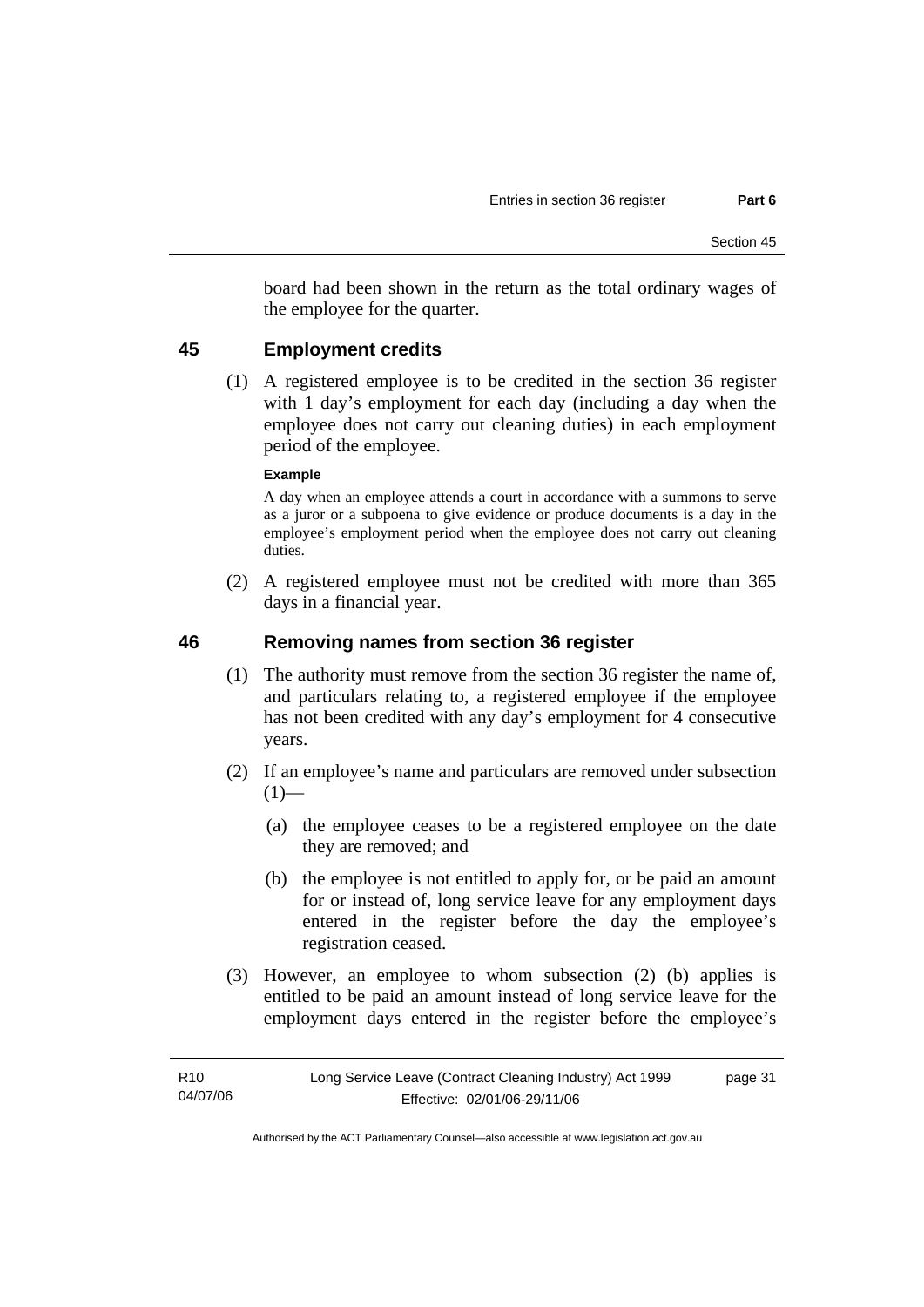### **Part 6 Entries in section 36 register**

Section 46

registration ceased if the employee would have been entitled to the payment under section 54 (Entitlement to payment instead of leave) if the registration had not ceased.

 (4) This section does not affect any right that a person whose name has been removed from the section 36 register may have to again become a registered employee.

page 32 Long Service Leave (Contract Cleaning Industry) Act 1999 Effective: 02/01/06-29/11/06

R10 04/07/06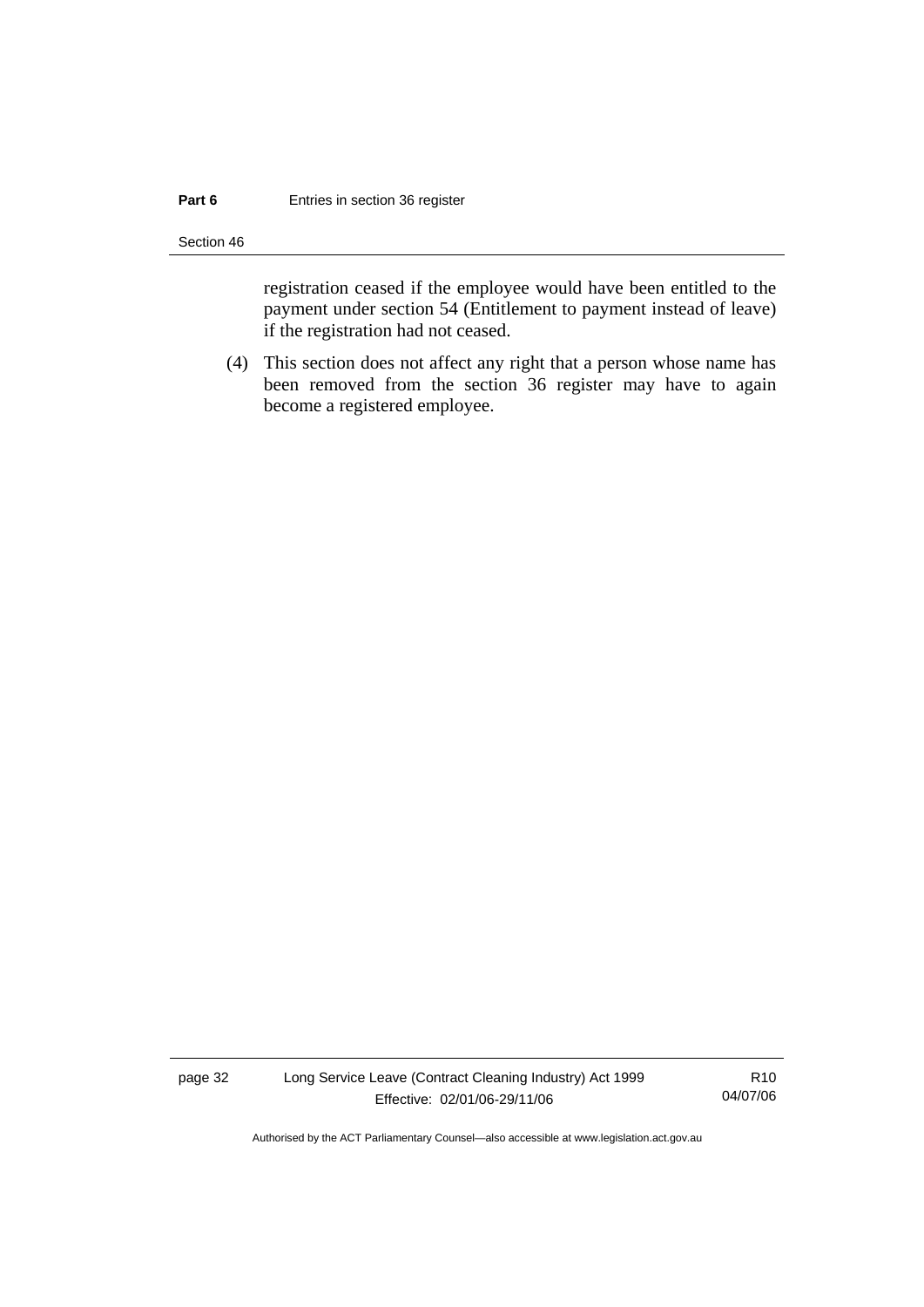## **Part 7 Annual certificates**

### **47 Annual certificates for employees**

The registrar must, as soon as practicable after 31 July and before 1 November each year, give to each registered employee a certificate stating—

- (a) the number of days employment, from the date of registration to the end of the previous financial year, that the employee has been credited with in the section 36 register; and
- (b) the number of days employment that the employee has been credited with for the previous financial year; and
- (c) the total ordinary wages paid to the employee during the previous financial year for cleaning work carried out by the employee.

## **48 Annual certificates for employers**

The registrar must, as soon as practicable after 31 July and before 1 November each year, give to each registered employer a certificate stating—

- (a) the name of each registered employee of the employer recorded in the section 36 register; and
- (b) for each registered employee of the employer—the number of days employment, from the date of registration of the employee to the end of the previous financial year, that the employee has been credited with in the section 36 register; and
- (c) for each registered employee of the employer—the number of days employment that the employee has been credited with for the previous financial year for cleaning work carried out by the employee; and

page 33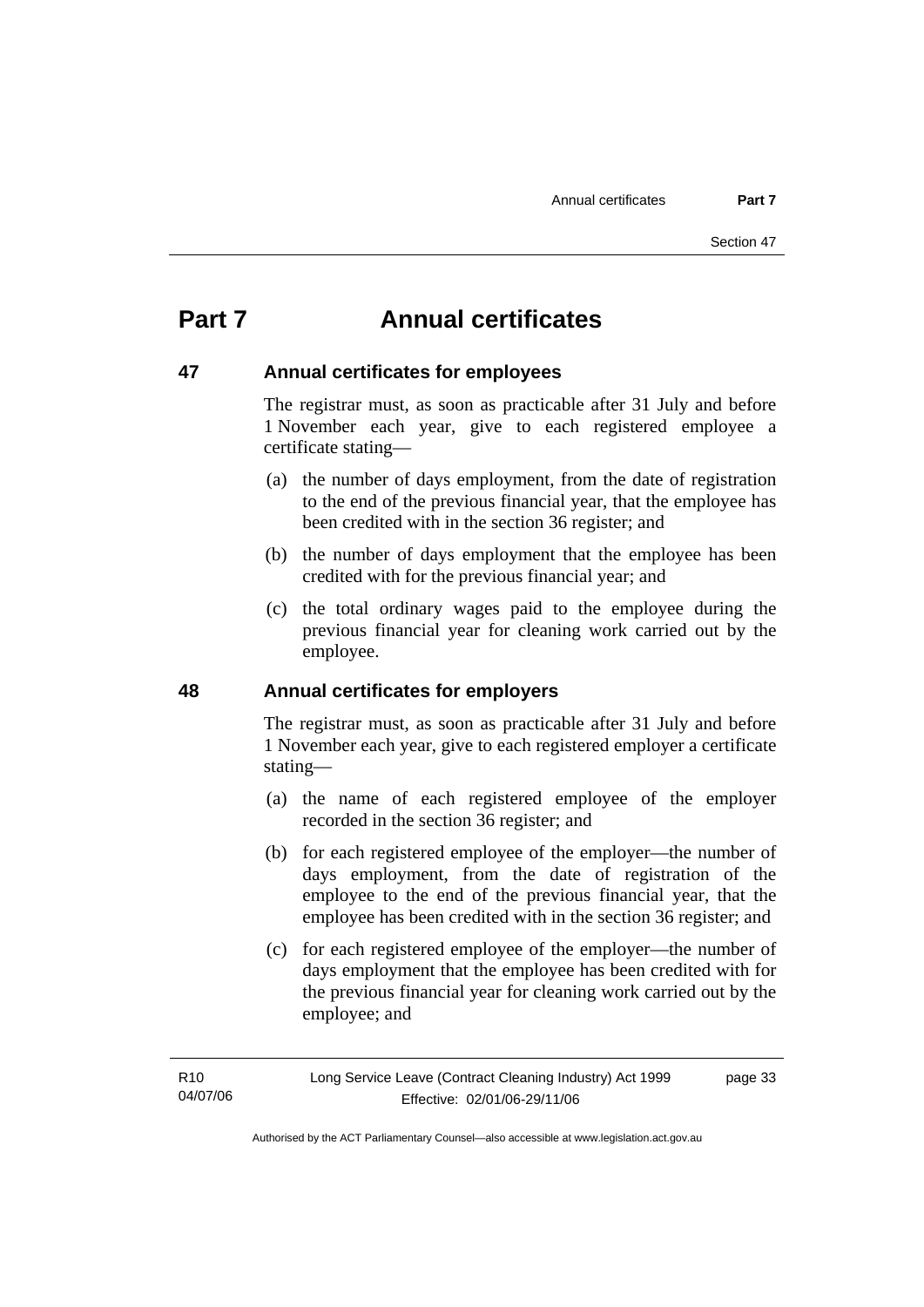#### **Part 7 Annual certificates**

Section 49

 (d) the total of all amounts paid by the employer under section 39A (Levy payments) for the previous financial year.

### **49 Objection to matter stated in annual certificate**

- (1) An employee or employer who is given a certificate under section 47 or 48 may, within 6 months after being given the certificate, make an objection in writing to the governing board about the accuracy of a matter stated in the certificate.
- (2) If an objection is made to the governing board, the governing board must decide the objection and must, if it allows the objection—
	- (a) make any necessary correction in the section 36 register; and
	- (b) give an amended certificate to the person who made the objection.

page 34 Long Service Leave (Contract Cleaning Industry) Act 1999 Effective: 02/01/06-29/11/06

R10 04/07/06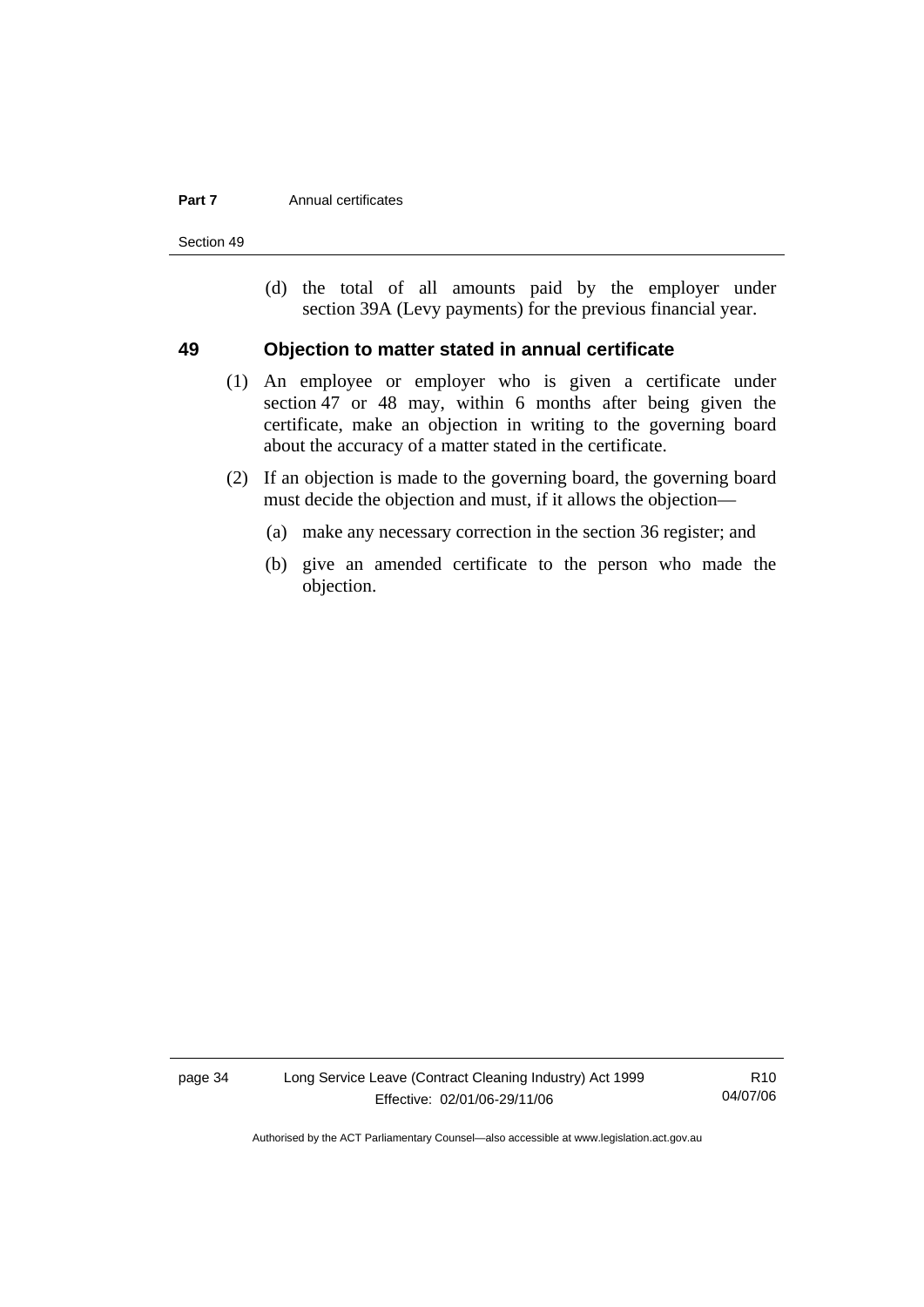## **Part 8 Long service leave and payments**

### **50 Years of recognised service**

A registered employee is taken to have completed a year of recognised service for each 365 days of recognised service.

### **51 Long service leave formula**

(1) The following formula is the long service leave formula:

$$
W = \frac{13}{15} \times \frac{RS}{365}
$$

(2) In this section:

*RS* means the applicant's number of days recognised service.

*W* means the number of weeks long service leave.

### **52 Amount of leave**

- (1) A registered employee who has 10 years or more recognised service is entitled to the number of weeks long service leave calculated in accordance with the long service leave formula.
- (2) A registered employee who—
	- (a) has become entitled to long service leave under this Act; and
	- (b) is credited with additional employment days in the section 36 register after becoming entitled to long service leave;

is entitled to long service leave for the additional employment days calculated in accordance with the long service leave formula.

page 35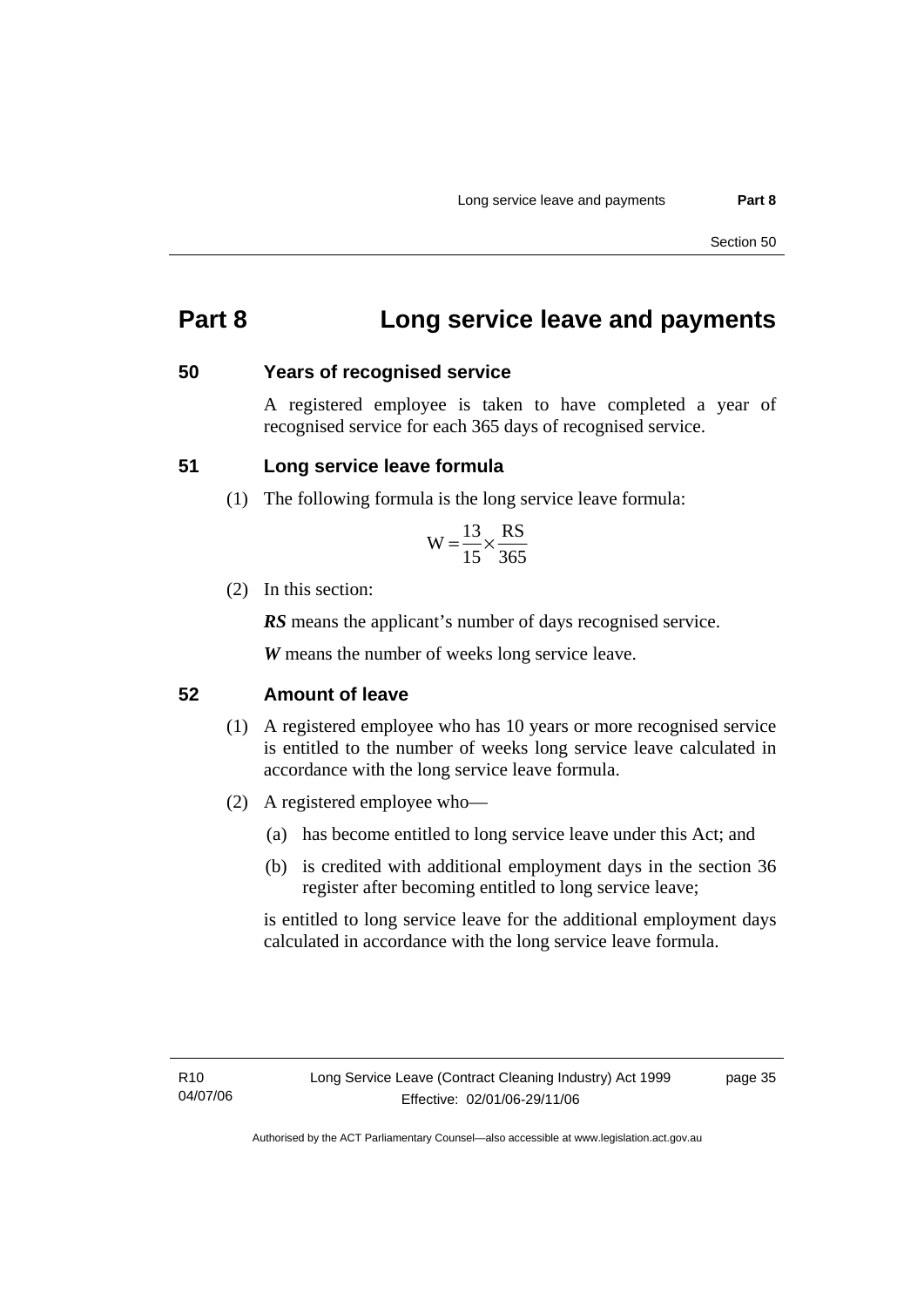#### **Part 8 Long service leave and payments**

Section 53

### **53 Grant of leave**

- (1) An employer must grant a registered employee's long service leave within 6 months after the leave has accrued unless—
	- (a) the governing board allows an additional period (on application made by the employer or the employee); or
	- (b) the employer and employee agree on an additional period.

Maximum penalty: 50 penalty units.

- (2) Long service leave must not be granted in a period of less than 2 weeks.
- (3) The employer must give to the employee a written notice, in accordance with subsection (4), stating the date when the long service leave starts and the date when it ends.

Maximum penalty: 50 penalty units.

 (4) Unless the employee otherwise agrees, the notice must be given to the employee at least 2 months before the date in the notice when the long service leave starts.

### **54 Entitlement to payment instead of leave**

- (1) A person to whom this section applies is entitled to payment instead of long service leave for the number of weeks long service leave calculated in accordance with the long service leave formula.
- (2) This section applies to—
	- (a) a registered employee if—
		- (i) the governing board is satisfied that the employee has permanently ceased cleaning work because of total incapacity; and
		- (ii) the employee is credited with a period of recognised service longer than 54 days but shorter than 10 years; and

| page 36 | Long Service Leave (Contract Cleaning Industry) Act 1999 | R <sub>10</sub> |
|---------|----------------------------------------------------------|-----------------|
|         | Effective: 02/01/06-29/11/06                             | 04/07/06        |

Authorised by the ACT Parliamentary Counsel—also accessible at www.legislation.act.gov.au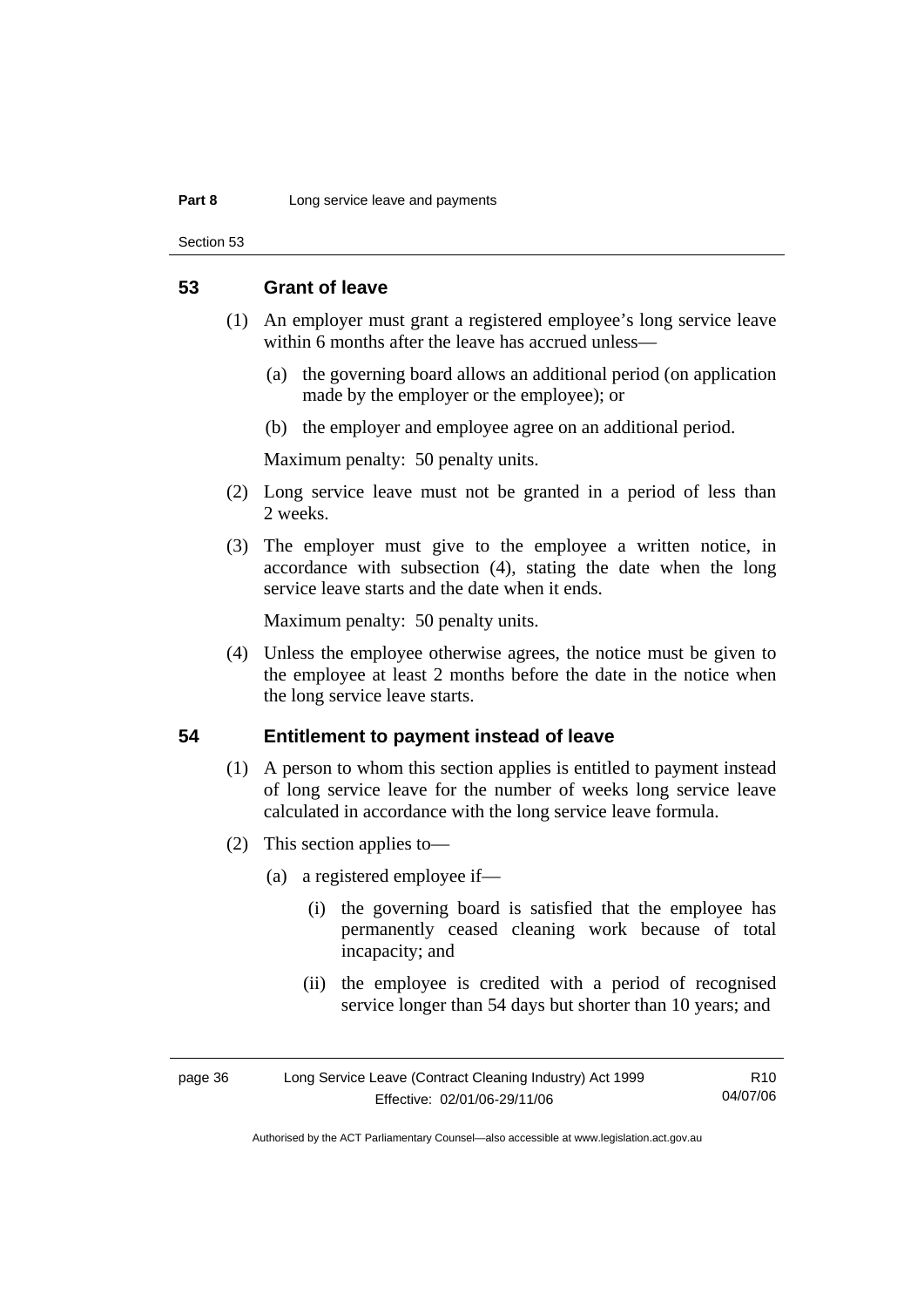- (b) the personal representative of a registered employee who—
	- (i) has died; and
	- (ii) at the date of death was credited with a period of recognised service longer than 54 days but shorter than 10 years.
- (3) This section applies to a registered employee if—
	- (a) the employee is a working director, or has been a working director while a registered employee; and
	- (b) the employee's period of recognised service is longer than 5 years but shorter than 10 years.
- (4) This section applies to a registered employee if—
	- (a) the employee is not a working director, and has not been a working director while registered as an employee; and
	- (b) the employee's period of recognised service is longer than 5 years but shorter than 10 years; and
	- (c) the employee has ceased work in the contract cleaning industry for a reason other than total incapacity, death, or retirement with the intention of leaving the industry permanently; and
	- (d) either—
		- (i) at least 20 weeks have passed since the last employment day credited to the employee; or
		- (ii) the governing board is satisfied that the employee intends to live in a foreign country.

## **55 Payment for leave**

 (1) A registered employee who has been granted long service leave under section 53 may apply to the authority for payment for that leave.

page 37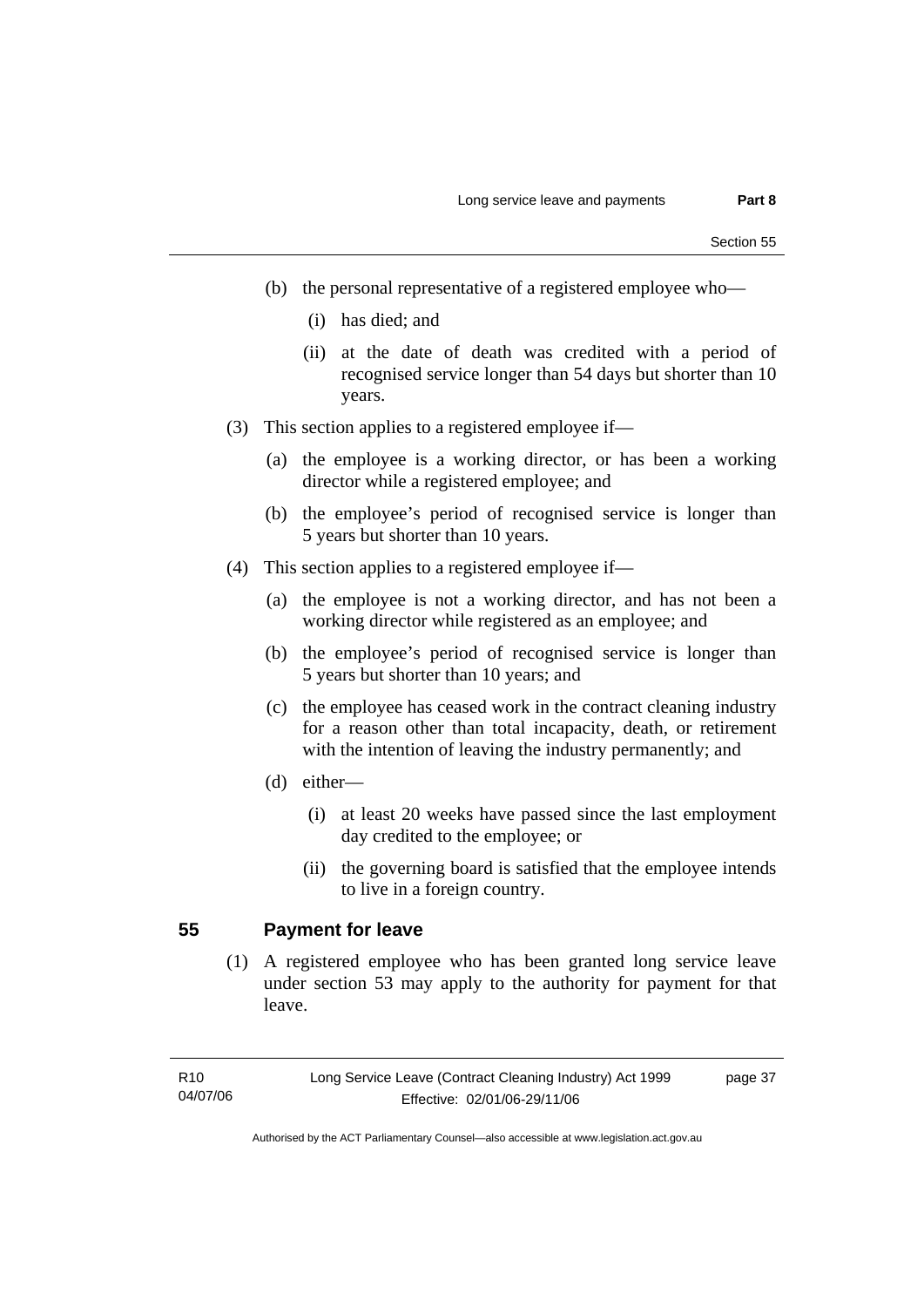Section 56

- (2) An application must—
	- (a) be in writing signed by the applicant; and
	- (b) be given to the authority; and
	- (c) state the period of long service leave for which the payment is sought; and
	- (d) be accompanied by the notice mentioned in section 53 (3).
- (3) If, on receipt of an application, the governing board is satisfied that the applicant is entitled to long service leave, the authority must pay to the applicant out of the money of the authority an amount calculated in accordance with section 57.
- (4) The authority must pay an applicant any amount payable under subsection (3) at least 7 days before the applicant becomes entitled to that long service leave if—
	- (a) the application is made at least 14 days before the applicant becomes entitled to long service leave under this Act; and
	- (b) the applicant makes such a request in the application.

### **56 Payment instead of leave**

- (1) If a registered employee is entitled to payment instead of long service leave under this Act, the employee may apply to the authority for payment accordingly.
- (2) An application under subsection (1) must—
	- (a) be in writing signed by the applicant; and
	- (b) be given to the authority; and
	- (c) for an application by a registered employee on the ground that the employee has ceased work in the contract cleaning industry because of total incapacity—be accompanied by a certificate of a doctor certifying that the employee is totally incapacitated for employment in the industry.

| page 38 | Long Service Leave (Contract Cleaning Industry) Act 1999 | R10      |
|---------|----------------------------------------------------------|----------|
|         | Effective: 02/01/06-29/11/06                             | 04/07/06 |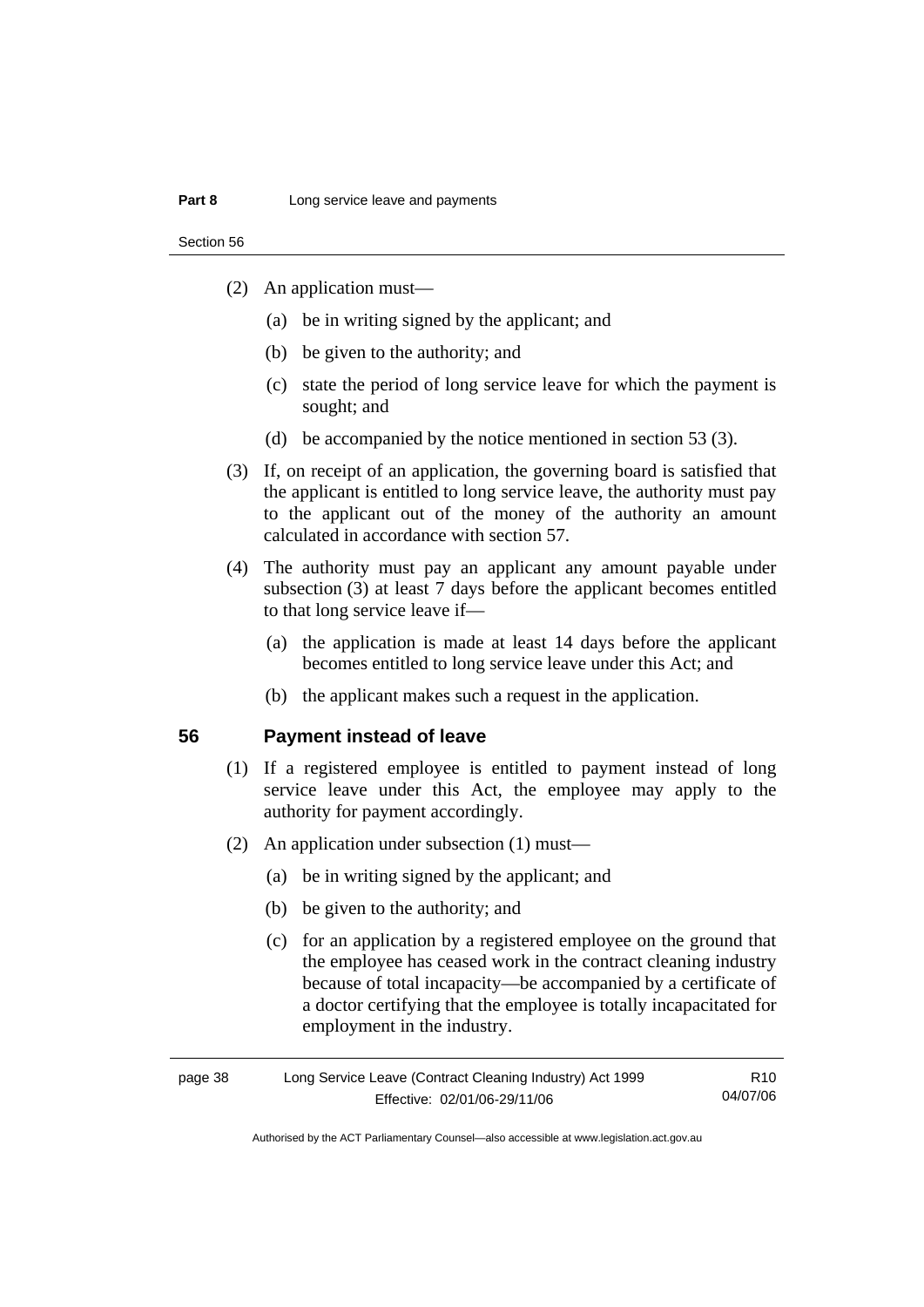- (3) The governing board may require an applicant mentioned in subsection  $(2)$  (c) to submit himself or herself to a medical examination by a doctor chosen by the board for that purpose from a panel of 3 doctors nominated by the Australian Capital Territory Branch of the Australian Medical Association.
- (4) All fees or charges payable for a medical examination under subsection (3) are to be paid by the authority.
- (5) If an applicant refuses or fails, without reasonable excuse, to comply with a requirement of the governing board under subsection (3), the board may refuse the application.
- (6) If an application is made under subsection (1) and the governing board is satisfied the applicant is entitled to payment instead of leave under this Act, the authority must pay to the applicant out of the money of the authority an amount calculated in accordance with section 57.

## **57 Calculation of leave payments**

- (1) This section deals with the total and weekly amounts payable by the authority to a registered employee under section 55 (Payment for leave) or section 56 (Payment instead of leave) in relation to a long service period of the employee.
- (2) The *total amount* is the amount worked out in accordance with the following formula:

⎟ ⎠  $\left(\frac{\text{current annual award pay}}{\text{60}}\right)$  $\bigg) \times \bigg($ ⎠ ⎞  $\parallel$ ⎝  $\Sigma$  relevant years 60 current annual award pay relevant annual award pay relevant years  $\begin{array}{c} \boxed{\phantom{0}} \end{array}$  actual pay

 (3) The *weekly amount* is the amount worked out in accordance with the following formula:

total amount 
$$
\frac{13}{\left(\frac{13}{15} \times \text{number of relevant years}\right)}
$$

R10 04/07/06 Long Service Leave (Contract Cleaning Industry) Act 1999 Effective: 02/01/06-29/11/06

page 39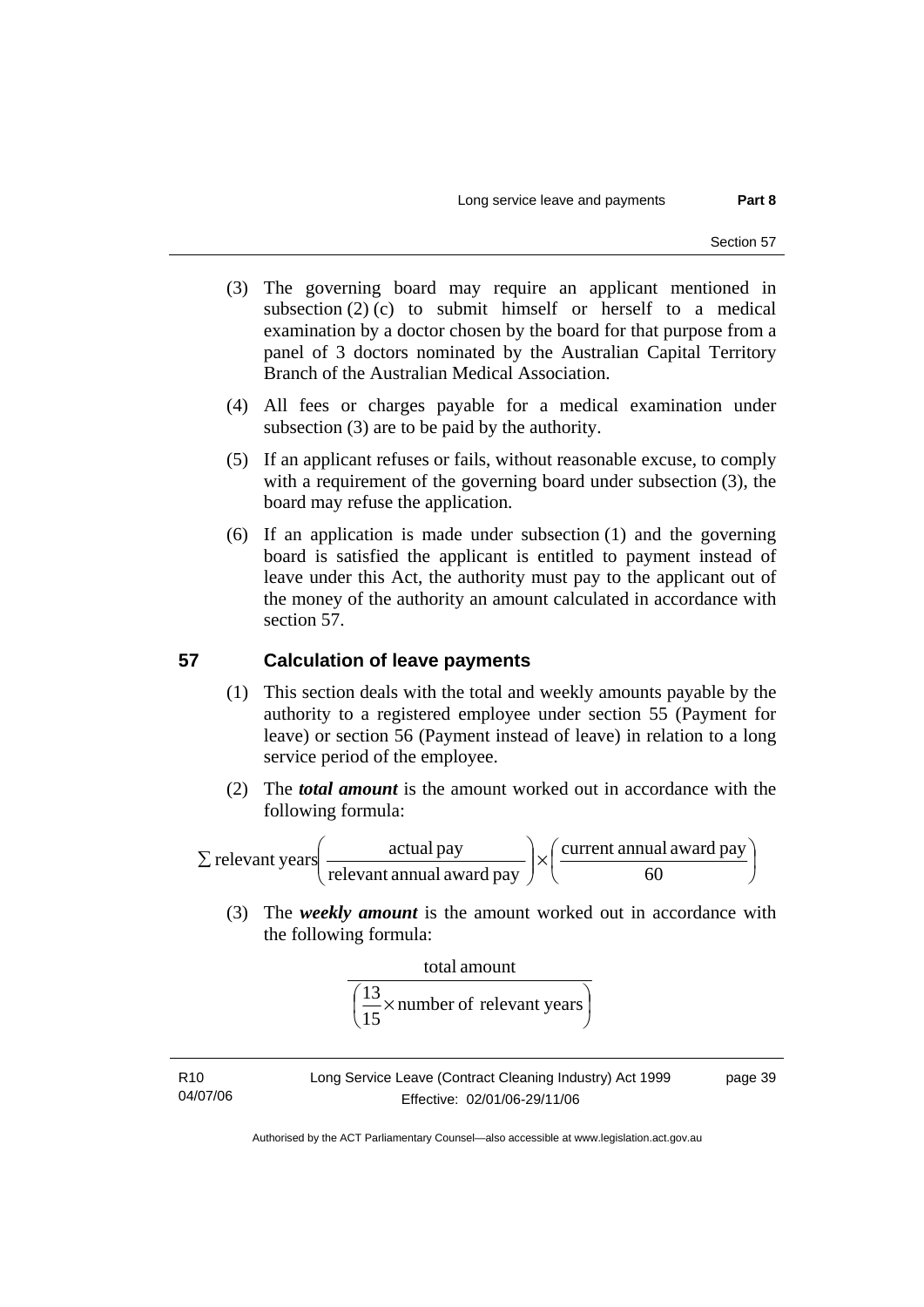Section 58

(4) In this section:

*actual pay*, of the registered employee, means the total ordinary pay of the employee in the long service period, as recorded by the authority.

### *annual award pay* means—

- (a) 52 times the weekly day shift worker rate for a full-time employee who is a cleaner under the Cleaning (Building and Property Services) (ACT) Award 1998; or
- (b) if the regulations prescribe a different rate—that rate.

*current annual award pay*, for a long service leave period, means the relevant annual award pay for the last of the relevant years in the long service leave period.

*long service period*, of the registered employee, means the period in relation to which the employee is entitled to payment under section 55 (Payment for leave) or section 56 (Payment instead of leave).

*relevant annual award pay*, for a relevant year, means the annual award pay recorded by the authority as applying to the registered employee, on 1 July in the year, under the award or agreement that, on that date, applied to the employee.

*relevant year*, for a registered employee, means a financial year that falls (completely or partly) in the long service period.

### **Examples**

For examples of the application of the formulas in this section, see schedule 1.

### **58 Records of payments and employment**

If the authority pays an amount to a registered employee in accordance with section 55 (Payment for leave) or section 56 (Payment instead of leave), the authority may delete from the section 36 register the particulars relating to the employment period for which the employee has been paid, but must keep another record of—

page 40 Long Service Leave (Contract Cleaning Industry) Act 1999 Effective: 02/01/06-29/11/06

R10 04/07/06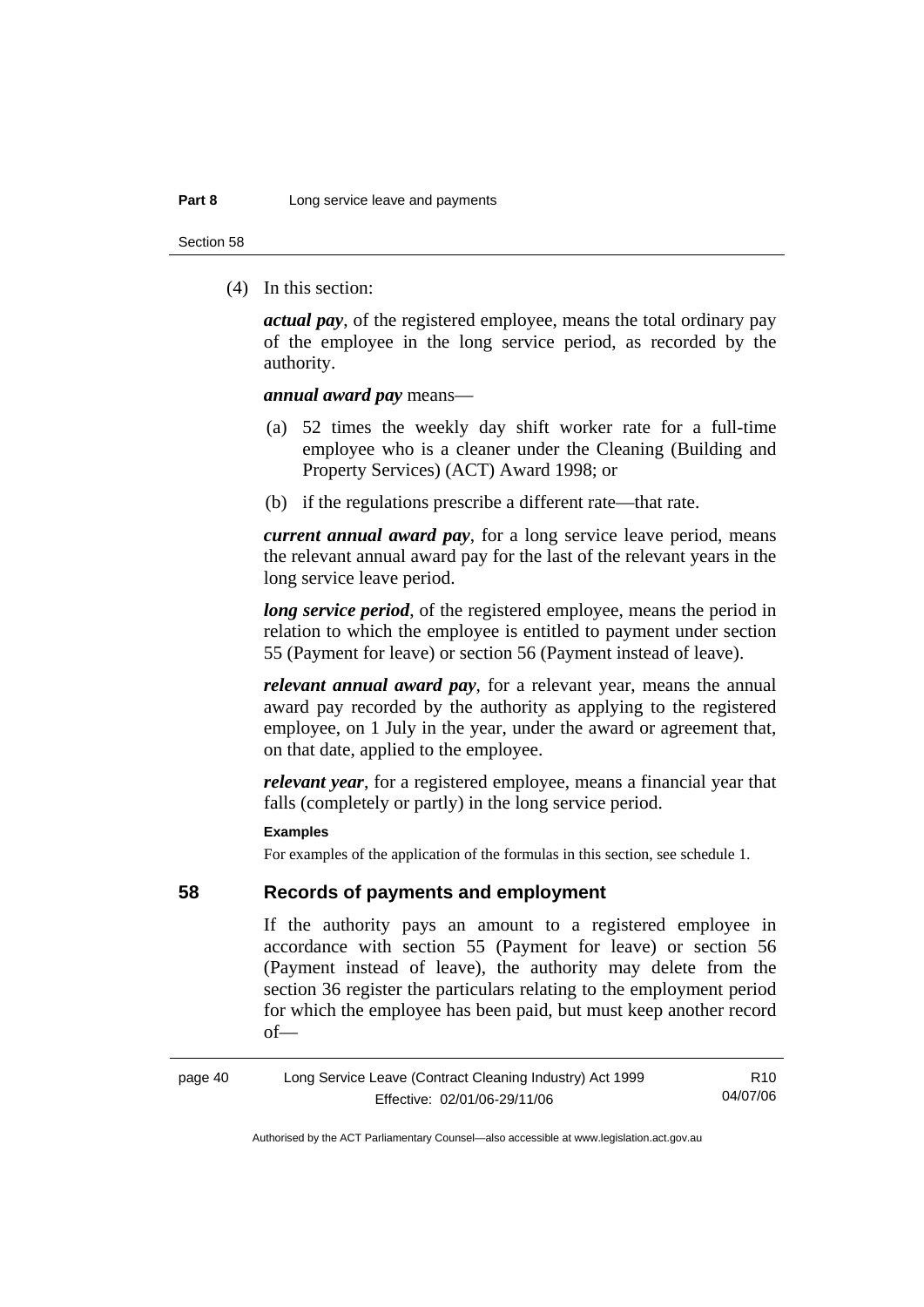- (a) the period of employment; and
- (b) the amount paid to the employee for long service leave or instead of long service leave; and
- (c) the period of long service leave (if any) granted to or taken by the employee.

### **59 Public holidays not to count as leave**

- (1) This section applies if a public holiday or an award holiday falls during a period of long service leave taken by a registered employee.
- (2) The period of long service leave is increased by 1 day for each such holiday.
- (3) In this section:

*award holiday* means a day that is a holiday for people employed in the contract cleaning industry because of an award or agreement.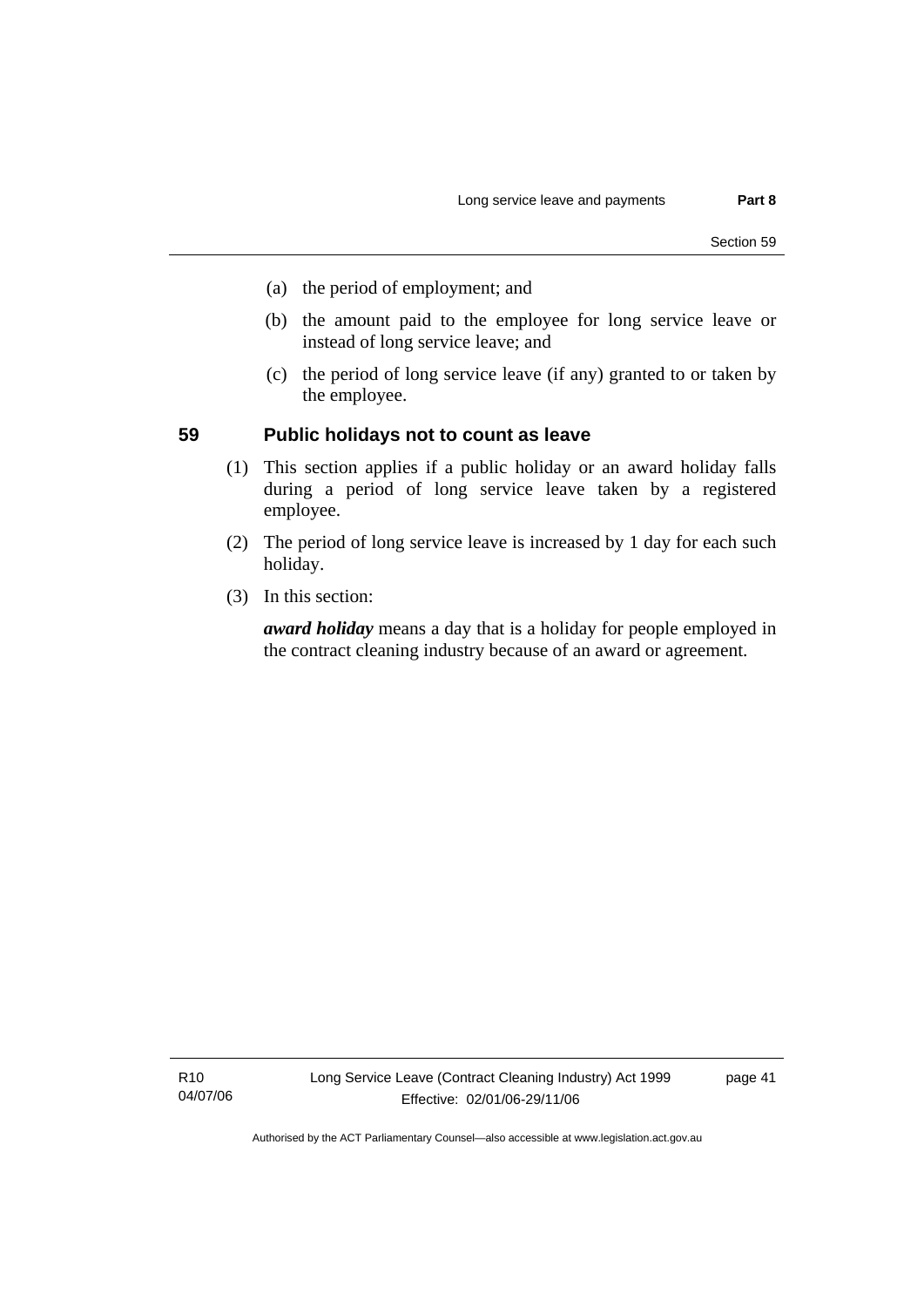#### **Part 9** Miscellaneous

Section 60

## **Part 9 Miscellaneous**

### **60 Review of decisions of governing board and registrar**

- (1) Application may be made to the administrative appeals tribunal for review of a decision by the governing board—
	- (a) directing the registrar under section 33 (4) to refuse to register a person as an employer; or
	- (b) directing the registrar under section 37A (5) (b) to refuse to register a person as an employee; or
	- (c) confirming, under section 38A (3) (a), a decision of the registrar to refuse to register a person as an employee; or
	- (d) that it is not satisfied that a person to whom a notice under section 41 (1) relates is a working director; or
	- (e) fixing, under section 44 (5), another amount as the total ordinary wages of an employee for a quarter; or
	- (f) to allow, or not allow, an objection to matter stated in an annual certificate under section 49 (2); or
	- (g) allowing, or not allowing, an additional period mentioned in section 53 (1) (a); or
	- (h) that it is not satisfied that an applicant is entitled to payment mentioned in section 54 (1); or
	- (i) that it is not satisfied under section 55 (3) that an applicant is entitled to long service leave; or
	- (j) that it is not satisfied under section 56 (6) that an applicant is entitled to payment instead of leave under this Act; or
	- (k) that it is not satisfied under section 64 (5) that an amount paid by an employer was properly paid.

| page 42 | Long Service Leave (Contract Cleaning Industry) Act 1999 | R <sub>10</sub> |
|---------|----------------------------------------------------------|-----------------|
|         | Effective: 02/01/06-29/11/06                             | 04/07/06        |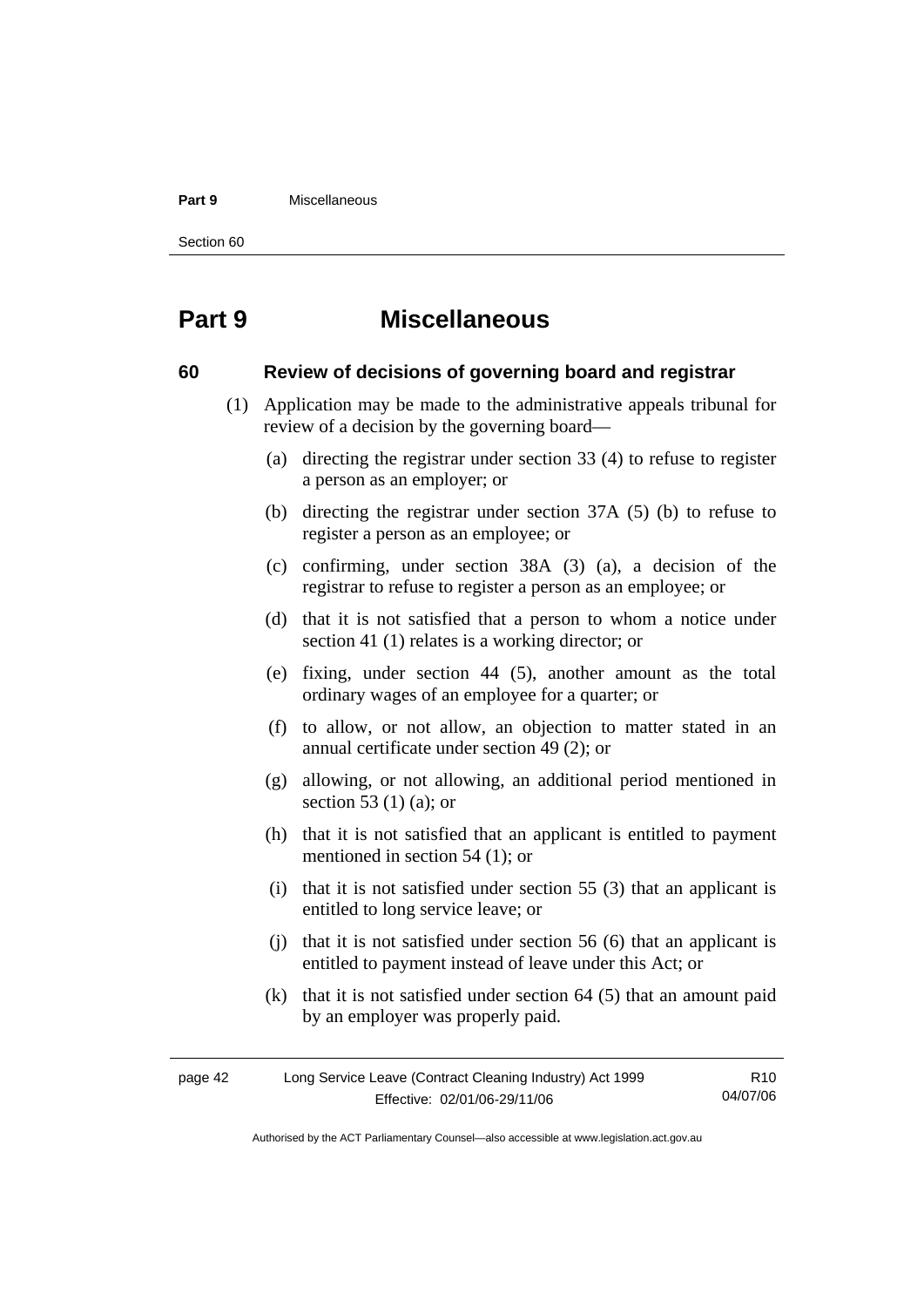- (2) Application may be made to the administrative appeals tribunal for review of a decision by the registrar—
	- (a) refusing, under section 32 (3), to register a person as an employer; or
	- (b) refusing, under section 39 (1), to allow a longer period for giving a return to the authority; or
	- (c) refusing, under section 40 (3), to remit all or part of an amount on application by a person.

### **61 Notification of decisions**

- (1) If the governing board or registrar makes a decision mentioned in section 60, the registrar must give written notice of the decision to the person whose interests are affected by the decision.
- (2) The notice must be in accordance with the requirements of the code of practice in force under the *Administrative Appeals Tribunal Act 1989*, section 25B (1).

### **62 Evidentiary certificates**

- (1) In a proceeding for a contravention of section 39 (Quarterly returns), a certificate signed by or on behalf of the registrar to the effect of any of the following paragraphs is evidence of the matters stated in the certificate:
	- (a) that the registrar had allowed a stated person an additional stated period to give to the authority a return under that section for a stated quarter;
	- (b) that the registrar had not allowed a stated person an additional period to give to the authority a return under that section for a stated quarter;
	- (c) that a stated person had not given to the authority a return under that section for a stated quarter on or before a stated date;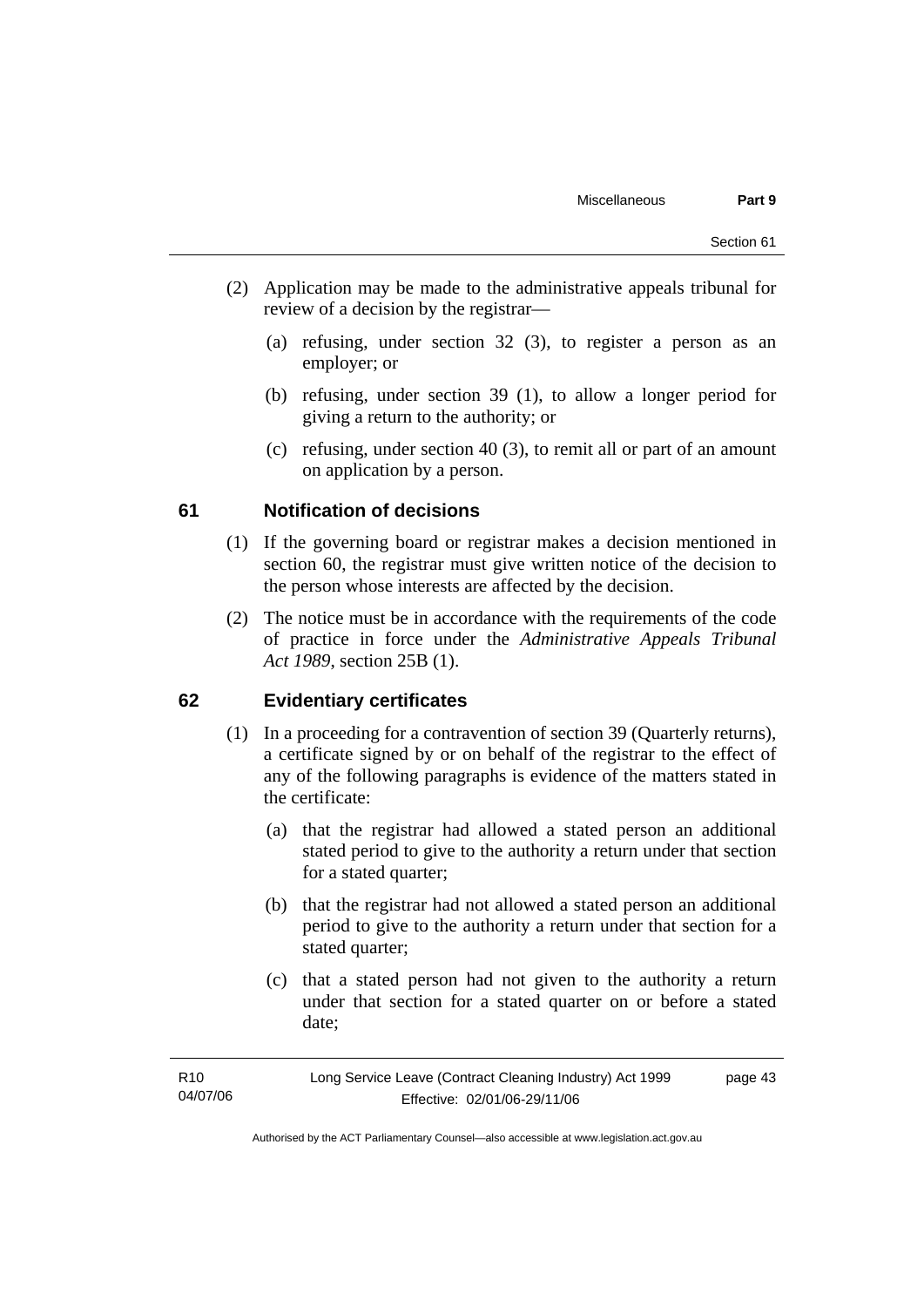#### **Part 9** Miscellaneous

Section 63

- (d) that a stated person had given to the authority a return under that section for a stated quarter on a stated date.
- (2) In a proceeding (including a proceeding for a contravention of section 39A), a certificate signed by or on behalf of the registrar to the effect of any of the following paragraphs is evidence of the matters stated in the certificate:
	- (a) that a stated amount of levy under section 39A was payable by a stated person for a stated quarter;
	- (b) that, on or before a stated date, a stated person had not paid to the authority, under that section, a stated amount of levy that was payable by the person for a stated quarter;
	- (c) that, on a stated date, a stated person paid to the authority a stated amount of levy under that section that was payable by the person for a stated quarter.
- (3) Unless the contrary is proved, a document that purports to be a certificate mentioned in subsection (1) or (2) is taken to be such a certificate.
- (4) In this section:

*stated* means stated in the certificate.

### **63 Inspection of register**

An employer, a registered employee or a person acting on his or her behalf, may inspect, and obtain a certified copy of, an entry in a register that relates to that employer or employee.

### **64 Benefits under other laws**

 (1) A registered employee who is eligible for long service benefits under this Act and the *Long Service Leave Act 1976* or a law prescribed under the regulations for employment in the contract cleaning industry must elect whether to take the benefits provided

page 44 Long Service Leave (Contract Cleaning Industry) Act 1999 Effective: 02/01/06-29/11/06 R10 04/07/06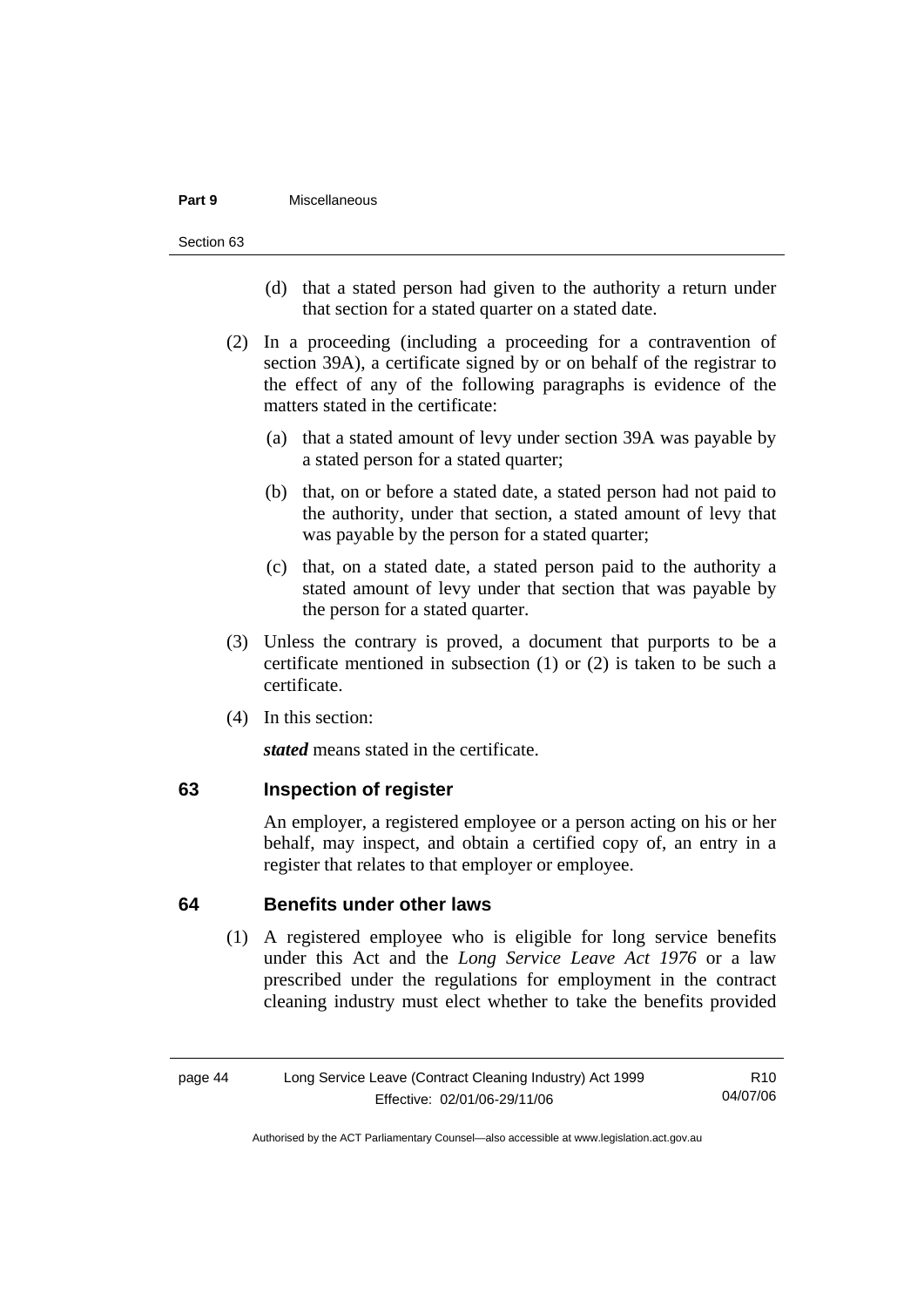under this Act or the *Long Service Leave Act 1976* or the prescribed law.

- (2) The registered employee must notify the authority in writing of the nature of his or her election and the employment period for which the election is made.
- (3) If a registered employee elects to take long service benefits under the *Long Service Leave Act 1976* or a prescribed law, the authority must remove from the section 36 register the employee's credits for that employment period.
- (4) If an employer makes a payment in accordance with the *Long Service Leave Act 1976*, section 8 or in accordance with a prescribed law for, or instead of, long service leave to, or in relation to, a registered employee who has elected to take long service benefits under that Act or the prescribed law for a employment period in the contract cleaning industry, the employer may apply to the authority for reimbursement of the amount paid.
- (5) If an application is made to the authority by an employer under subsection (4) and the governing board is satisfied the amount paid by the employer was properly paid in accordance with the *Long Service Leave Act 1976*, section 8 or in accordance with the prescribed law, the authority must pay to the employer out of the money of the authority the amount applied for less any amount outstanding that is payable by the employer to the authority.
- (6) This section expires on 31 December 2006.

### **64A Approved forms**

- (1) The registrar may, in writing, approve forms for this Act.
- (2) If the registrar approves a form for a particular purpose, the approved form must be used for that purpose.
- (3) An approved form is a notifiable instrument.

*Note* A notifiable instrument must be notified under the *Legislation Act 2001*.

| R <sub>10</sub> | Long Service Leave (Contract Cleaning Industry) Act 1999 | page 45 |
|-----------------|----------------------------------------------------------|---------|
| 04/07/06        | Effective: 02/01/06-29/11/06                             |         |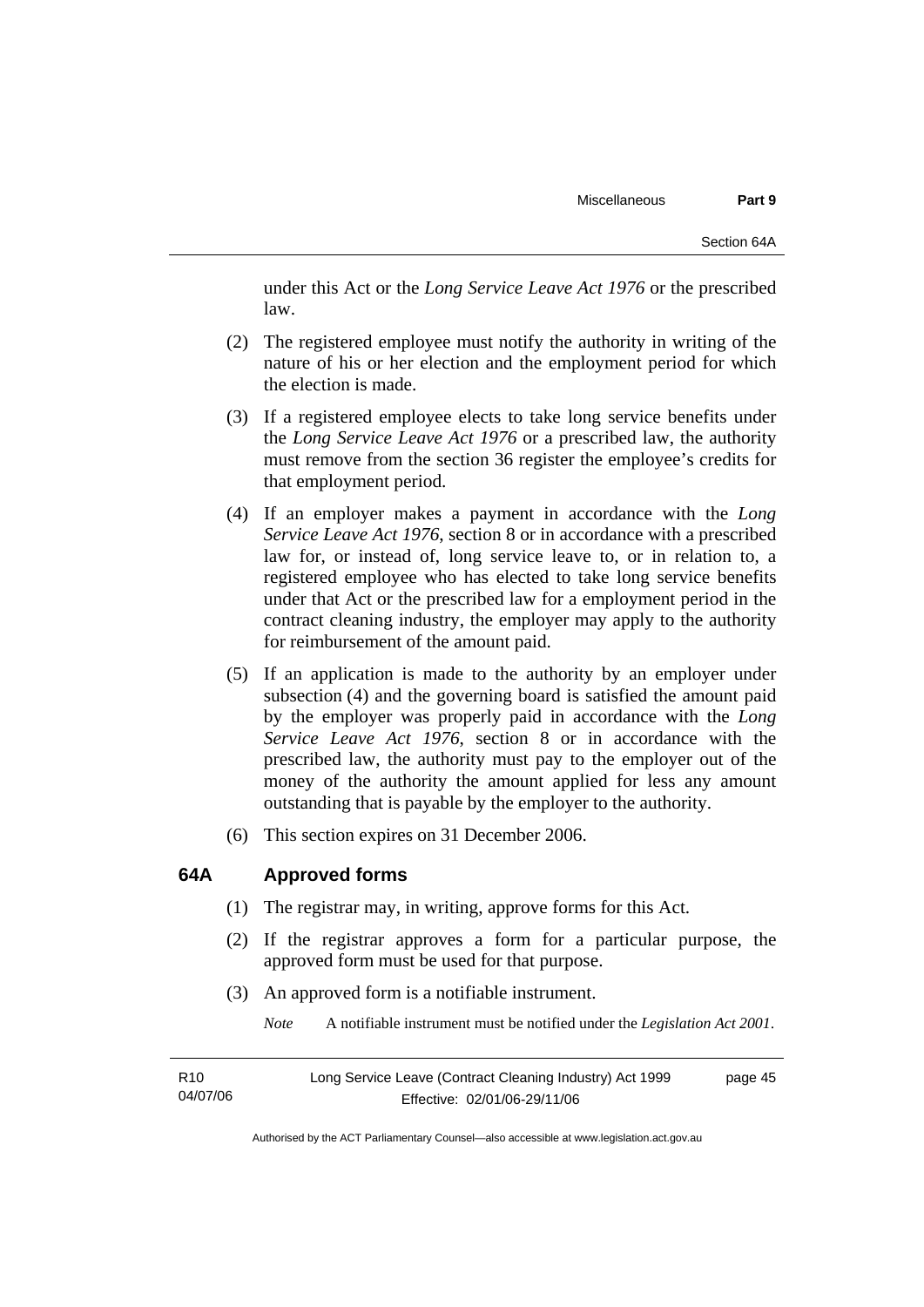### **Part 9** Miscellaneous

Section 65

## **65 Regulation-making power**

The Executive may make regulations for this Act.

*Note* Regulations must be notified, and presented to the Legislative Assembly, under the *Legislation Act 2001*.

page 46 Long Service Leave (Contract Cleaning Industry) Act 1999 Effective: 02/01/06-29/11/06

R10 04/07/06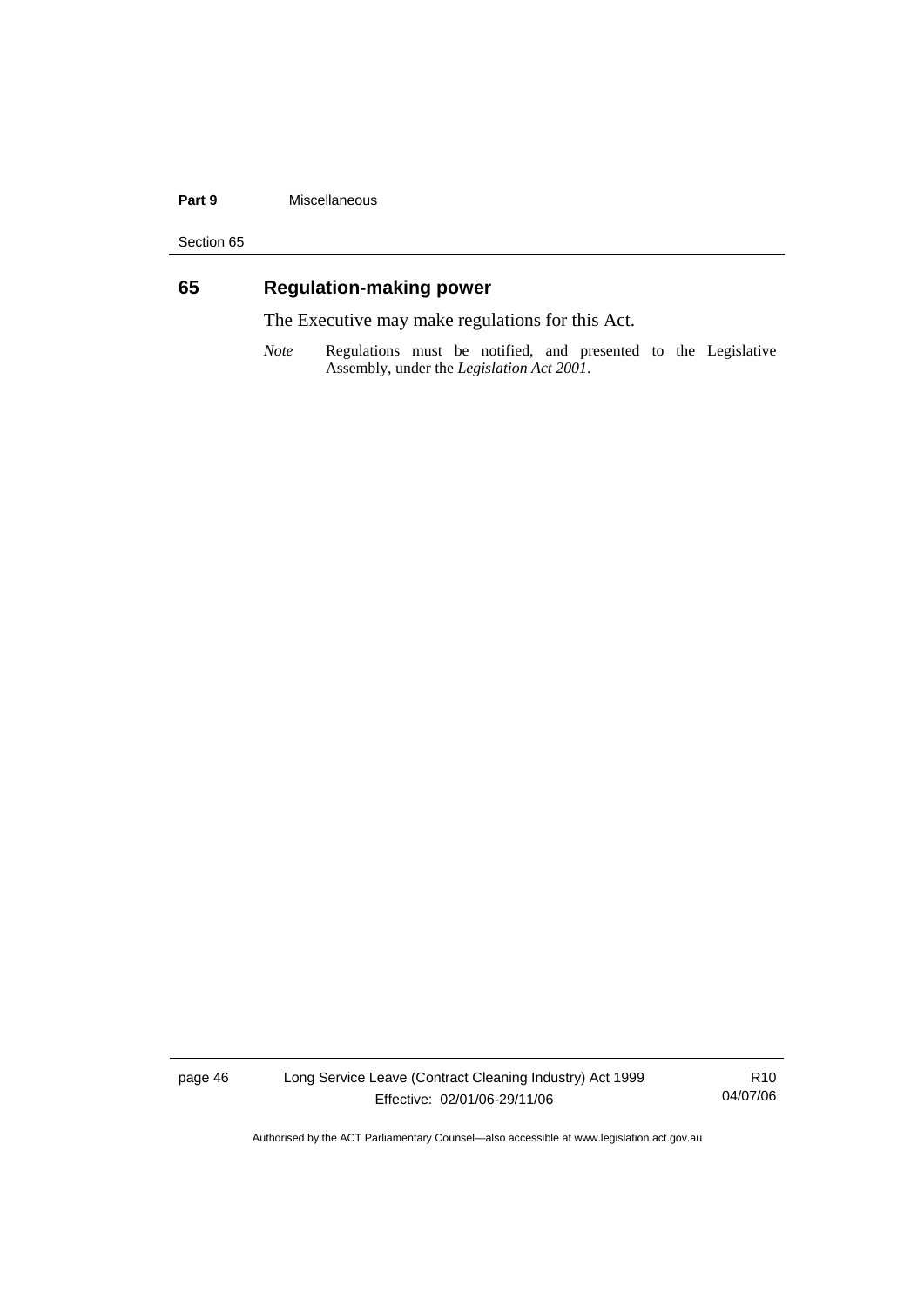## **Schedule 1 Examples of calculation of leave payments**

(see s 57)

## **Example 1 Full-time employee receiving above award**

| Year    | Actual pay | Relevant annual<br>award pay | Actual pay $\div$<br>relevant annual |
|---------|------------|------------------------------|--------------------------------------|
|         |            |                              | award pay                            |
| Year 1  | 20800      | 19000                        | 1.094736842                          |
| Year 2  | 21800      | 19000                        | 1.147368421                          |
| Year 3  | 22000      | 19000                        | 1.157894737                          |
| Year 4  | 22800      | 20000                        | 1.14                                 |
| Year 5  | 23000      | 21000                        | 1.095238095                          |
| Year 6  | 23100      | 21000                        | 1.1                                  |
| Year 7  | 24100      | 21000                        | 1.147619048                          |
| Year 8  | 24150      | 22000                        | 1.097727273                          |
| Year 9  | 25000      | 22000                        | 1.136363636                          |
| Year 10 | 25200      | 23000                        | 1.095652174                          |
| Total   | 231950     | 207000                       | 11.21260023                          |

The total amount formula is—

$$
\sum \text{relevant years} \left( \frac{\text{actual pay}}{\text{relevant annual award pay}} \right) \times \left( \frac{\text{current annual award pay}}{60} \right)
$$

Applying the formula to this example gives:

$$
11.2126 \times \left(\frac{23000}{60}\right) = 4298.16342
$$

| R10      | Long Service Leave (Contract Cleaning Industry) Act 1999 | page 47 |
|----------|----------------------------------------------------------|---------|
| 04/07/06 | Effective: 02/01/06-29/11/06                             |         |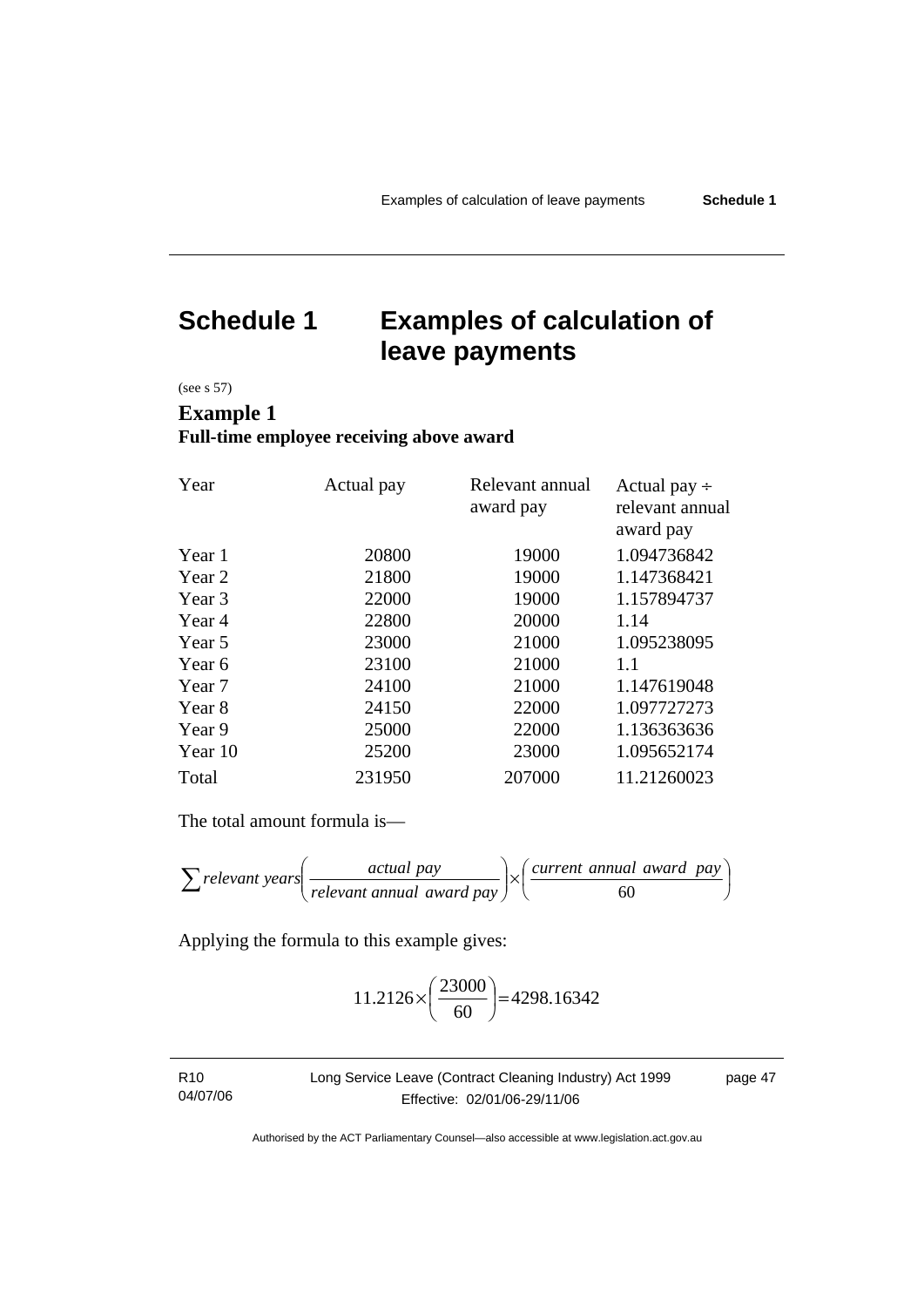**Schedule 1** Examples of calculation of leave payments

Which is \$4298.16.

The weekly amount formula is:

$$
\sum relevant\ years\left(\frac{actual\ pay}{relevant\ annual\ award\ pay}\right) \times \left(\frac{current\ annual\ award\ pay}{60}\right) + \left(\frac{13}{15} \times 10\right)
$$

As a weekly payment the amount would be:

$$
4298.16 \div \left(\frac{13}{15} \times 10\right) = $495.94.
$$

page 48 Long Service Leave (Contract Cleaning Industry) Act 1999 Effective: 02/01/06-29/11/06

R10 04/07/06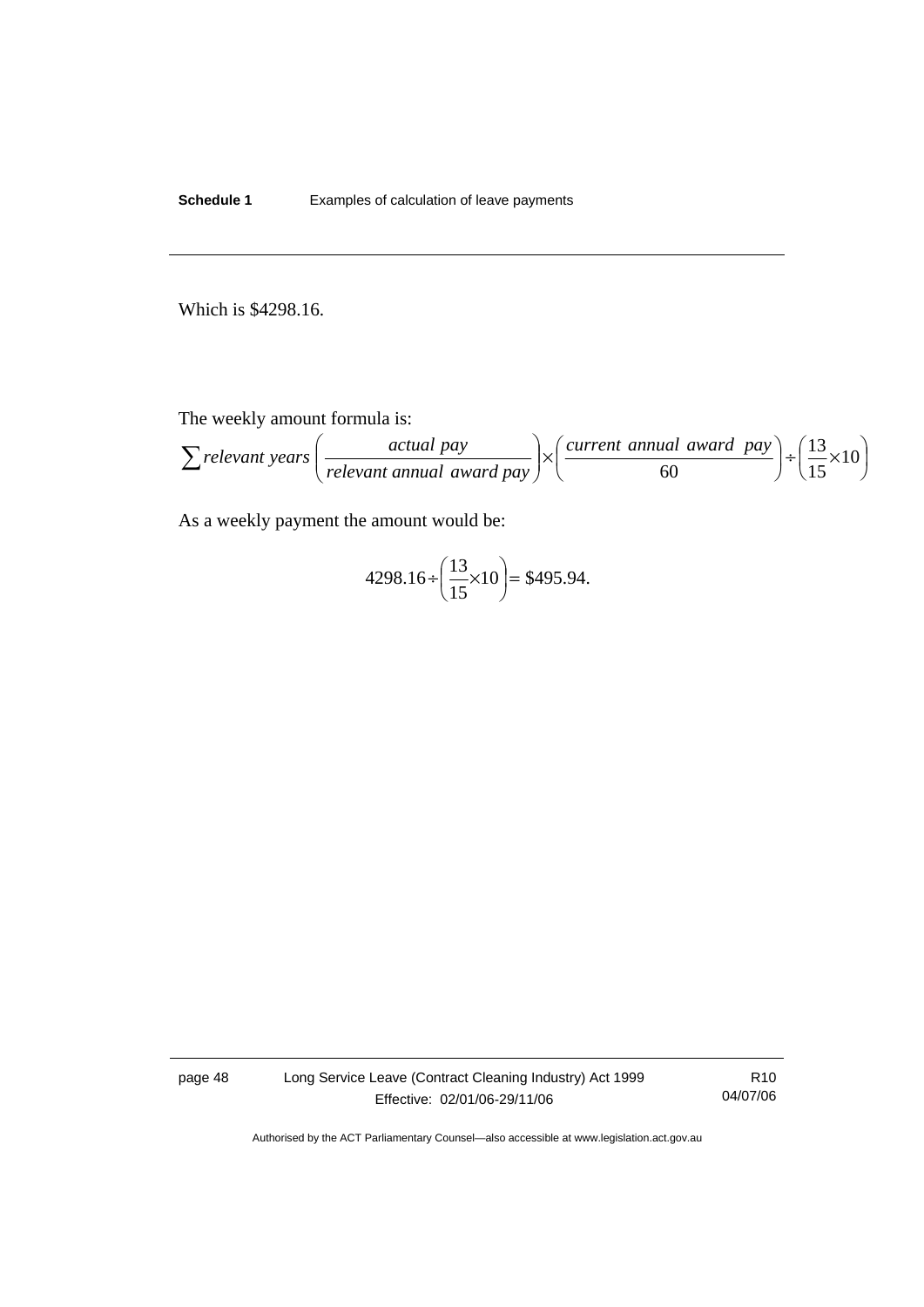## **Example 2**

| Year    | Actual pay | Relevant annual<br>award pay | Actual pay÷ relevant<br>annual award pay |
|---------|------------|------------------------------|------------------------------------------|
| Year 1  | 10400      | 19000                        | 0.547368421                              |
| Year 2  | 11400      | 19000                        | 0.6                                      |
| Year 3  | 11400      | 19000                        | 0.6                                      |
| Year 4  | 15000      | 20000                        | 0.75                                     |
| Year 5  | 14000      | 21000                        | 0.666666667                              |
| Year 6  | 11000      | 21000                        | 0.523809524                              |
| Year 7  | 19000      | 21000                        | 0.904761905                              |
| Year 8  | 5000       | 22000                        | 0.227272727                              |
| Year 9  | 14000      | 22000                        | 0.636363636                              |
| Year 10 | 8000       | 23000                        | 0.347826087                              |
| Total   | 119200     | 207000                       | 5.804068967                              |

## **Part-time employee—5 days a week at various hours**

The formula:

| relevant years | <i>actual pay</i>         | current annual award pay |  |  |
|----------------|---------------------------|--------------------------|--|--|
|                | relevant annual award pay |                          |  |  |

Applying the formula to this example gives:

$$
5.804069 \times \left(\frac{23000}{60}\right) = 2224.893104
$$

Which is \$2224.89.

R10 04/07/06 Long Service Leave (Contract Cleaning Industry) Act 1999 Effective: 02/01/06-29/11/06

page 49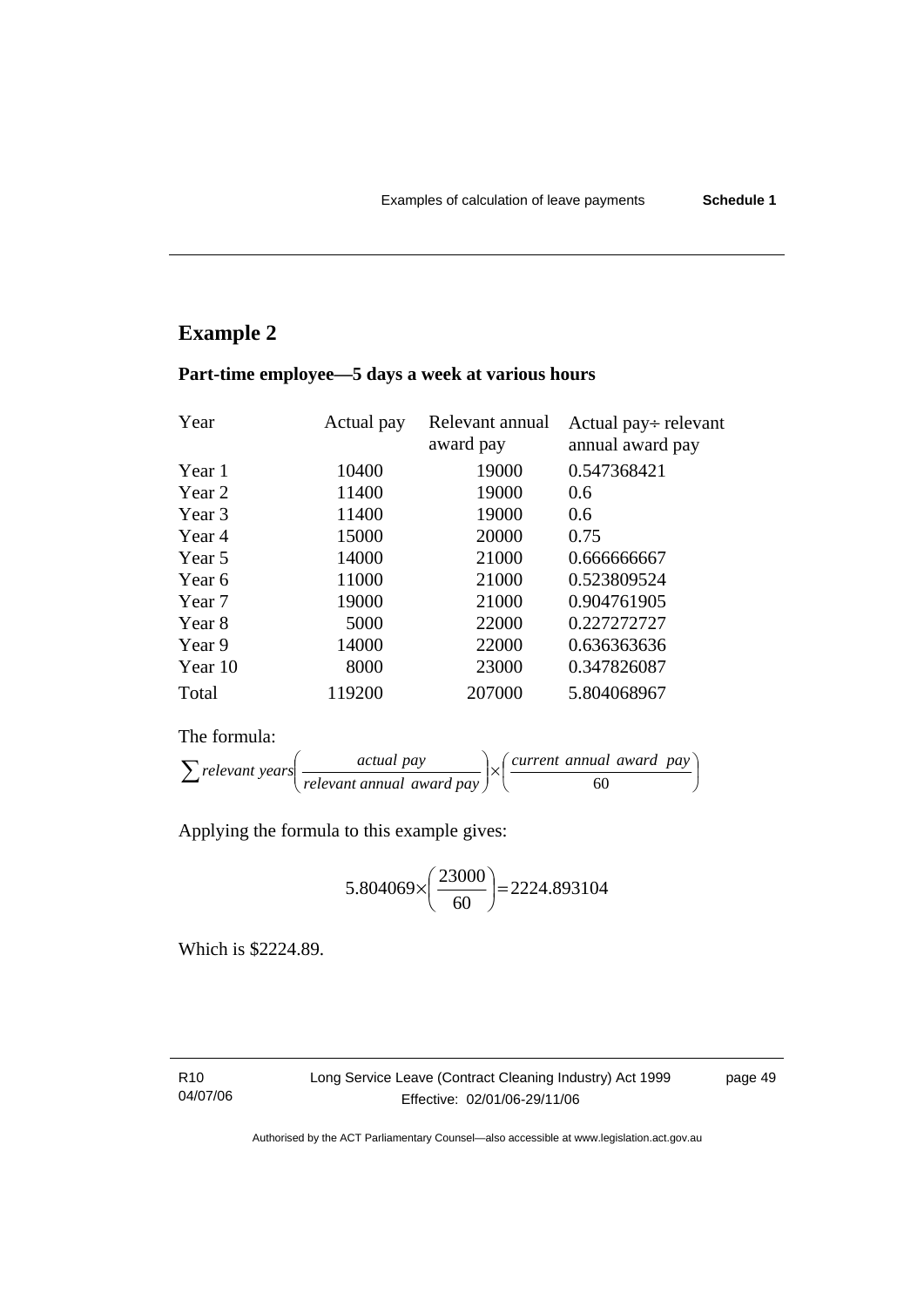## **Schedule 1** Examples of calculation of leave payments

The weekly amount formula is:

$$
\sum relevant\ years\left(\frac{\ actual\ pay}{relevant\ annual\ award\ pay}\right) \times \left(\frac{\ current\ annual\ award\ pay}{60}\right) + \left(\frac{13}{15} \times 10\right)
$$

As a weekly payment, the amount would be:

$$
2224.89 \div \left(\frac{13}{15} \times 10\right) = $256.72.
$$

page 50 Long Service Leave (Contract Cleaning Industry) Act 1999 Effective: 02/01/06-29/11/06

R10 04/07/06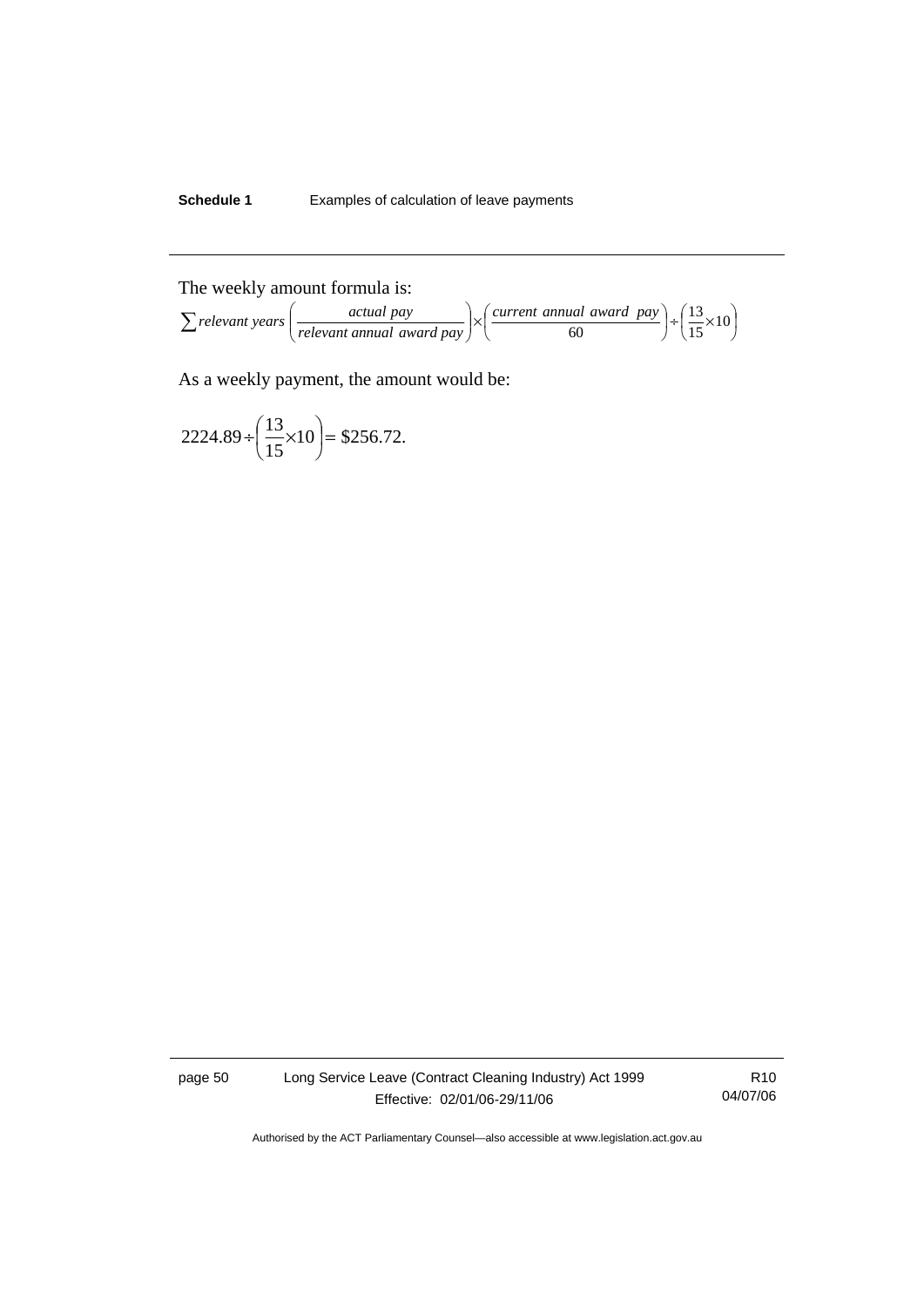## **Dictionary**

(see s 2)

*Note 1* The Legislation Act contains definitions and other provisions relevant to this Act.

*Note 2* For example, the Legislation Act, dict, pt 1 defines the following terms:

- ACT
- chief executive (see s 163)
- exercise
- function
- public servant
- under.

*agreement* means an industrial agreement under the *Workplace Relations Act 1996* (Cwlth).

*authority* means the Cleaning Industry Long Service Leave Authority.

*award* means an award or determination under the *Workplace Relations Act 1996* (Cwlth).

*chair* means the chair of the governing board.

*Note* The chair must be appointed under the *Financial Management Act 1996*, s 79.

*cleaning work*—see section 3 (1).

*contract cleaning work*—see section 3 (2).

*determination* includes a variation, suspension, interpretation or cancellation of a determination.

*employee*—see section 3B.

*employer*—see section 3A.

*employment period*—see section 3D.

R10 04/07/06 Long Service Leave (Contract Cleaning Industry) Act 1999 Effective: 02/01/06-29/11/06

page 51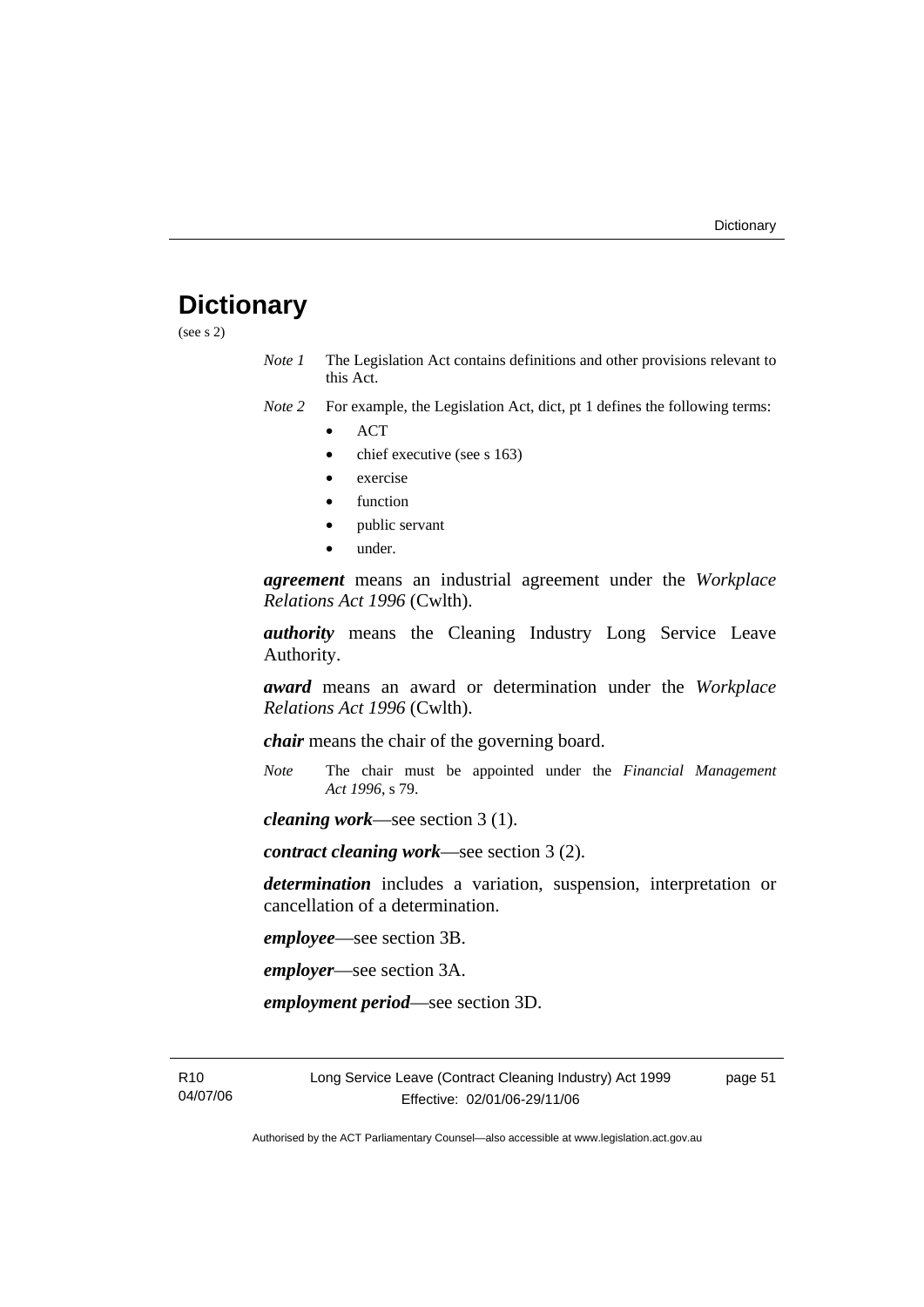*governing board* means the governing board of the authority.

*long service leave formula* means the formula in section 51.

*ordinary wages*, for a person who is or has been an employee, means the amount of wages paid or payable to the person for contract cleaning work under the award or agreement applying to the person for that work, and includes the following kinds of payments (if payable to the person under the award or agreement):

- (a) over-award payments;
- (b) any weekend and public holiday penalty rates earned by shift workers on normal rostered shifts forming the ordinary hours of duty, other than when worked as overtime;
- (c) allowances relating to the person's work (other than allowances for expenses incurred by, or for the use of equipment or a motor vehicle provided by, the person).

*recognised service*, for a registered employee, means the total number of days for all employment periods entered in the section 36 register for the employee.

*registered employee* means a person registered under section 38 (Registration as an employee).

*registered employer* means a person registered under section 34 (Registration as an employer).

*registrar* means the chief executive officer of the authority.

*section 29 register*—see section 29.

*section 36 register*—see section 36.

*working director* means a person who is both a director and an employee of a company if—

- (a) the company has no other employees; or
- (b) all of the employees of the company are also directors.

| page 52 | Long Service Leave (Contract Cleaning Industry) Act 1999 | R <sub>10</sub> |
|---------|----------------------------------------------------------|-----------------|
|         | Effective: 02/01/06-29/11/06                             | 04/07/06        |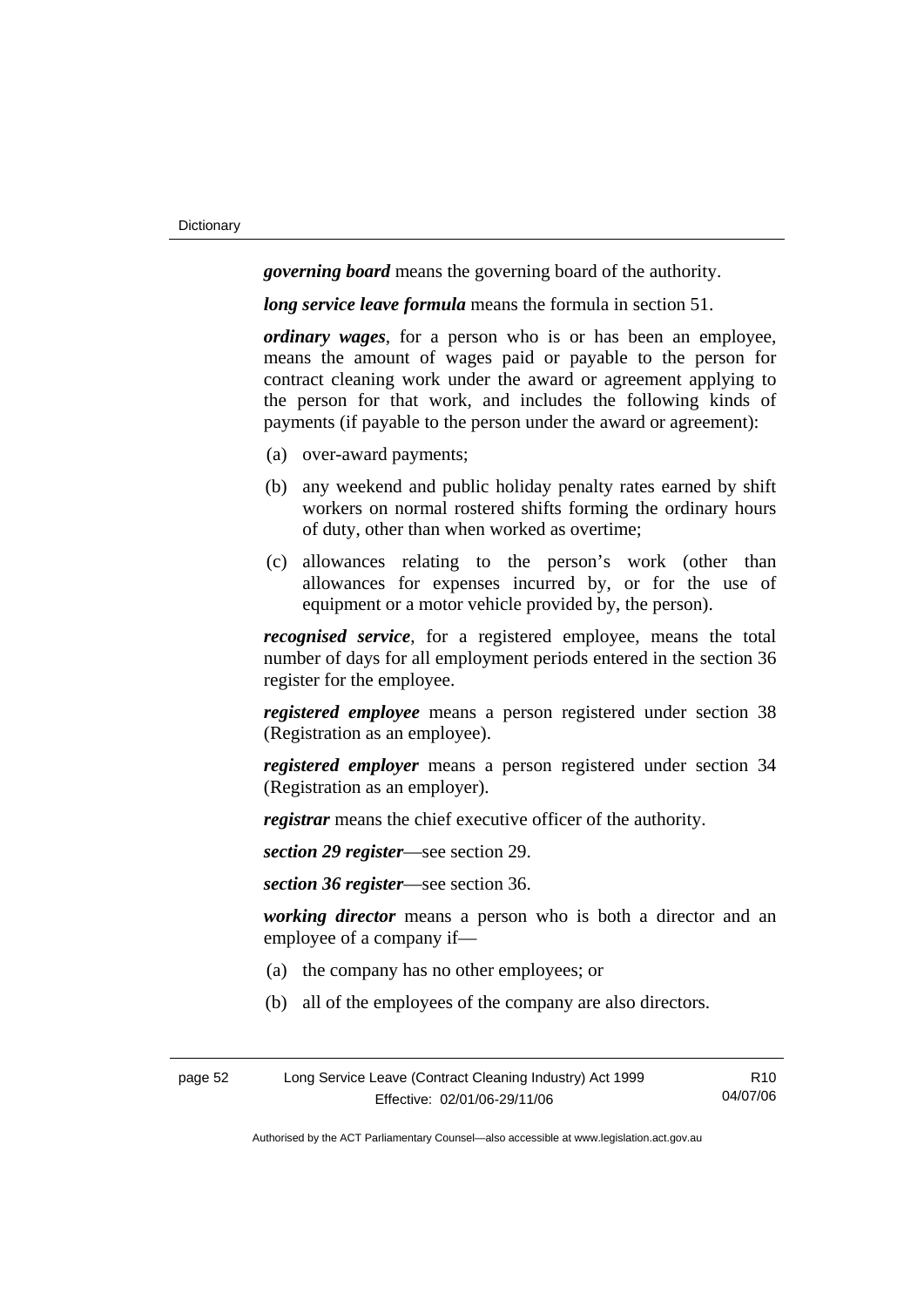## **Endnotes**

## **1 About the endnotes**

Amending and modifying laws are annotated in the legislation history and the amendment history. Current modifications are not included in the republished law but are set out in the endnotes.

Not all editorial amendments made under the *Legislation Act 2001*, part 11.3 are annotated in the amendment history. Full details of any amendments can be obtained from the Parliamentary Counsel's Office.

Uncommenced amending laws and expiries are listed in the legislation history and the amendment history. These details are underlined. Uncommenced provisions and amendments are not included in the republished law but are set out in the last endnote.

If all the provisions of the law have been renumbered, a table of renumbered provisions gives details of previous and current numbering.

The endnotes also include a table of earlier republications.

| $am = amended$                               | $ord = ordinance$                         |
|----------------------------------------------|-------------------------------------------|
| $amdt = amendment$                           | $orig = original$                         |
| $ch = chapter$                               | par = paragraph/subparagraph              |
| $def = definition$                           | $pres = present$                          |
| $dict = dictionary$                          | $prev = previous$                         |
| disallowed = disallowed by the Legislative   | $(\text{prev}) = \text{previously}$       |
| Assembly                                     | $pt = part$                               |
| $div = division$                             | $r = rule/subrule$                        |
| $exp = expires/expired$                      | $renum = renumbered$                      |
| $Gaz = gazette$                              | $reloc = relocated$                       |
| $hda =$ heading                              | $R[X]$ = Republication No                 |
| $IA = Interpretation Act 1967$               | $RI = reissue$                            |
| $ins = inserted/added$                       | $s = section/subsection$                  |
| $LA =$ Legislation Act 2001                  | $sch = schedule$                          |
| $LR =$ legislation register                  | $sdiv = subdivision$                      |
| $LRA =$ Legislation (Republication) Act 1996 | $sub = substituted$                       |
| $mod = modified/modification$                | $SL = Subordinate$ Law                    |
| $o = order$                                  | underlining = whole or part not commenced |
| $om = omitted/repealed$                      | or to be expired                          |
|                                              |                                           |

### **2 Abbreviation key**

R10 04/07/06 Long Service Leave (Contract Cleaning Industry) Act 1999 Effective: 02/01/06-29/11/06

page 53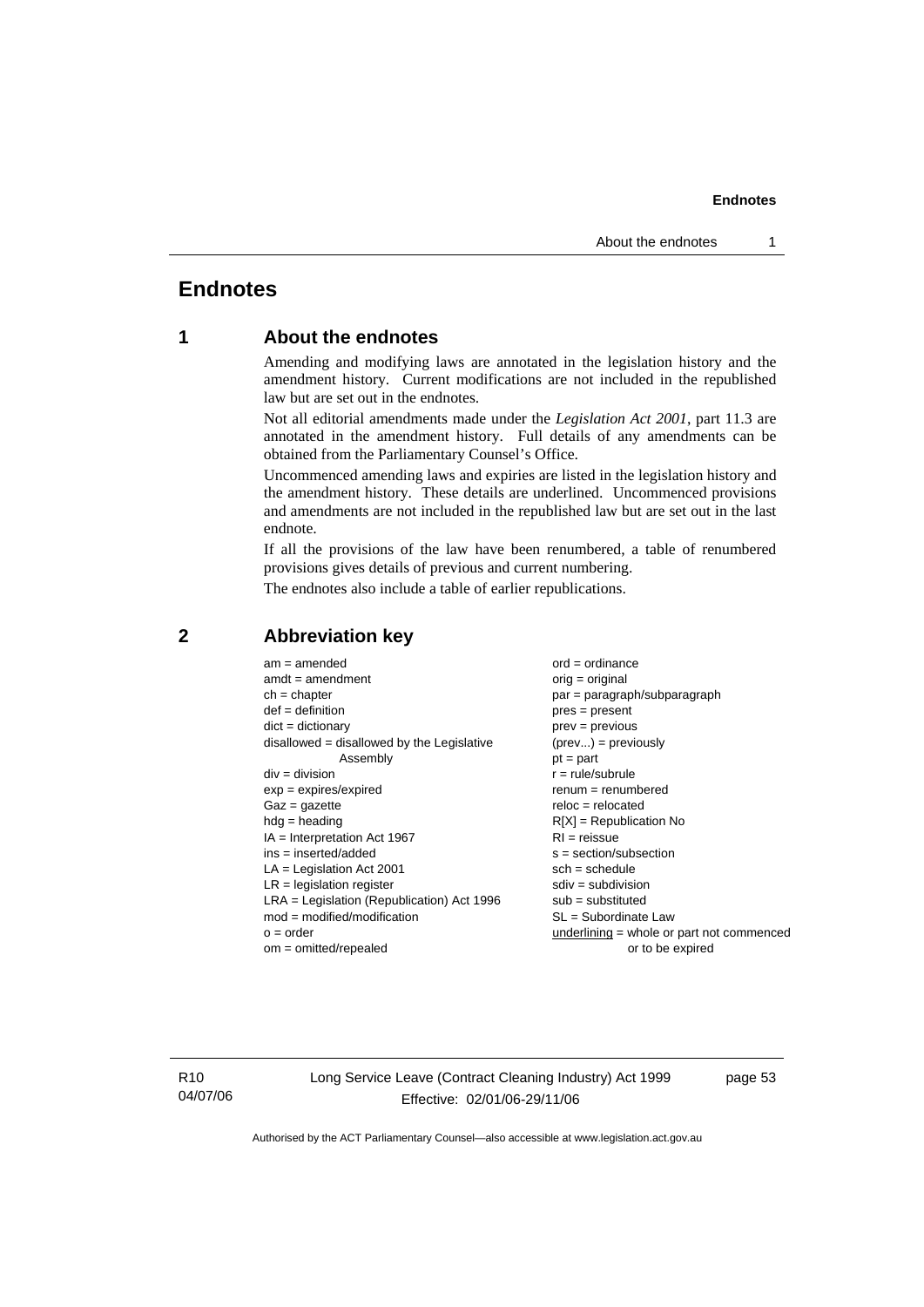3 Legislation history

### **3 Legislation history**

The *Long Service Leave (Contract Cleaning Industry) Act 1999* was originally the *Long Service Leave (Cleaning, Building and Property Services) Act 1999*. It was renamed by the *Long Service Leave (Cleaning, Building and Property Services) Amendment Act 2001* (see s 4).

**Long Service Leave (Contract Cleaning Industry) Act 1999 No 85**  notified 23 December 1999 (Gaz 1999 No S65) pt 1, pt 2 commenced 23 December 1999 (s 2 (1)) remainder (ss 29-70) commenced 23 June 2000 (s 2 (3)) as amended by **Legislation (Consequential Amendments) Act 2001 No 44 pt 231**  notified 26 July 2001 (Gaz 2001 No 30) s 1, s 2 commenced 26 July 2001 (IA s 10B) pt 231 commenced 12 September 2001 (s 2 and see Gaz 2001 No S65) **Long Service Leave (Cleaning, Building and Property Services) Amendment Act 2001 No 92**  notified LR 28 September 2001 s 1, s 2 commenced 28 September 2001 (LA s 75) remainder taken to have commenced 23 June 2000 (s 2) **Long Service Leave Legislation Amendment Act 2003 A2003-45 pt 4**  notified LR 2 October 2003 s 1, s 2 commenced 2 October 2003 (LA s 75 (1)) pt 4 commenced 3 October 2003 (s 2) **Statute Law Amendment Act 2003 (No 2) A2003-56 sch 3 pt 3.13**  notified LR 5 December 2003 s 1, s 2 commenced 5 December 2003 (LA s 75 (1)) sch 3 pt 3.13 commenced 19 December 2003 (s 2) **Financial Management Legislation Amendment Act 2005 A2005-52 sch 1 pt 1.14**  notified LR 26 October 2005 s 1, s 2 commenced 26 October 2005 (LA s 75 (1)) sch 1 pt 1.14 commenced 1 January 2006 (s 2 (2))

page 54 Long Service Leave (Contract Cleaning Industry) Act 1999 Effective: 02/01/06-29/11/06 R10 04/07/06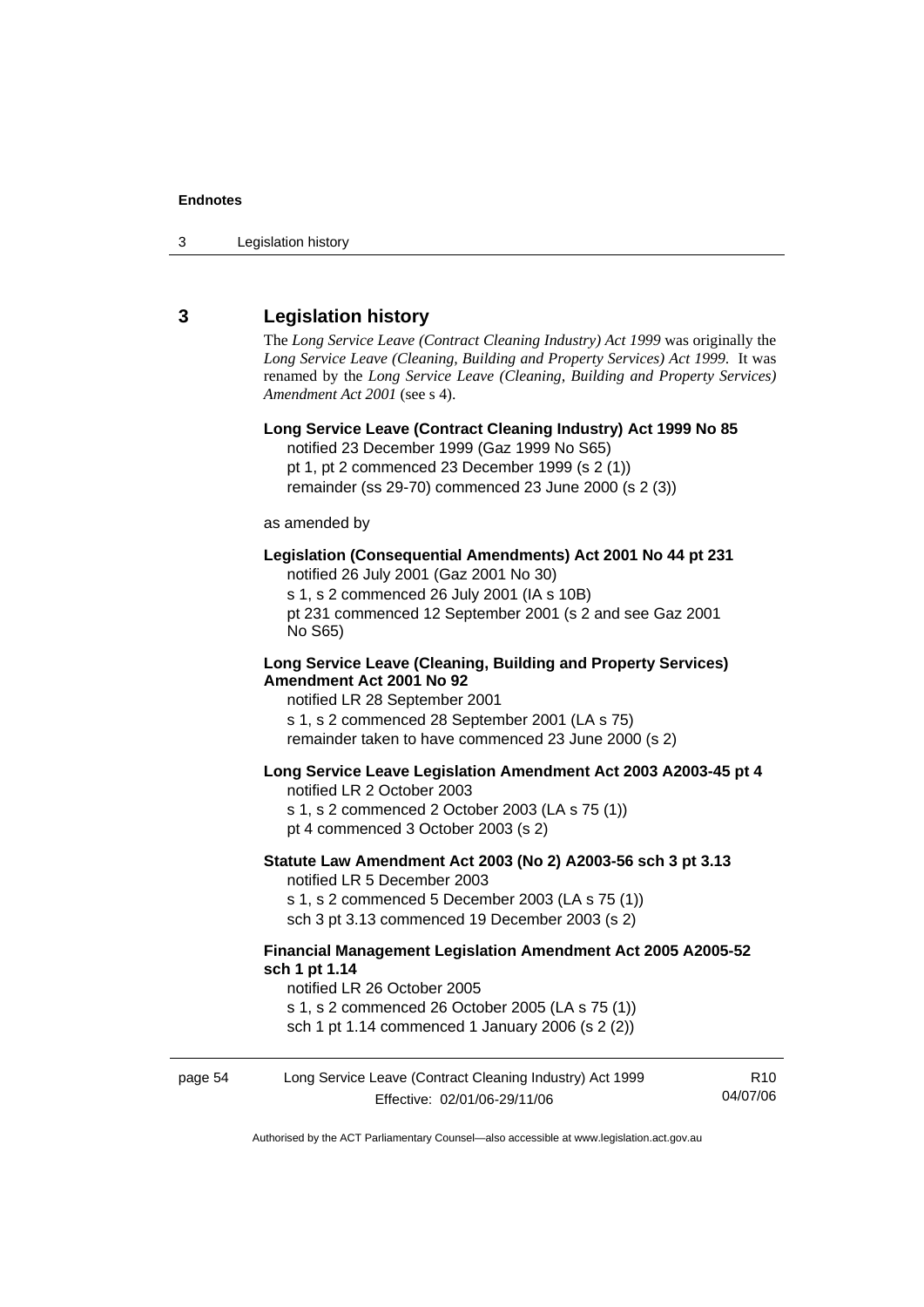Amendment history 4

### **4 Amendment history**

**Title**  am 2001 No 92 s 4 **Name of Act**  s 1 sub 2001 No 92 s 5 **Dictionary**  s 2 om R1 (LRA) ins 2001 No 92 s 5 **Notes**  s 2A ins A2003-56 amdt 3.155 **What are** *cleaning work* **and the** *contract cleaning industry* s 3 sub 2001 No 92 s 5 **Who is an** *employer*  s 3A ins 2001 No 92 s 5 **Who is an** *employee*  ins 2001 No 92 s 5 **Declarations by Minister about coverage of Act**  s 3C ins 2001 No 92 s 5 **What is an** *employment period*  s 3D ins 2001 No 92 s 5 am A2005-52 amdt 1.191 **Work outside the ACT**  s 4 am 2001 No 92 s 6, amdt 1.1; A2005-52 amdt 1.191 **Administration**  pt 2 hdg sub A2005-52 amdt 1.180 **The authority, governing board and staff**  div 2.1 hdg (prev pt 2 div 1 hdg) renum R2 LA (see also 2001 No 92 amdt 1.8) sub A2005-52 amdt 1.180 **Establishment of authority**  s 5 sub A2005-52 amdt 1.180 **Authority not territory instrumentality etc**  s 6 am 2001 No 92 amdt 1.2 sub A2005-52 amdt 1.180 **Functions of authority**  s 7 sub 2001 No 92 s 7; A2005-52 amdt 1.180

R10 04/07/06 Long Service Leave (Contract Cleaning Industry) Act 1999 Effective: 02/01/06-29/11/06

page 55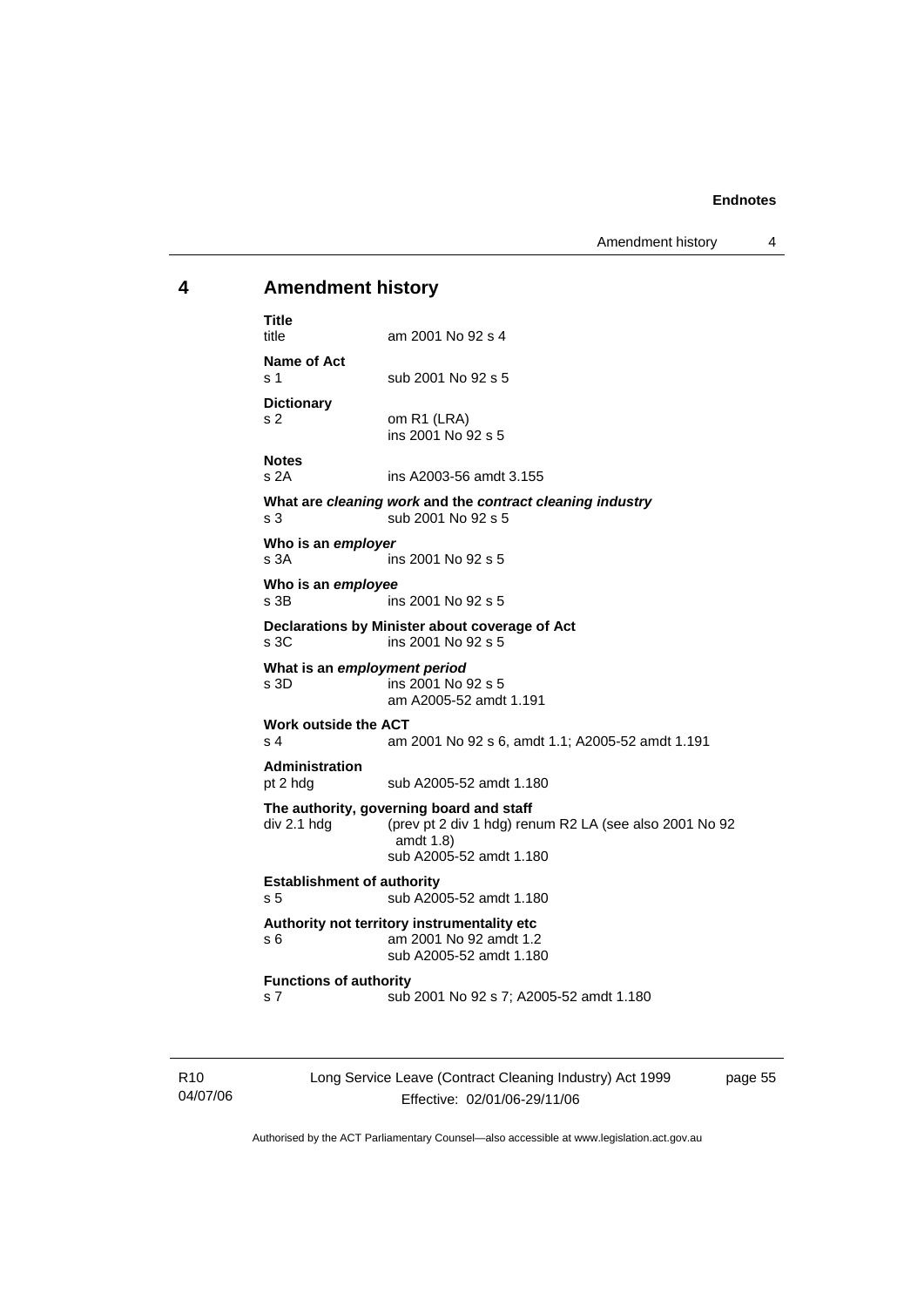| 4 | Amendment history                                 |                                                                                                                        |
|---|---------------------------------------------------|------------------------------------------------------------------------------------------------------------------------|
|   | <b>Delegation by authority</b><br>s 8             | am 2001 No 92 amdt 1.3<br>sub A2005-52 amdt 1.180                                                                      |
|   | <b>Establishment of governing board</b><br>s 9    | sub A2003-56 amdt 3.156; A2005-52 amdt 1.180                                                                           |
|   | <b>Governing board members</b><br>s <sub>10</sub> | sub 2001 No 92 amdt 1.4; A2005-52 amdt 1.180                                                                           |
|   | No deputy chair<br>s 11                           | sub 2001 No 92 amdt 1.4; A2003-56 amdt 3.157; A2005-52<br>amdt 1.180                                                   |
|   | Deputy registrar<br>s 12                          | om 2001 No 92 amdt 1.4<br>ins A2005-52 amdt 1.180                                                                      |
|   | Functions of governing board<br>s 13 hdg<br>s 13  | sub A2003-56 amdt 3.158<br>am A2003-56 amdt 3.159<br>sub A2005-52 amdt 1.180                                           |
|   | <b>Arrangements for staff</b><br>s 14             | sub A2005-52 amdt 1.180                                                                                                |
|   | Inspectors and their powers<br>div 2.2 hdg        | (prev pt 2 div 2 hdg) renum R2 LA (see also 2001 No 92<br>amdt 1.8)<br>sub A2005-52 amdt 1.180                         |
|   | <b>Inspectors</b><br>s 15                         | sub A2005-52 amdt 1.180                                                                                                |
|   | <b>Identity cards</b><br>s 16                     | sub 2001 No 92 amdt 1.5; A2005-52 amdt 1.180<br>(5)-(7) exp 1 January 2006 (s 16 (7) (LA s 88 declaration<br>applies)) |
|   | Powers in relation to premises<br>s 17            | sub 2001 No 92 amdt 1.5; A2005-52 amdt 1.180                                                                           |
|   | s 18                                              | Production of identity card by inspectors<br>sub A2005-52 amdt 1.180                                                   |
|   | <b>Consent to entry by inspectors</b><br>s 19     | sub A2003-56 amdt 3.160<br>(3)-(5) exp 19 December 2004 (s 19 (5))<br>sub A2005-52 amdt 1.180                          |

page 56 Long Service Leave (Contract Cleaning Industry) Act 1999 Effective: 02/01/06-29/11/06

R10 04/07/06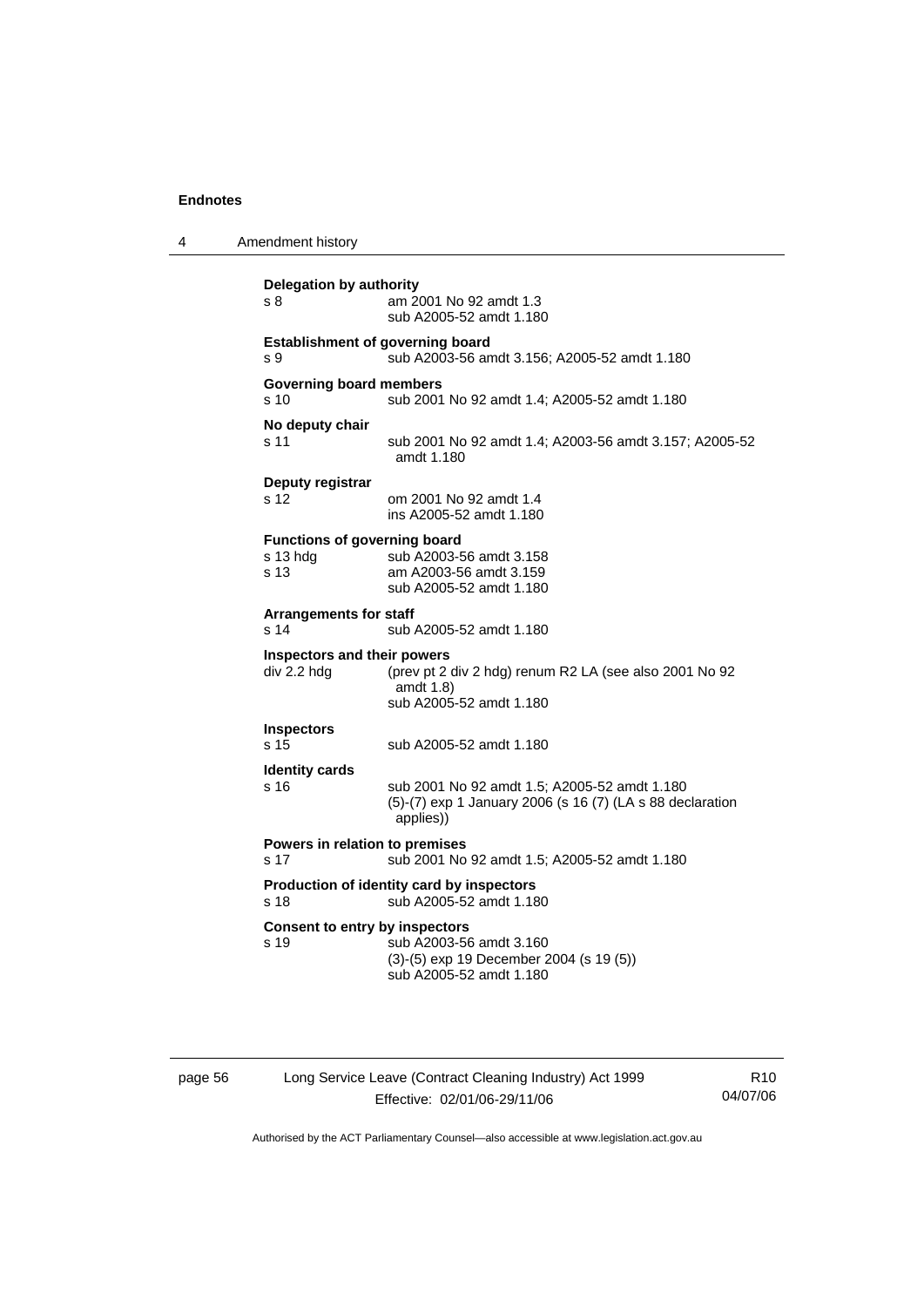| Amendment history |  |
|-------------------|--|
|-------------------|--|

**General powers of inspectors for premises**  s 20 sub A2003-56 amdt 3.160 (3)-(5) exp 19 December 2004 (s 20 (5)) sub A2005-52 amdt 1.180 **Contravention of requirement by inspector**  s 21 sub A2005-52 amdt 1.180 **Duty to give information or documents**  s 22 am 2001 No 92 s 8, amdt 1.6 sub A2005-52 amdt 1.180 **Finances**  div 2.3 hdg (prev pt 2 div 3 hdg) renum R2 LA (see also 2001 No 92 amdt 1.8) sub A2005-52 amdt 1.180 **Money of authority**  s 23 sub A2005-52 amdt 1.180 **Application of authority money**  s 24 am 2001 No 92 amdt 1.7 sub A2005-52 amdt 1.180 **Three-yearly investigation by actuary**  s 25 sub A2005-52 amdt 1.180 **Borrowing by board**  s 26 om A2005-52 amdt 1.180 **Contracts**  s 27 om A2005-52 amdt 1.180 **Triennial investigation by actuary**  s 28 om A2005-52 amdt 1.180 **Registration of employers**  pt 3 hdg sub 2001 No 92 s 9 **Section 29 register**  s 29 sub 2001 No 92 s 9 am A2005-52 amdt 1.191 **Application for registration by employers**  s 30 sub 2001 No 92 s 9 **Order to apply for registration**  s 31 sub 2001 No 92 s 9 am A2005-52 amdt 1.191 **How applications under s 30 (1) are dealt with**  s 32 sub 2001 No 92 s 9

R10 04/07/06 Long Service Leave (Contract Cleaning Industry) Act 1999 Effective: 02/01/06-29/11/06

page 57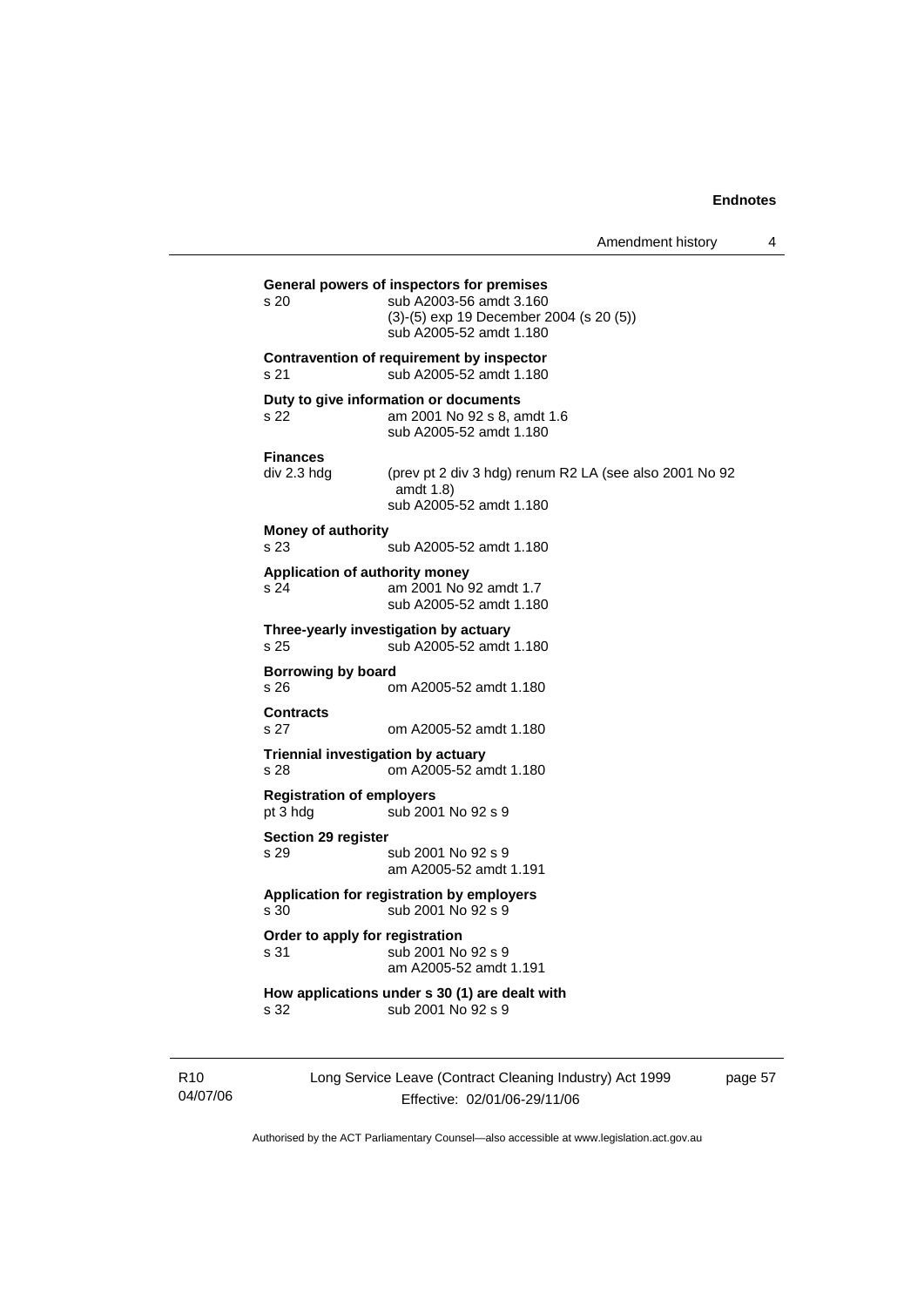4 Amendment history

|         | s 33                                         | How applications under s 30 (3) are dealt with<br>sub 2001 No 92 s 9<br>am A2005-52 amdt 1.191, amdt 1.192                   |
|---------|----------------------------------------------|------------------------------------------------------------------------------------------------------------------------------|
|         | <b>Registration as an employer</b><br>s 34   | sub 2001 No 92 s 9<br>am A2005-52 amdt 1.192                                                                                 |
|         | <b>Certificate of registration</b><br>s 35   | sub 2001 No 92 s 9                                                                                                           |
|         | <b>Registration of employees</b><br>pt 4 hdg | sub 2001 No 92 s 9                                                                                                           |
|         | <b>Section 36 register</b><br>s 36           | sub 2001 No 92 s 9<br>am A2005-52 amdt 1.191                                                                                 |
|         | s 37                                         | Application for registration by employees<br>sub 2001 No 92 s 9                                                              |
|         | s 37A                                        | How applications under s 37 are dealt with<br>ins 2001 No 92 s 9<br>am A2005-52 amdt 1.192                                   |
|         | <b>Registration as an employee</b><br>s 38   | sub 2001 No 92 s 9<br>am A2005-52 amdt 1.192                                                                                 |
|         | s 38A                                        | Appeals against refusal of registrar to register<br>ins 2001 No 92 s 9<br>am A2005-52 amdt 1.192                             |
|         | <b>Quarterly returns</b><br>s 39             | sub 2001 No 92 s 10<br>am A2005-52 amdt 1.191                                                                                |
|         | Levy payments<br>s 39A                       | ins 2001 No 92 s 10<br>am A2005-52 amdt 1.191                                                                                |
|         | Determination of levy<br>s 39B               | ins 2001 No 92 s 10<br>am A2005-52 amdt 1.192                                                                                |
|         | s 40                                         | Failure to give quarterly returns or make quarterly payments<br>sub 2001 No 92 s 10<br>am A2005-52 amdt 1.191                |
|         | s 41                                         | <b>Exemption from payments for working directors</b><br>am 2001 No 44 amdts 1.2704-1.2706; 2001 No 92<br>A2005-52 amdt 1.191 |
| page 58 |                                              | Long Service Leave (Contract Cleaning Industry) Act 1999                                                                     |

Effective: 02/01/06-29/11/06

R10 04/07/06

amdt 1.9;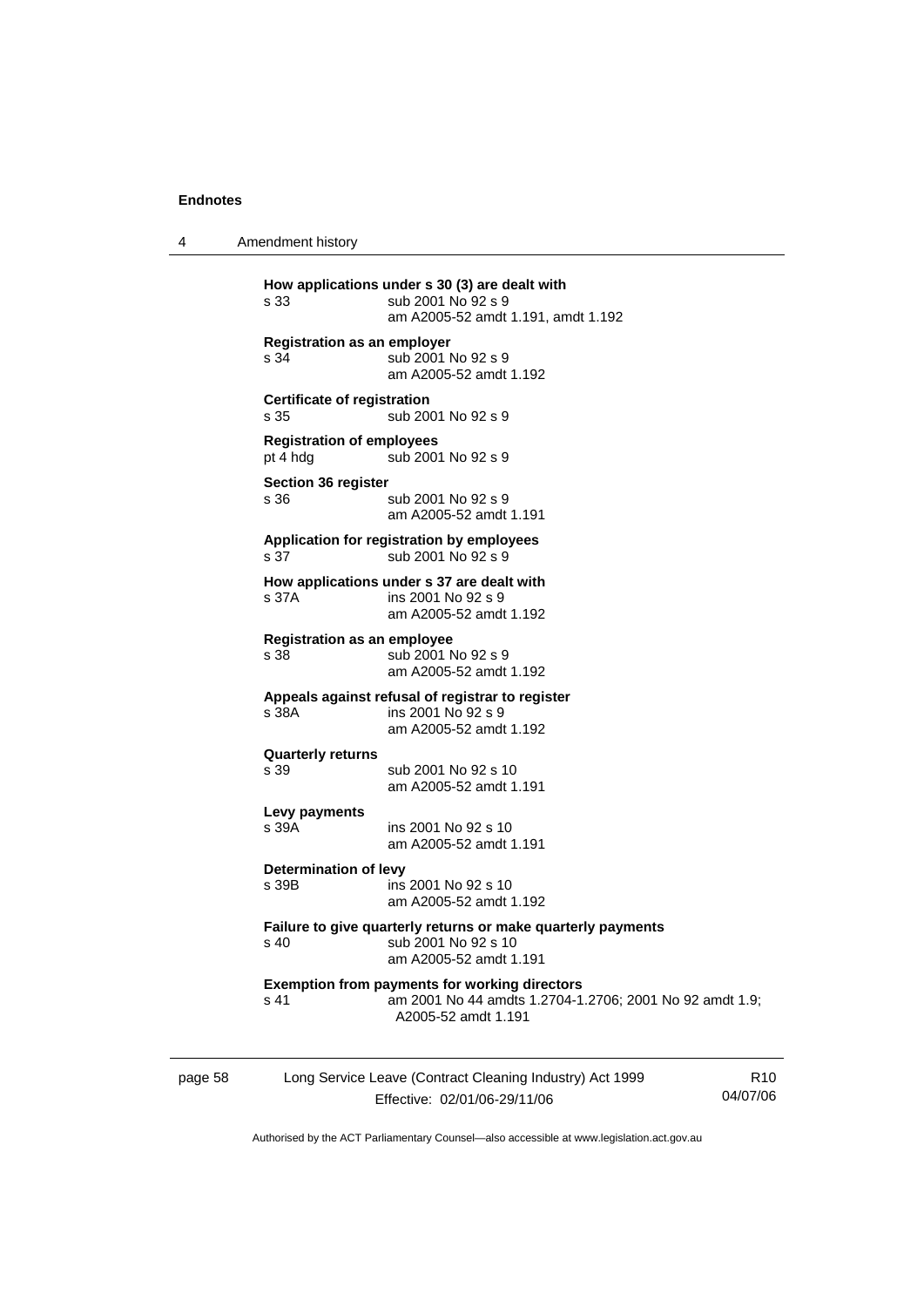page 59

| s 42                                                  | am 2001 No 92 amdts 1.10-1.13                                                                                                             |
|-------------------------------------------------------|-------------------------------------------------------------------------------------------------------------------------------------------|
| <b>Entries in section 36 register</b><br>pt 6 hdg     | sub 2001 No 92 s 11                                                                                                                       |
| s 43                                                  | Particulars to be entered in section 36 register<br>sub 2001 No 92 s 11<br>am A2005-52 amdt 1.192                                         |
| s 44 hda<br>s 44                                      | Decisions about ordinary wages by governing board<br>sub A2005-52 amdt 1.181<br>sub 2001 No 92 s 11<br>am A2005-52 amdt 1.191, amdt 1.192 |
| <b>Employment credits</b><br>s 45                     | sub 2001 No 92 s 11                                                                                                                       |
| s 46                                                  | Removing names from section 36 register<br>sub 2001 No 92 s 11<br>am A2005-52 amdt 1.191                                                  |
| s <sub>47</sub>                                       | <b>Annual certificates for employees</b><br>am 2001 No 92 s 12                                                                            |
| s 48                                                  | <b>Annual certificates for employers</b><br>am 2001 No 92 s 13                                                                            |
| s 49                                                  | Objection to matter stated in annual certificate<br>am 2001 No 92 amdt 1.14-1.16: A2005-52 amdt 1.192                                     |
| <b>Years of recognised service</b><br>s <sub>50</sub> | sub 2001 No 92 s 14                                                                                                                       |
| Long service leave formula<br>s 51                    | am 2001 No 92 s 15                                                                                                                        |
| <b>Amount of leave</b><br>s.52                        | am 2001 No 92 amdt 1.17                                                                                                                   |
| <b>Grant of leave</b><br>s 53                         | am 2001 No 92 amdt 1.18, amdt 1.19; A2005-52 amdt 1.192                                                                                   |
| s 54                                                  | Entitlement to payment instead of leave<br>sub 2001 No 92 s 16<br>am A2005-52 amdt 1.192                                                  |
| <b>Payment for leave</b><br>s <sub>55</sub>           | am A2005-52 amdt 1.191, amdt 1.192                                                                                                        |
| <b>Payment instead of leave</b><br>s 56               | am 2001 No 92 amdts 1.20-1.22; A2005-52 amdt 1.191,<br>amdt 1.192                                                                         |

Authorised by the ACT Parliamentary Counsel—also accessible at www.legislation.act.gov.au

Long Service Leave (Contract Cleaning Industry) Act 1999 Effective: 02/01/06-29/11/06

R10 04/07/06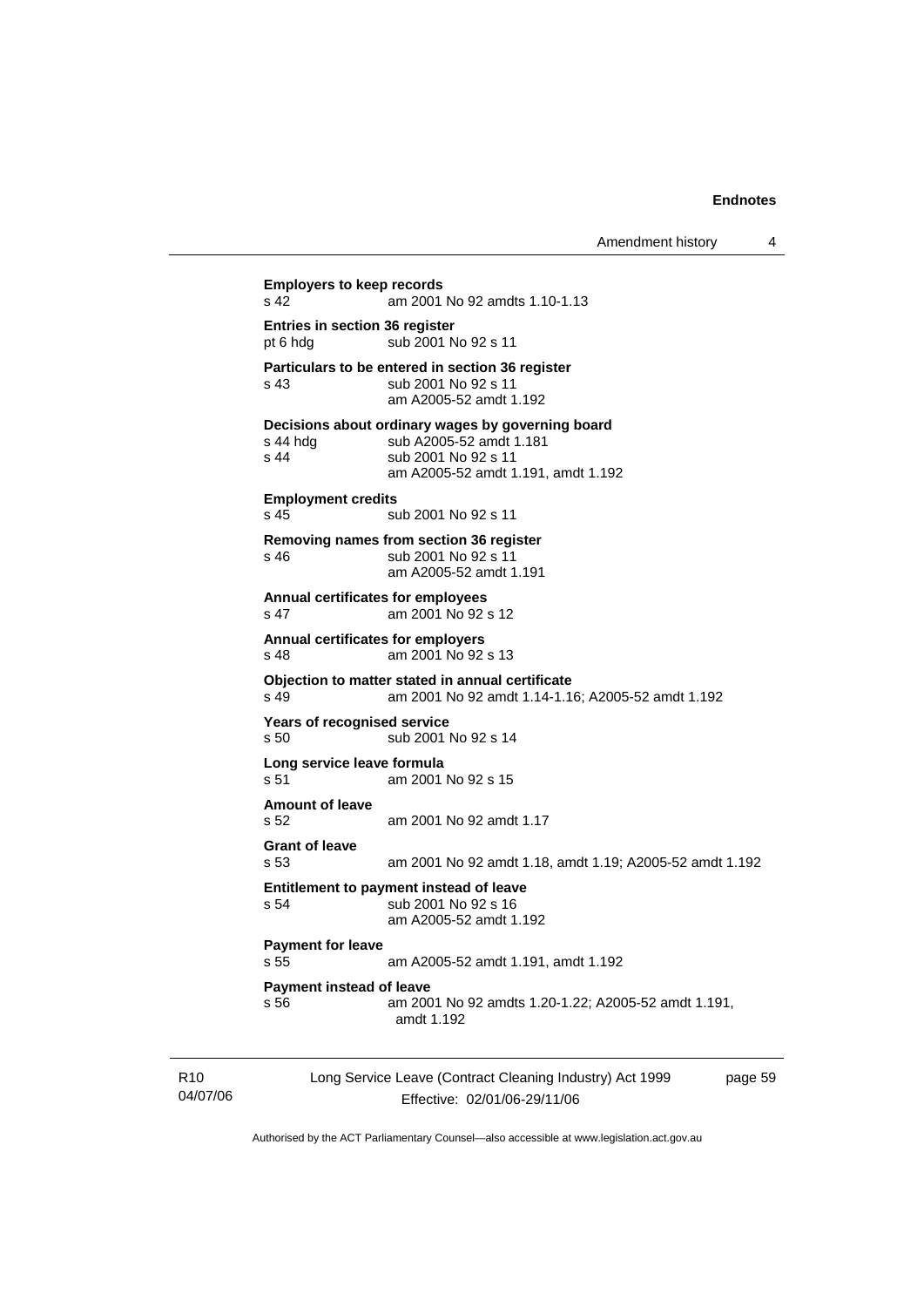4 Amendment history page 60 Long Service Leave (Contract Cleaning Industry) Act 1999 R10 **Calculation of leave payments**  s 57 sub 2001 No 92 s 17 am A2005-52 amdt 1.191 **Records of payments and employment**  s 58 sub 2001 No 92 amdt 1.23 am A2005-52 amdt 1.191 **Public holidays not to count as leave**  s 59 am 2001 No 92 amdt 1.24, amdt 1.25 sub A2003-45 s 9 **Review of decisions of governing board and registrar**  s 60 hdg am A2005-52 amdt 1.192<br>s 60 am 2001 No 92 ss 18-20: am 2001 No 92 ss 18-20; A2005-52 amdt 1.182, amdt 1.191, amdt 1.192 **Notification of decisions**  s 61 sub A2005-52 amdt 1.183 **Evidentiary certificates**  s 62 sub 2001 No 92 s 21 am A2005-52 amdt 1.191 **Benefits under other laws**<br>s 64 hdg<br>**b** 200 sub 2001 No 92 amdt 1.29 s 64 am 2001 No 92 ss 22-24, amdts 1.26-1.28, amdt 1.30; A2005-52 amdt 1.191, amdt 1.192 exp 31 December 2006 (s 64 (6)) **Approved forms**  s 64A ins 2001 No 44 amdt 1.2707 **Regulation-making power**  s 65 am 2001 No 44 amdt 1.2708 **Transitional**  pt 10 hdg om R5 LA **Application for registration by employer**  s 66 exp 23 June 2002 (s 66 (2)) **Periodic notices and payments by employers**  s 67 exp 23 June 2002 (s 67 (2)) **Employment credits for first year**<br>s 68 hdg sub 2001 No 92 s 68 hdg sub 2001 No 92 amdt 1.31<br>s 68 sam 2001 No 92 s 25, s 26, am 2001 No 92 s 25, s 26, amdt 1.32, amdt 1.33 exp 23 June 2002 (s 68 (3)) **Consequential amendments**  pt 11 hdg om R1 LRA

Authorised by the ACT Parliamentary Counsel—also accessible at www.legislation.act.gov.au

04/07/06

Effective: 02/01/06-29/11/06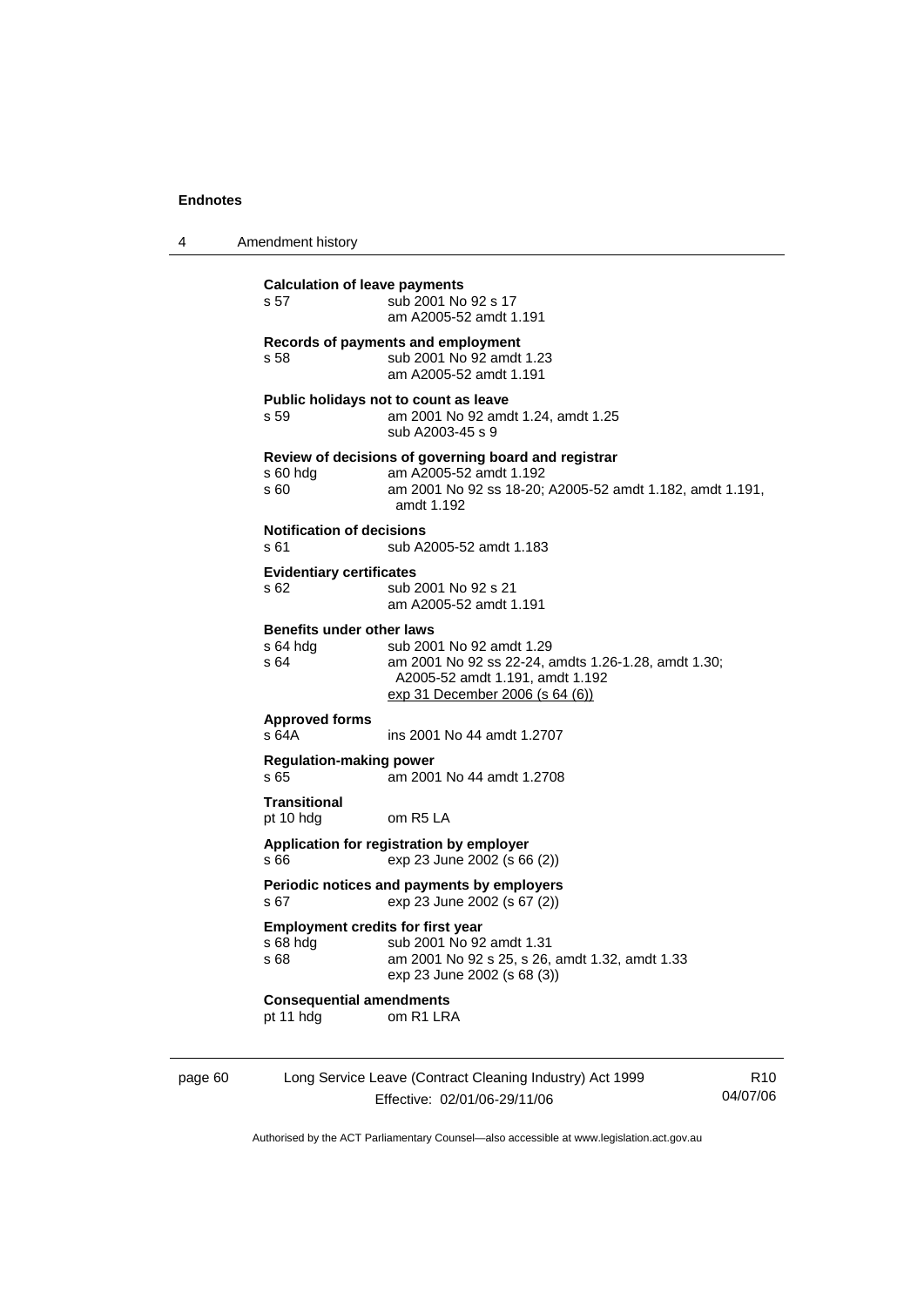Amendment history 4

### **Transitional—Long Service Leave (Cleaning, Building and Property Services) Amendment Act 2001**  s 69 om R1 LRA ins 2001 No 92 s 27 exp 23 June 2000 (s 69 (6)) **Amendment of the Workers' Compensation Act**  s 70 om R1 LRA **Examples of calculation of leave payments**  sch 1 ins 2001 No 92 sch 2 **Dictionary**  dict ins A2001-92 s 28 am A2005-52 amdt 1.184 def *agreement* ins A2001-92 s 28 def *authority* ins A2005-52 amdt 1.185 def *award* ins A2001-92 s 28 def *board* ins A2001-92 s 28 om A2005-52 amdt 1.186 def *chair* ins A2005-52 amdt 1.186 def *chairperson* ins A2001-92 s 28 om A2005-52 amdt 1.186 def *cleaning work* ins A2001-92 s 28 def *contract cleaning work* ins A2001-92 s 28 def *deputy registrar* ins A2001-92 s 28 om A2005-52 amdt 1.187 def *determination* ins A2001-92 s 28 def *employee* ins A2001-92 s 28 def *employer* ins A2001-92 s 28 def *employment period* ins A2001-92 s 28 def *governing board* ins A2005-52 amdt 1.188 def *long service leave formula* ins A2001-92 s 28 def *member* ins A2001-92 s 28 om A2005-52 amdt 1.189 def *ordinary wages* ins A2001-92 s 28 def *quarter* ins A2001-92 s 28 om A2005-52 amdt 1.189 def *recognised service* ins A2001-92 s 28 def *registered employee* ins A2001-92 s 28 def *registered employer* ins A2001-92 s 28 def *registrar* ins A2001-92 s 28 sub A2005-52 amdt 1.190 def *section 29 register* ins A2001-92 s 28 def *section 36 register* ins A2001-92 s 28 def *working director* ins A2001-92 s 28

R10 04/07/06 Long Service Leave (Contract Cleaning Industry) Act 1999 Effective: 02/01/06-29/11/06

page 61